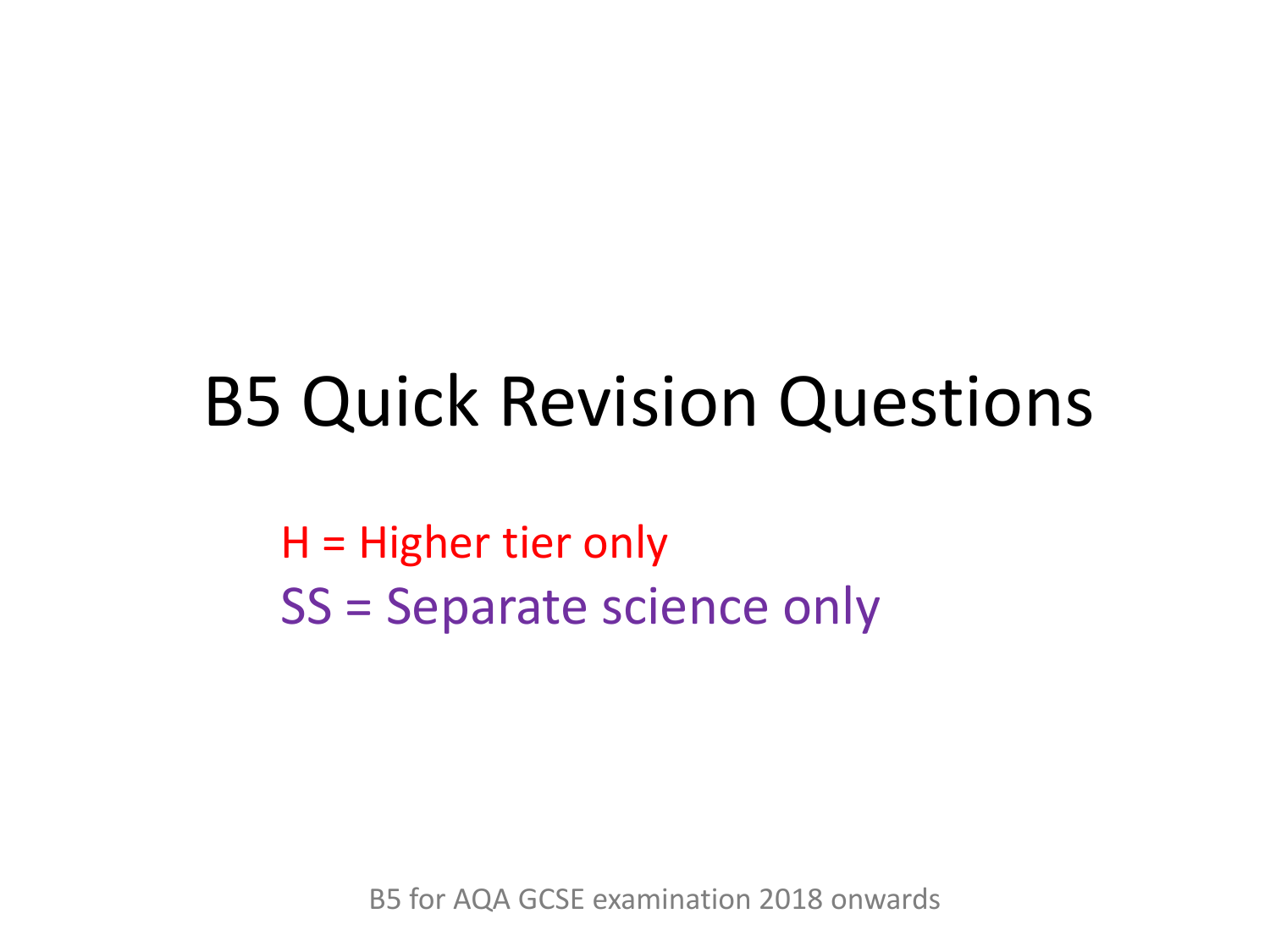#### Question 1 .... of 50

• Why does body temperature need to be kept constant?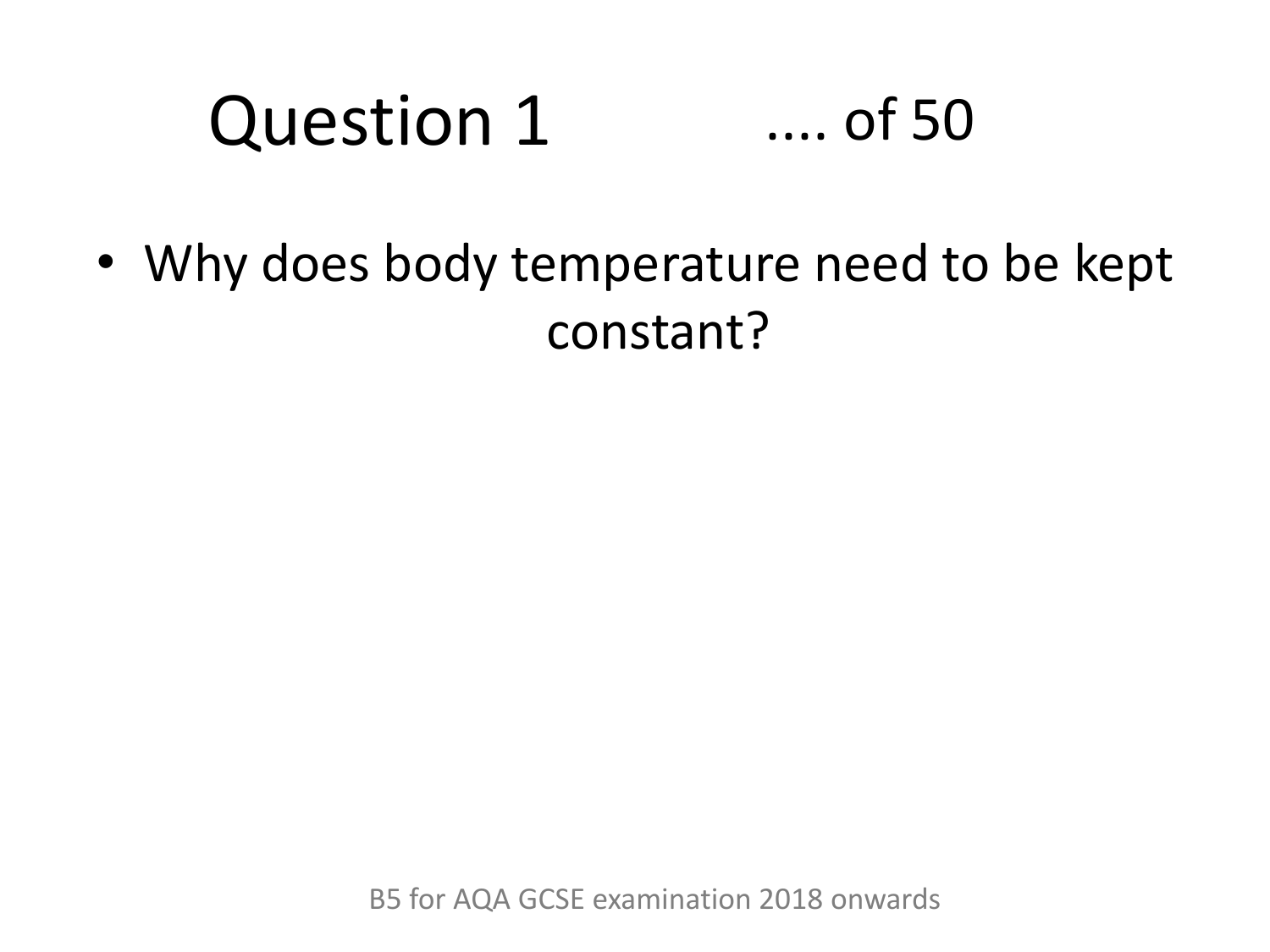# Answer 1 .... of 50



- Enzyme action
- Cellular functions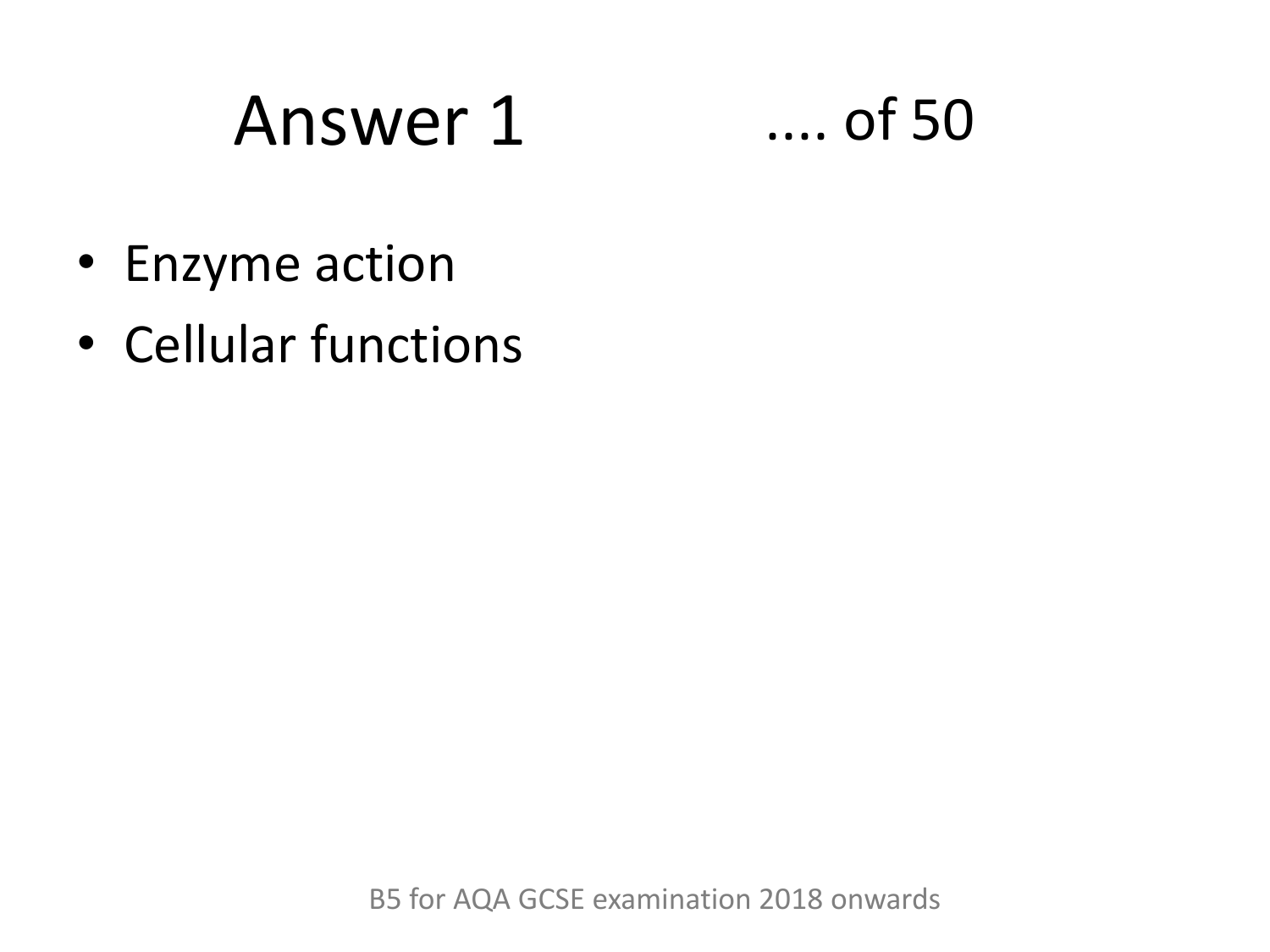### Question 2

#### .... of 50

• Define homeostasis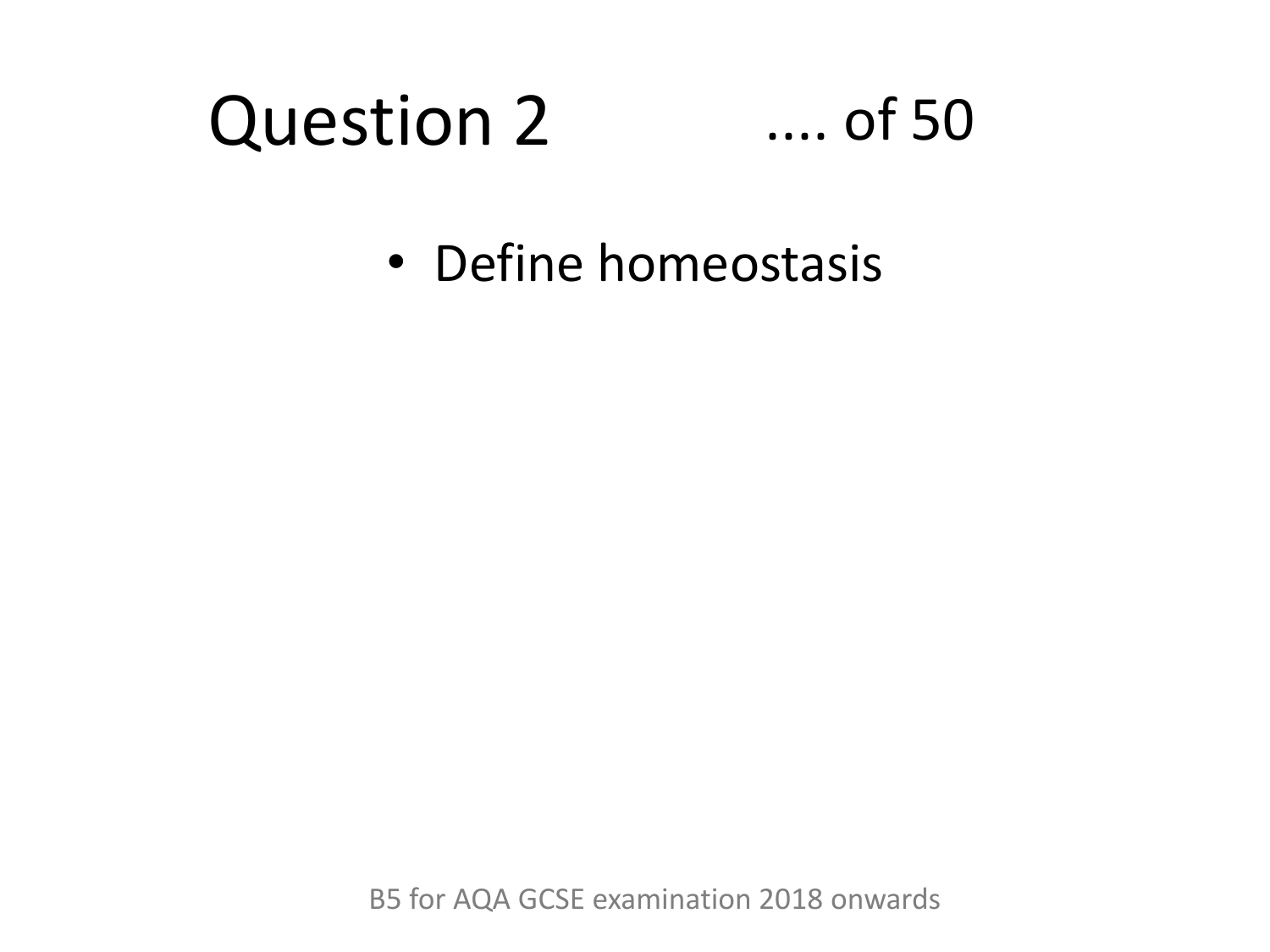# Answer 2 .... of 50

• The regulation of internal conditions in the body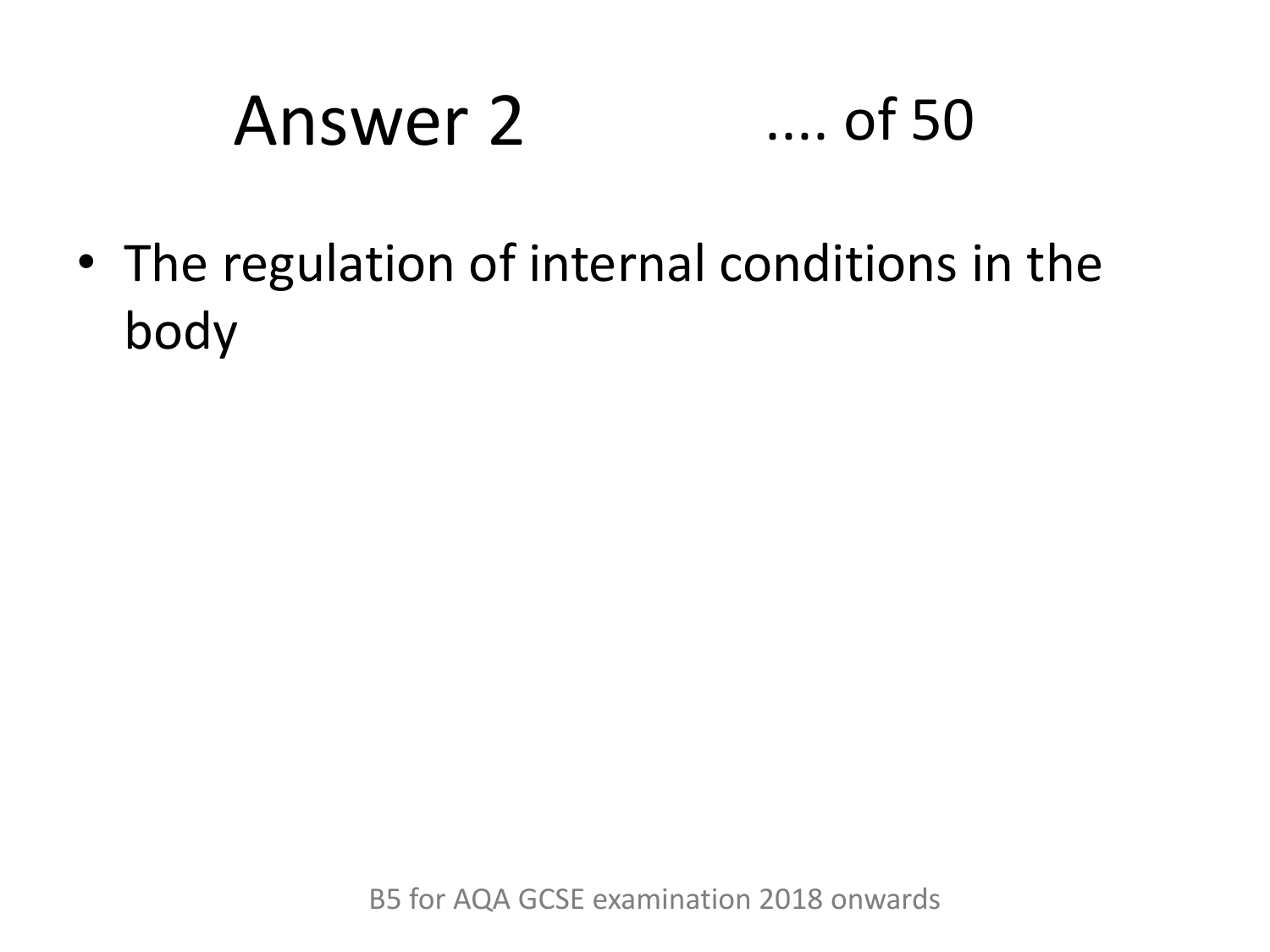#### Question 3 .... of 50

• What are the two parts of the nervous system?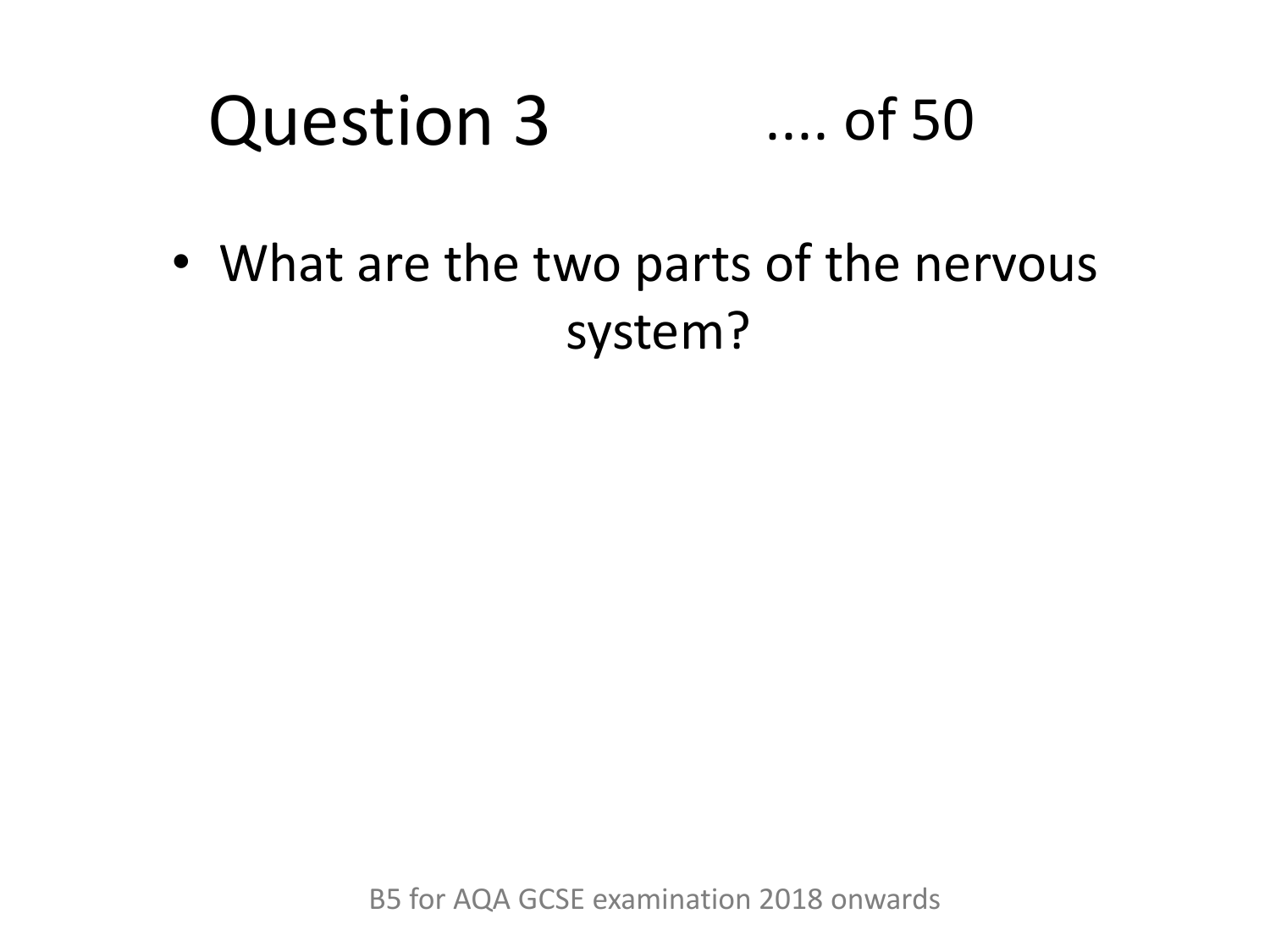## Answer 3 .... of 50



- Central nervous system
- Peripheral nervous system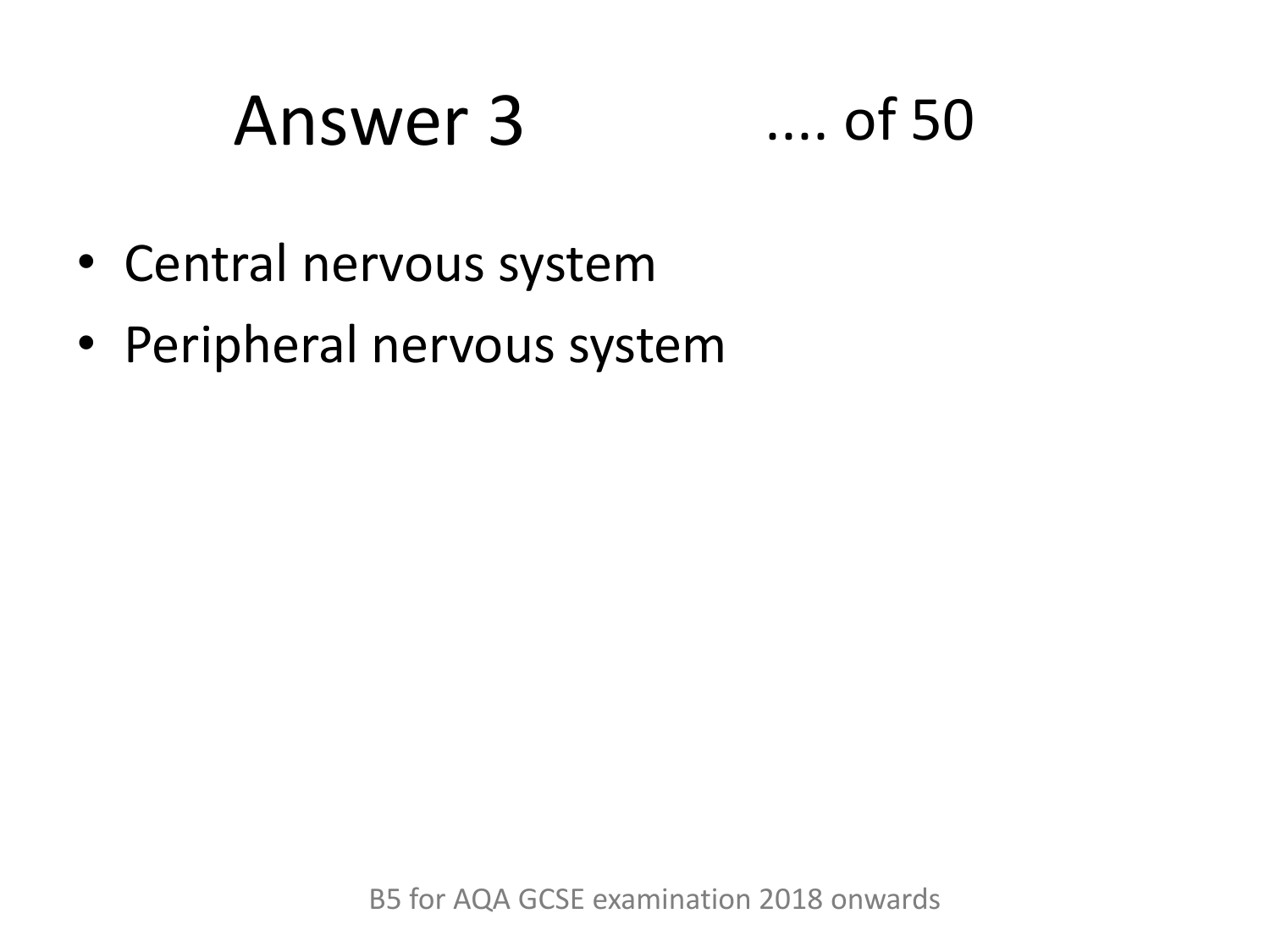#### Question 4 .... of 50

• Describe the pathway of a nerve impulse, from stimulus to response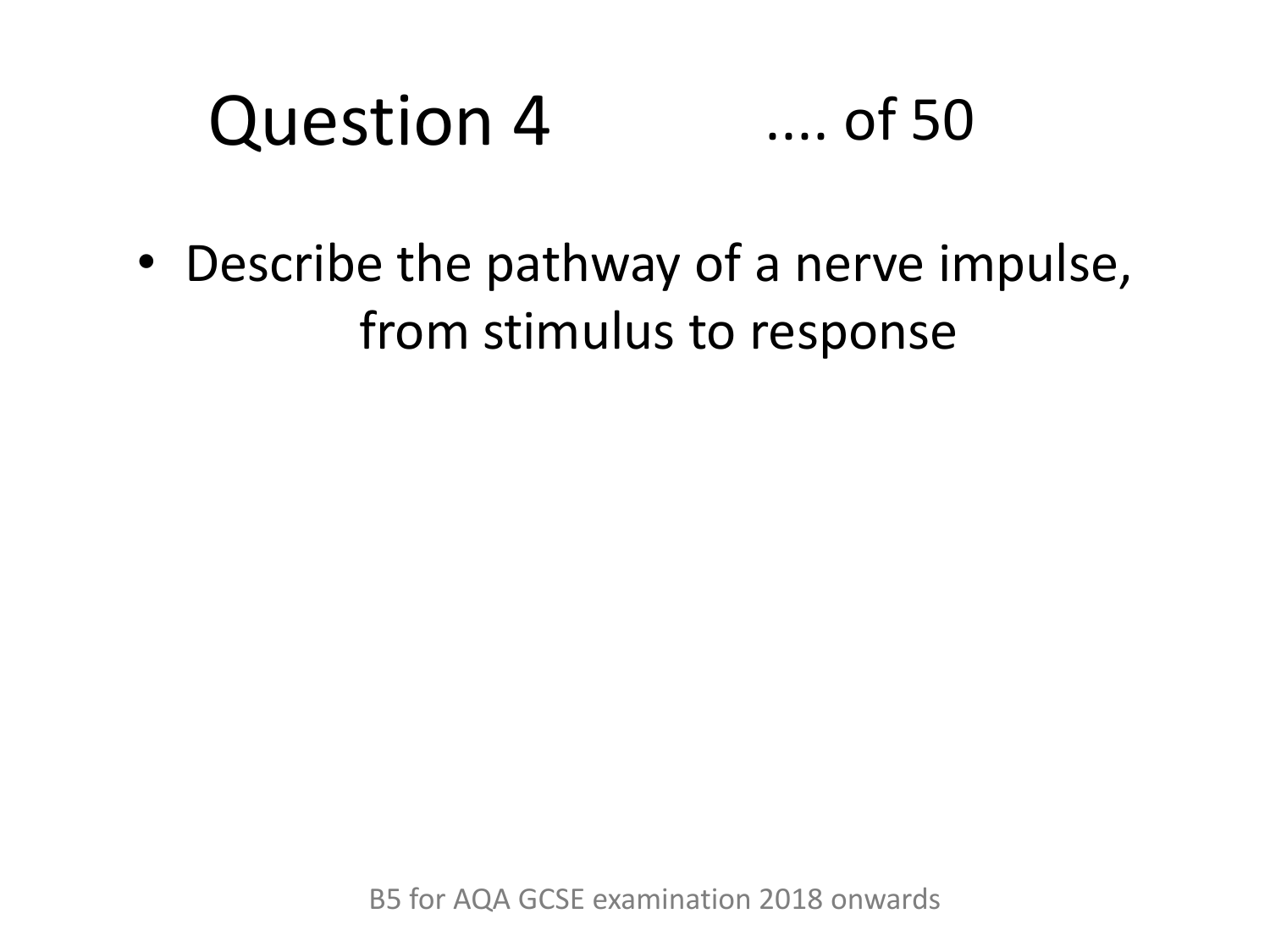# Answer 4 .... of 50



- Stimulus
- Receptor
- Coordinator
- Effector
- Response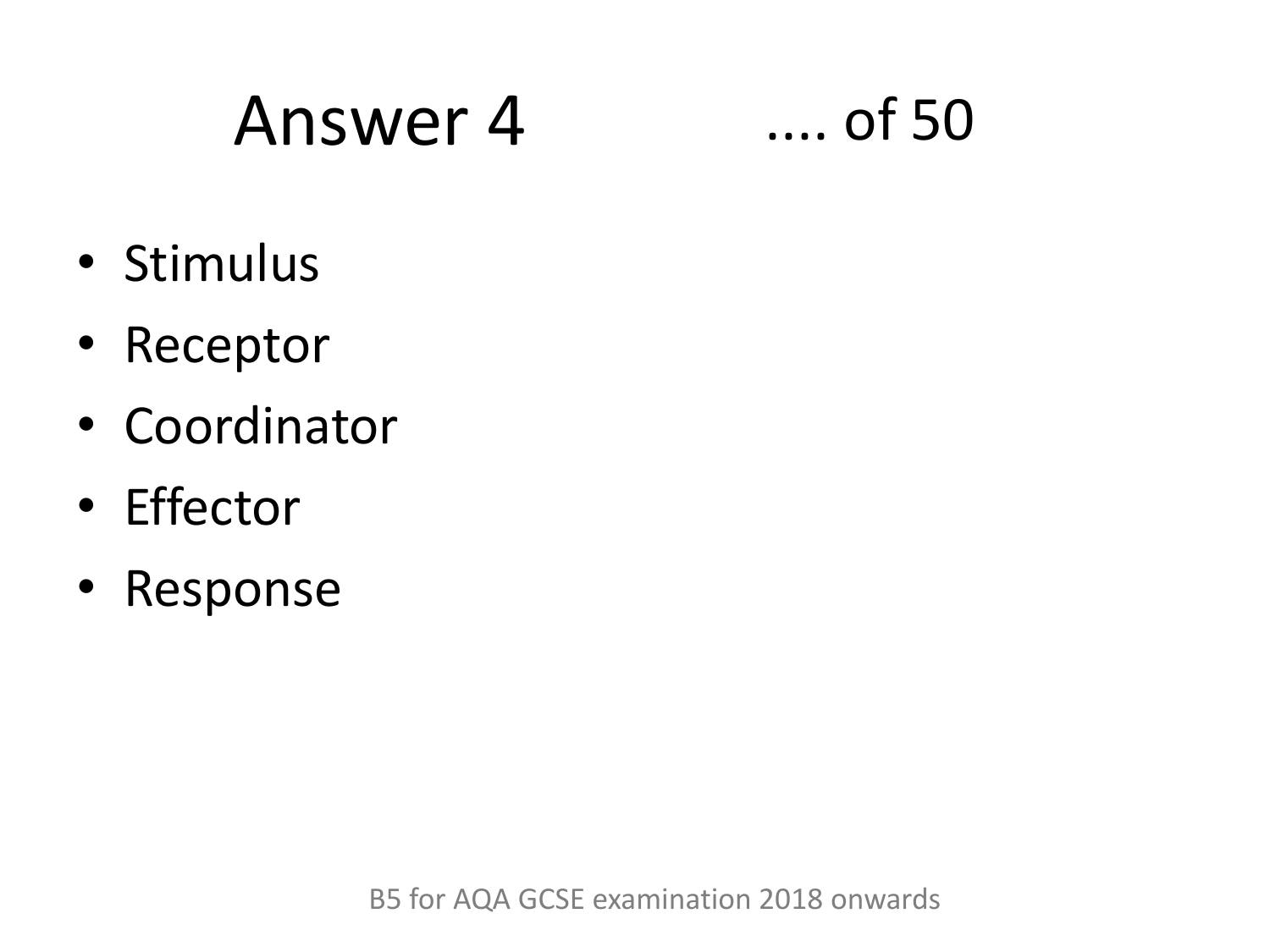#### Question 5 .... of 50

• What are reflex actions?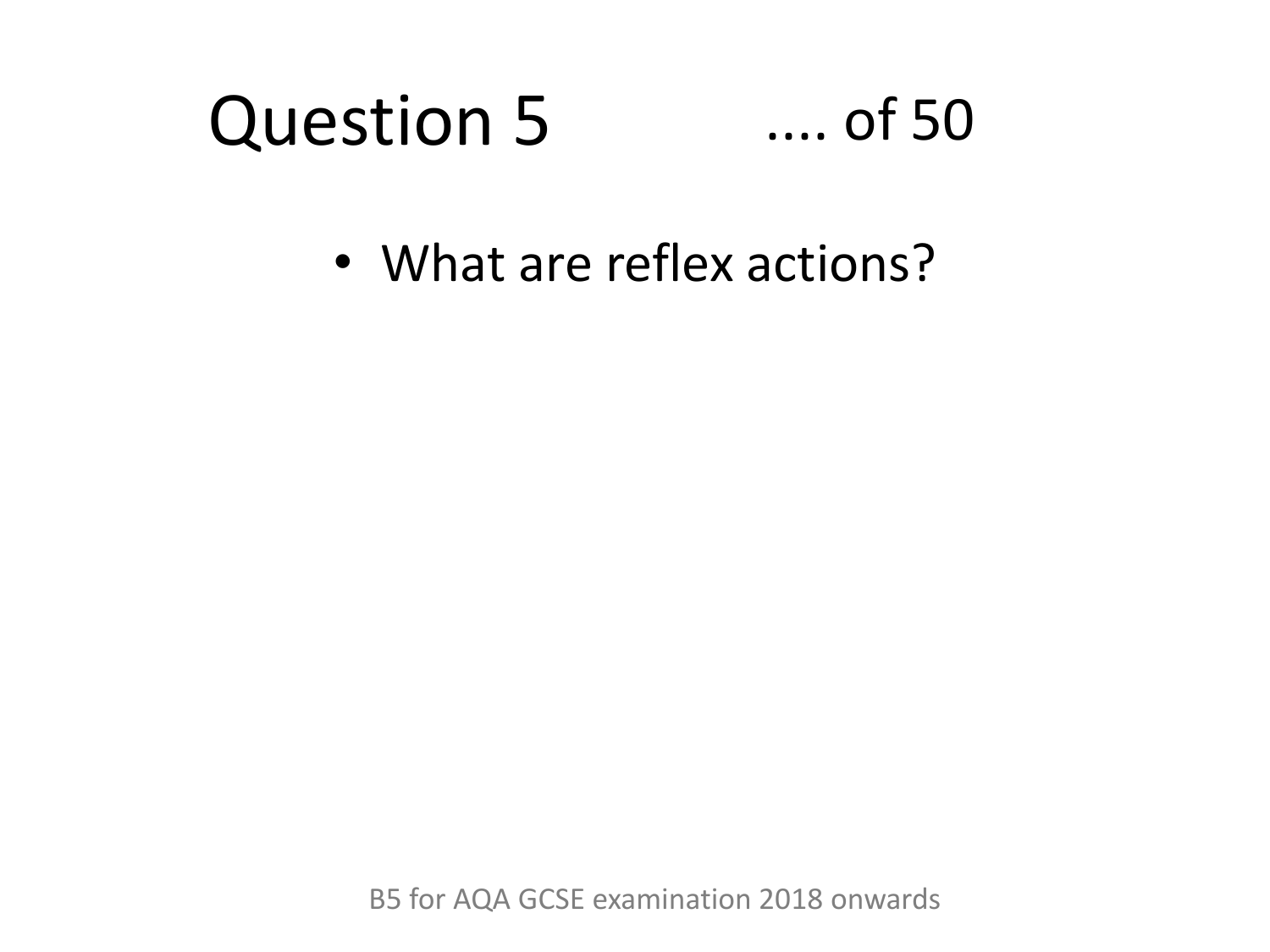# Answer 5 .... of 50

• Rapid, automatic responses to a stimulus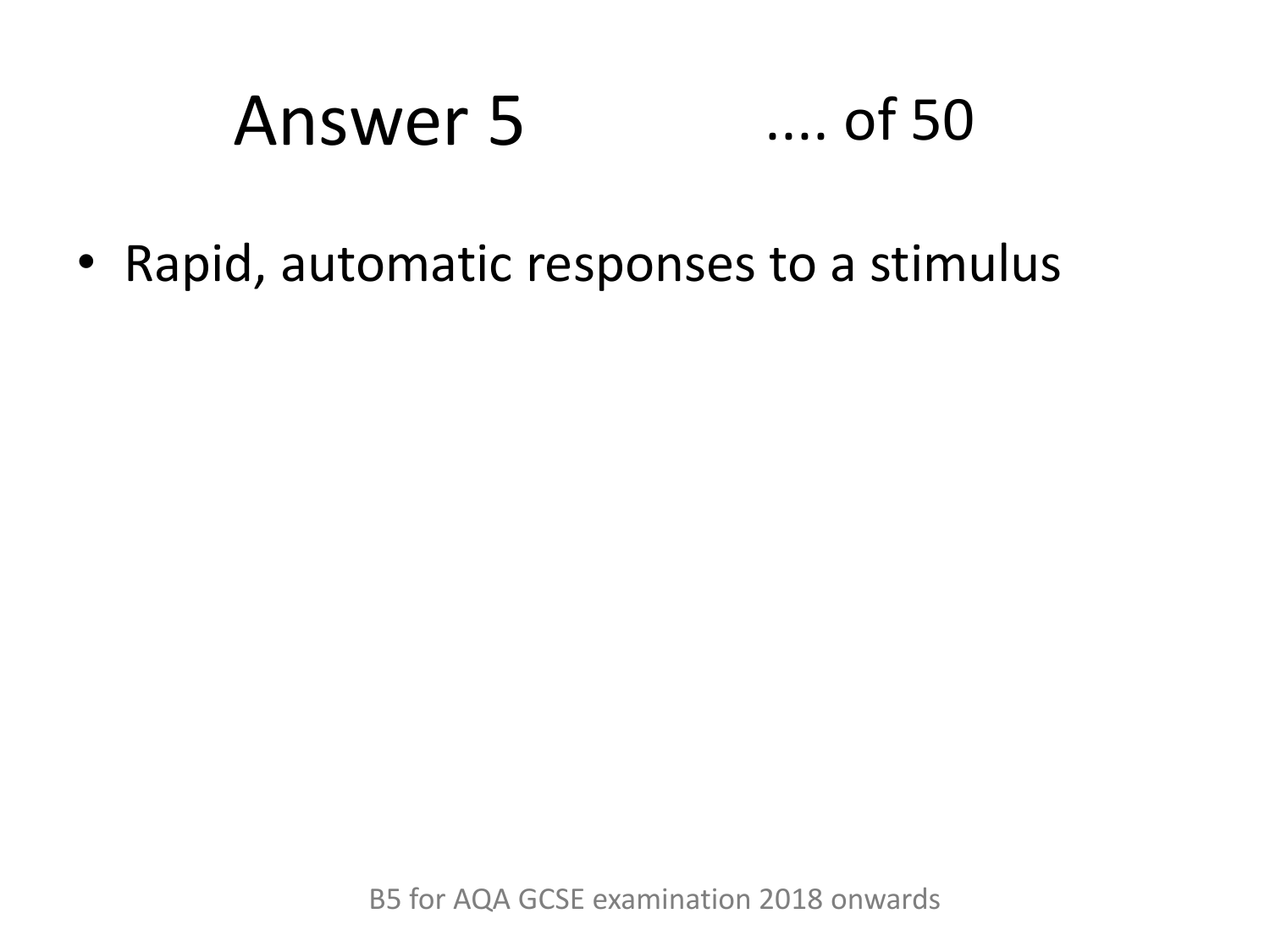#### Question 6 .... of 50

• What are the three components of the reflex arc?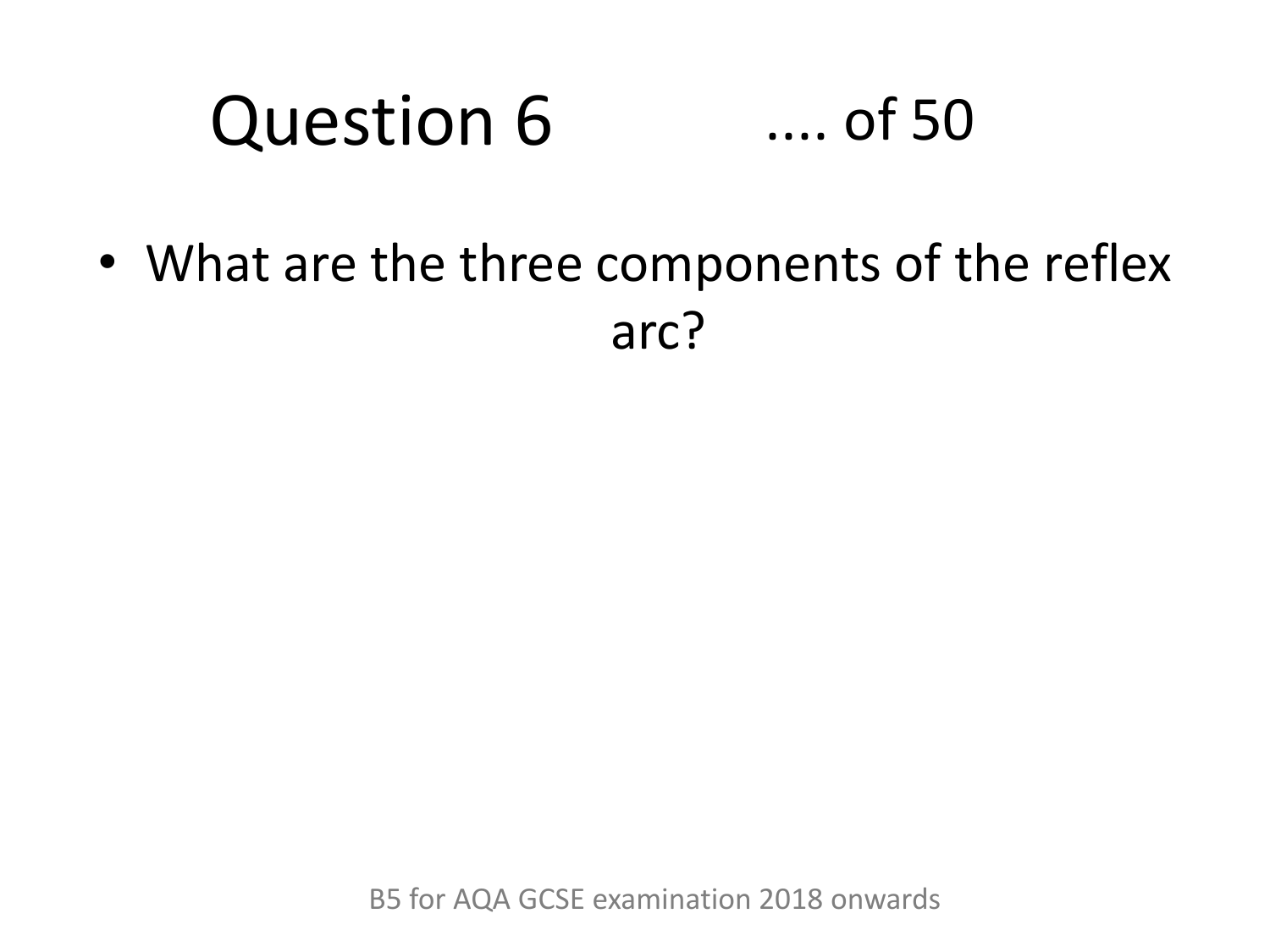### Answer 6 .... of 50

- Sensory neurones
- Relay neurones
- Motor neurones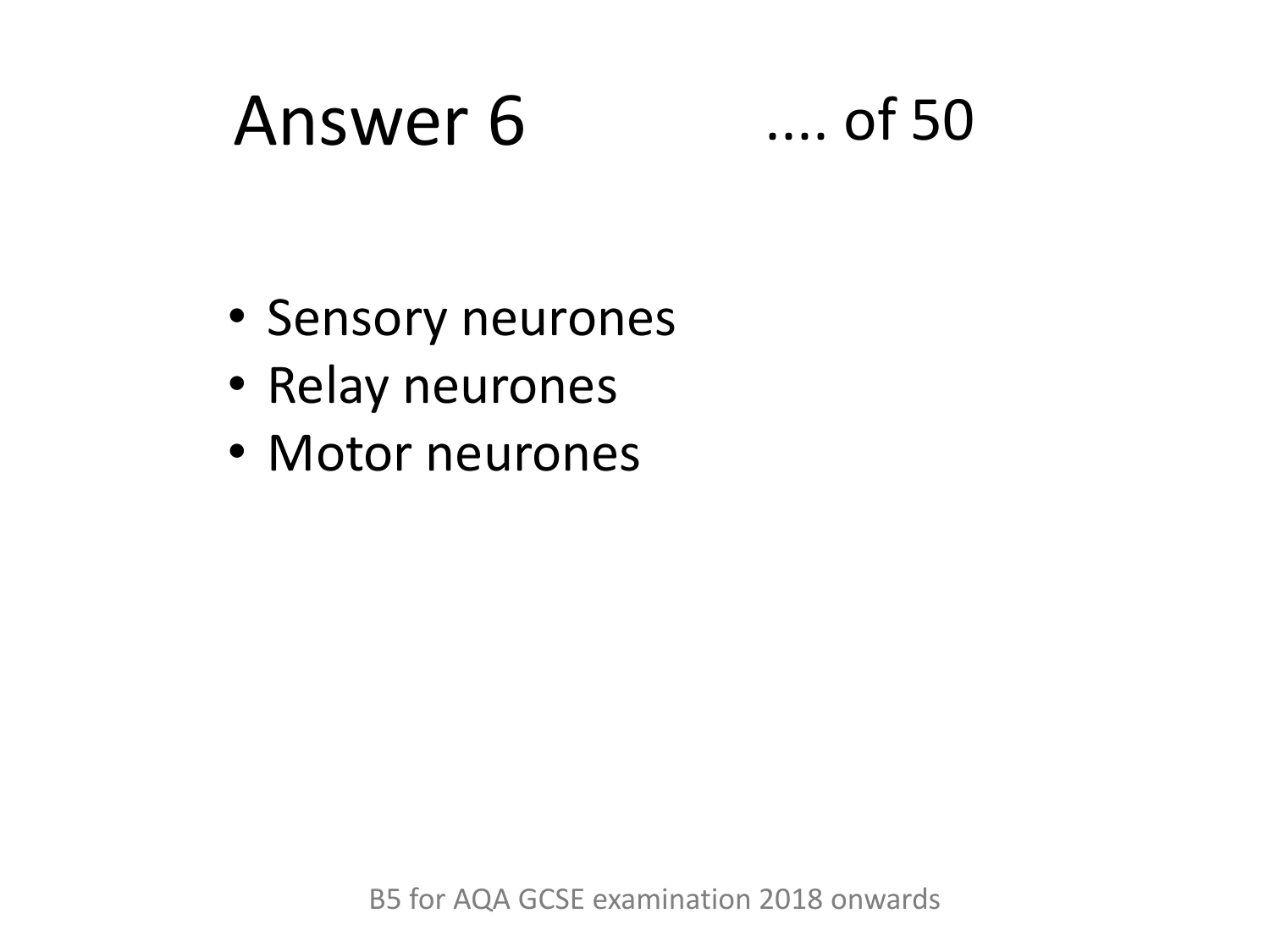#### Question 7 .... of 50

• How does a nerve impulse travel from one nerve to the next?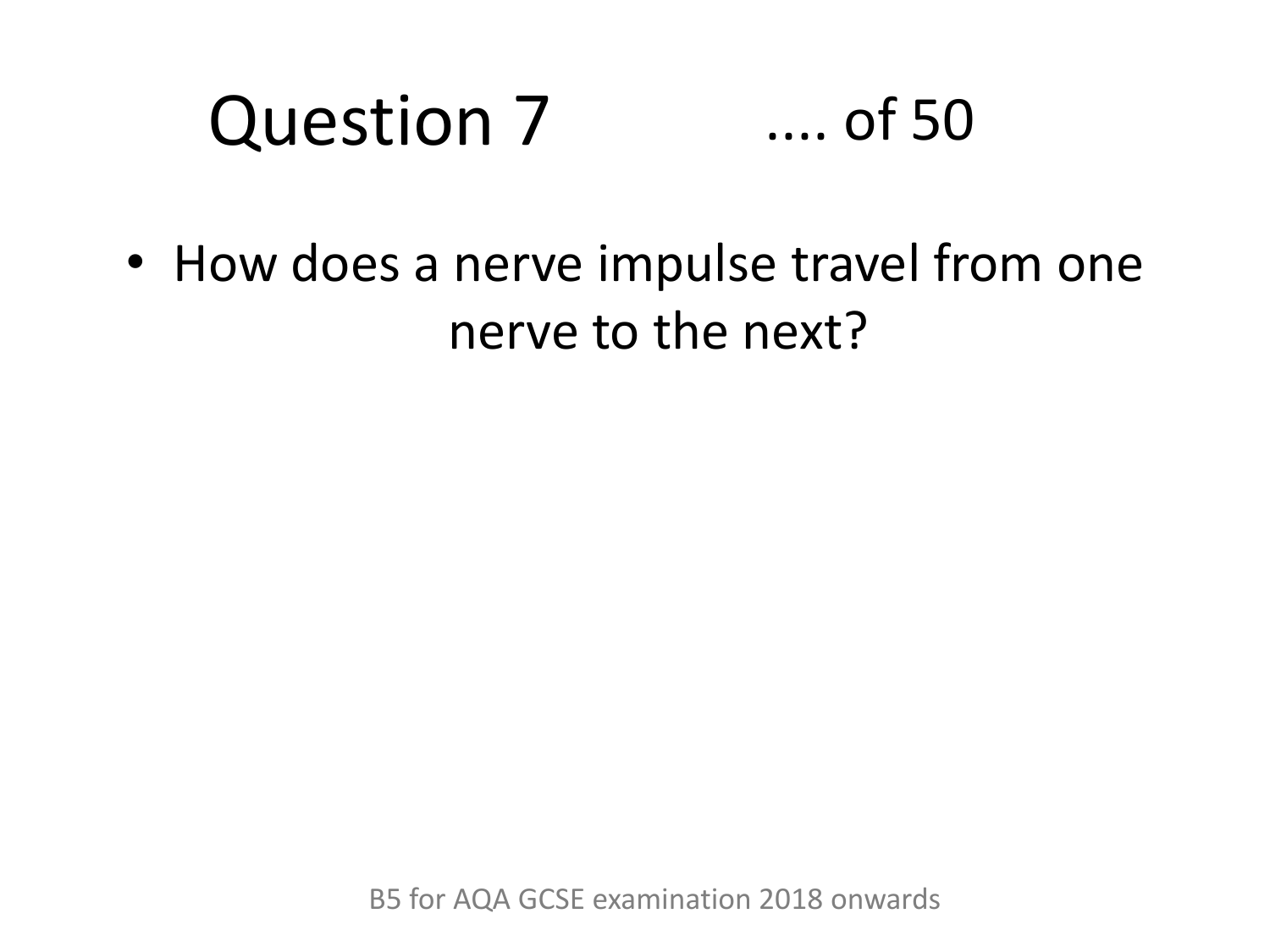# Answer 7 .... of 50

- Chemical transmitter molecules are released from one neurone into the synapse
- They diffuse across the synapse
- They bind to receptors on the next neurone
- Channels in the next neurone open
- Nerve impulse initiated in the next neurone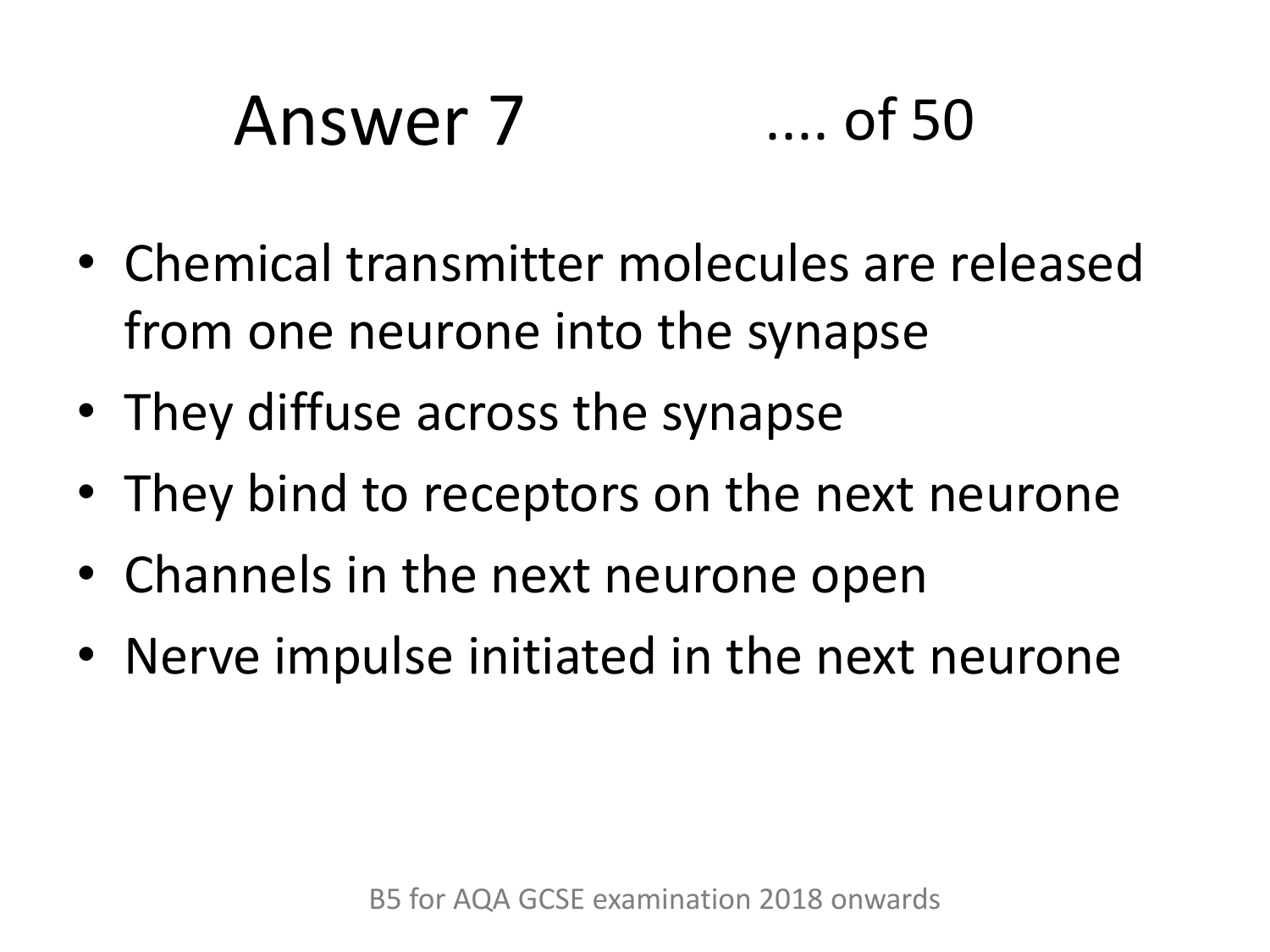#### Question 8 .... of 50 **SS**

• What are the three main regions in the brain?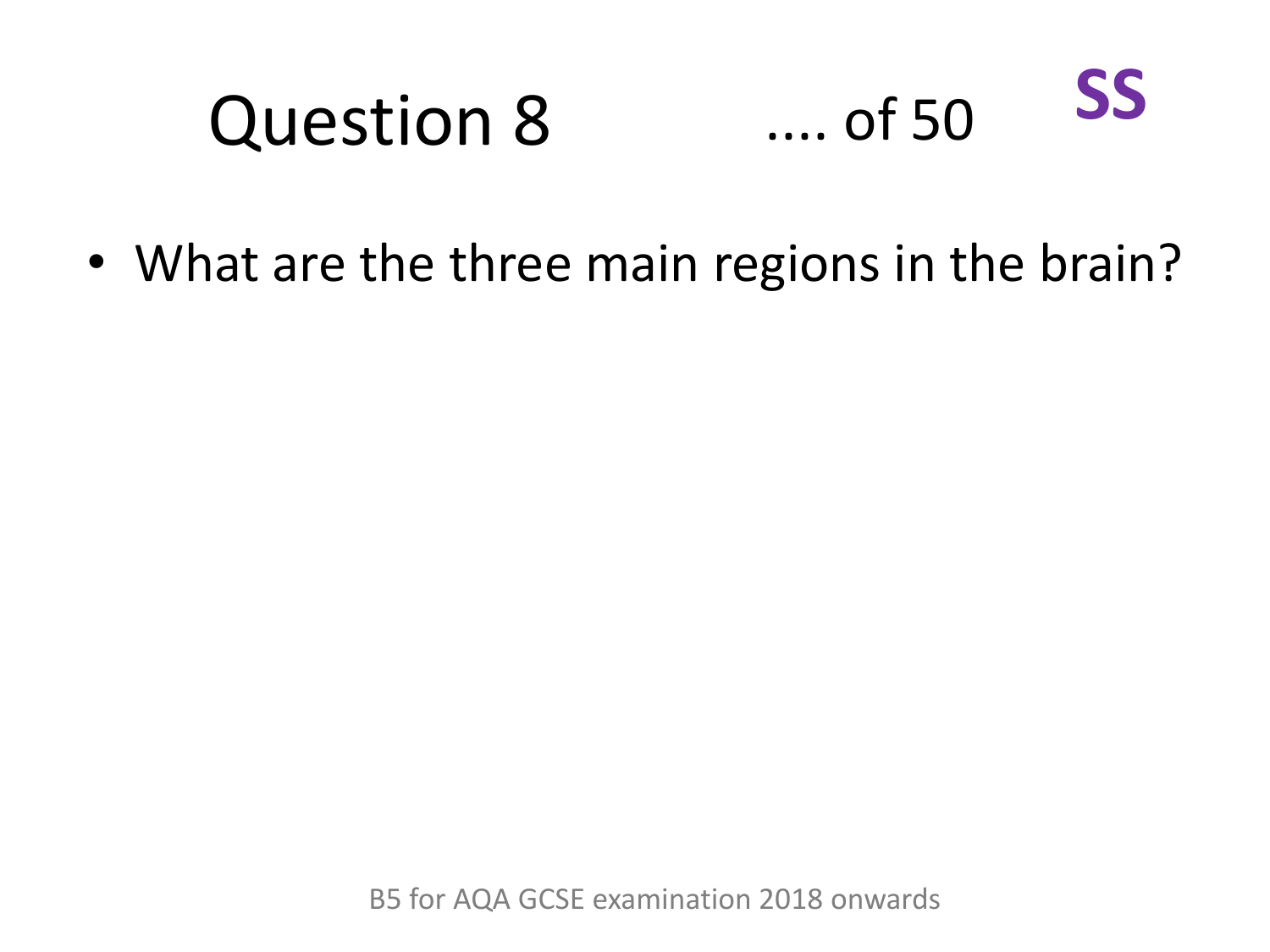# Answer 8 .... of 50



- Cerebral cortex
- Cerebellum
- Medulla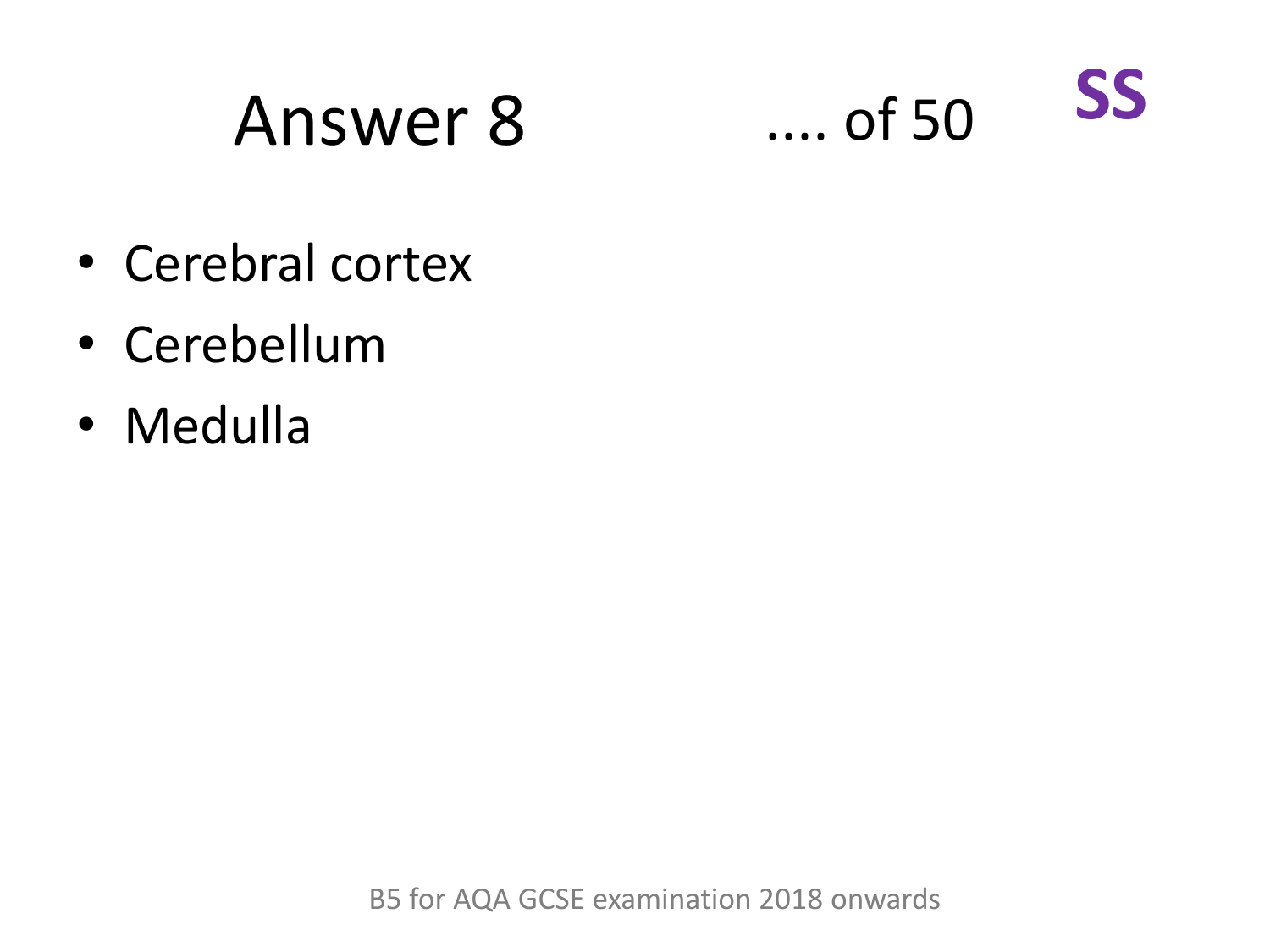#### Question 9 .... of 50

• What is the function on the cerebral cortex?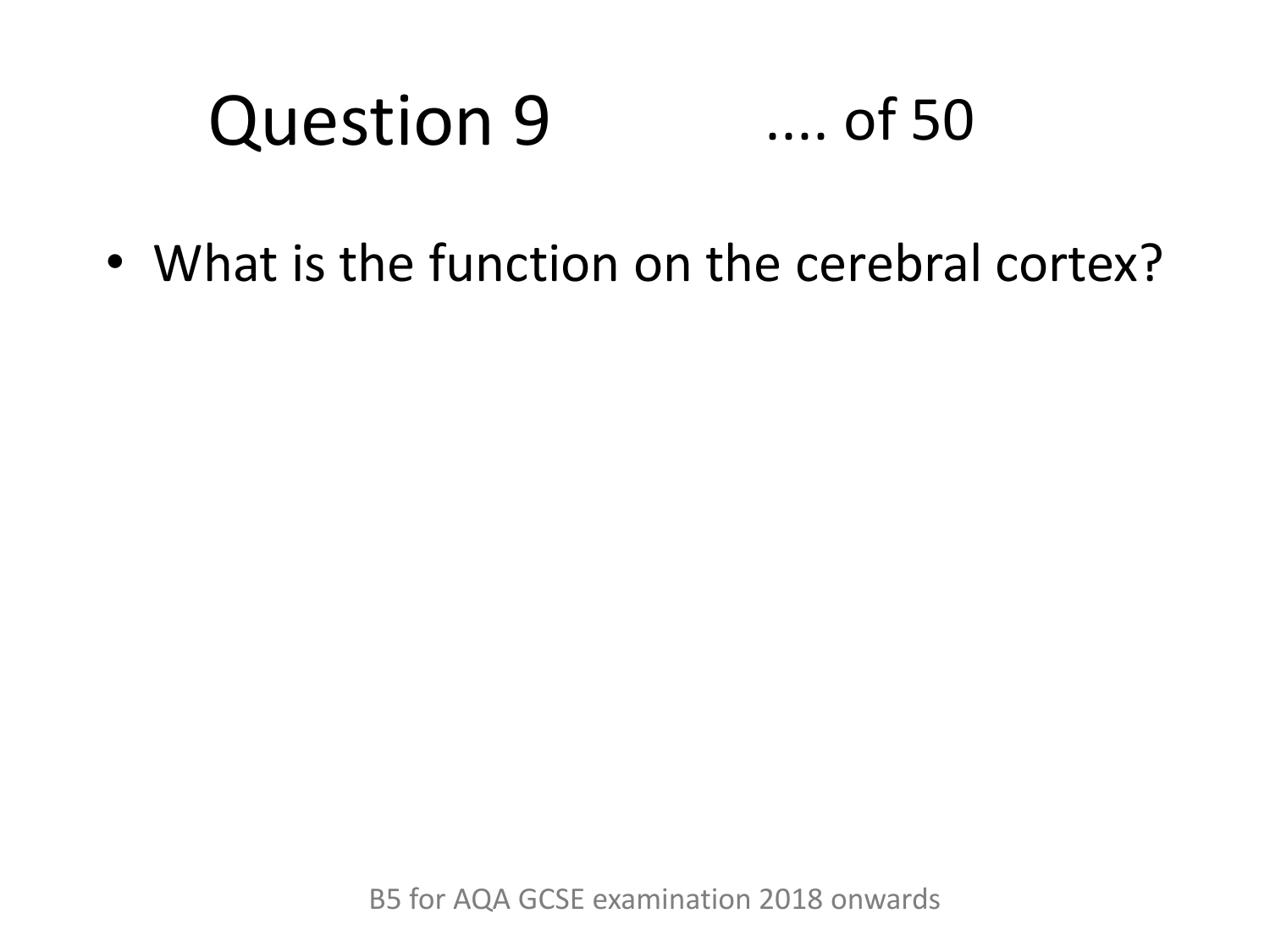# Answer 9 .... of 50

- Consciousness
- Intelligence
- Memory
- Language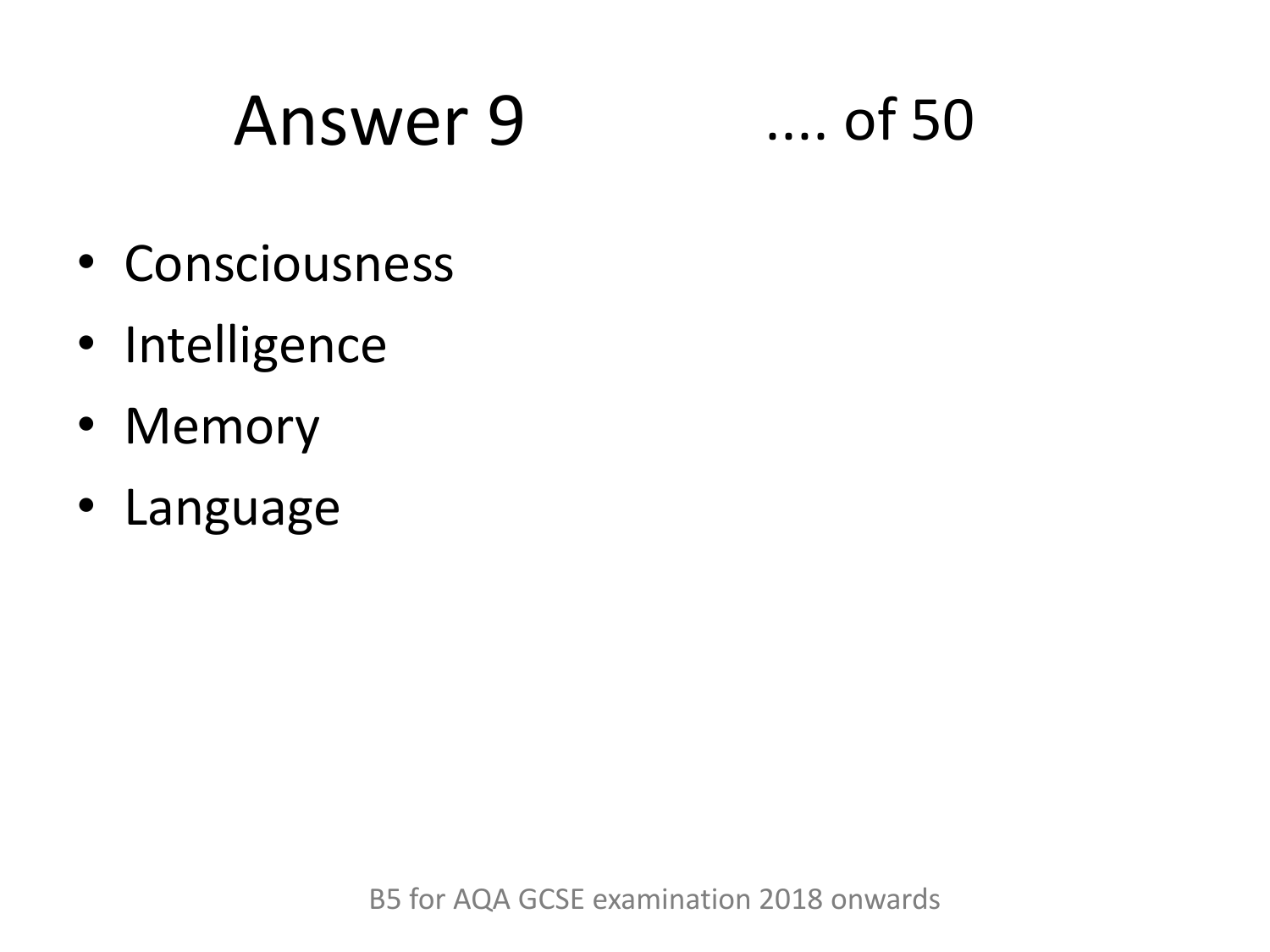

• Why are MRI scanners used?

B5 for AQA GCSE examination 2018 onwards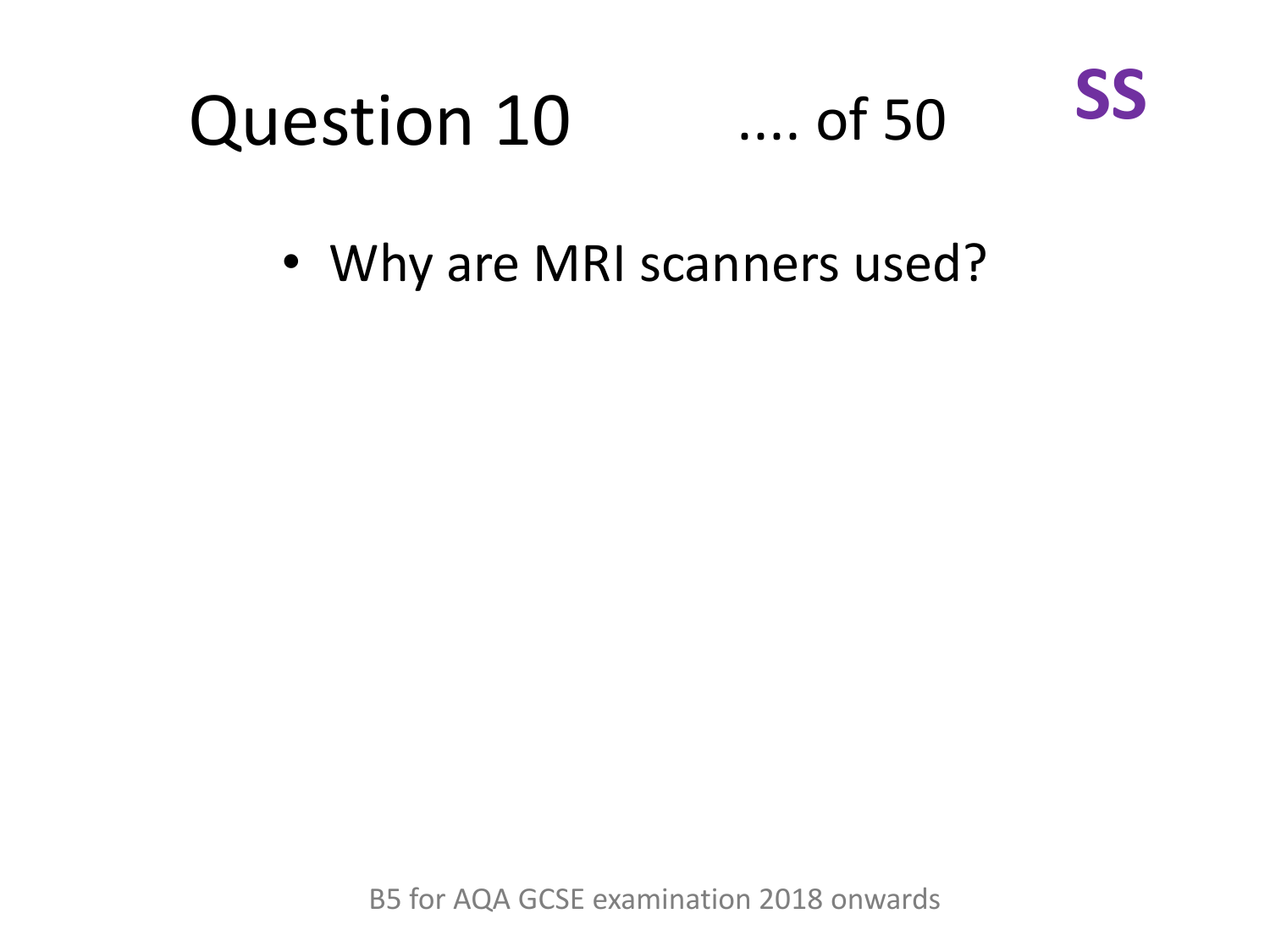#### Answer 10 .... of 50 **SS**

- Able to produce very detailed images of the nervous system
- Very safe
- Non-invasive
- Doesn't use ionising radiation
- Safer than CT or PET scans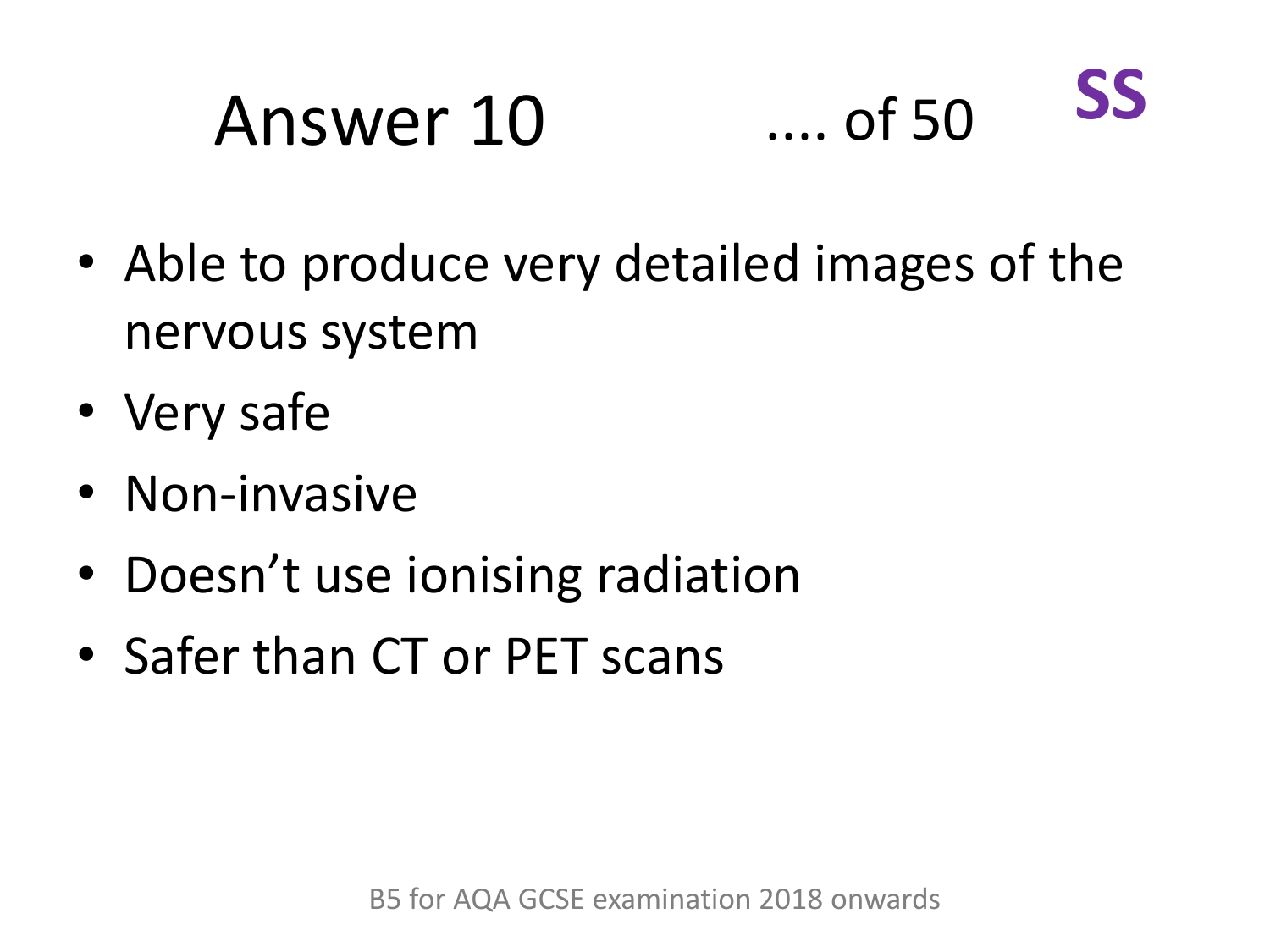#### Question 11 .... of 50

• What test can be used to measure reaction time?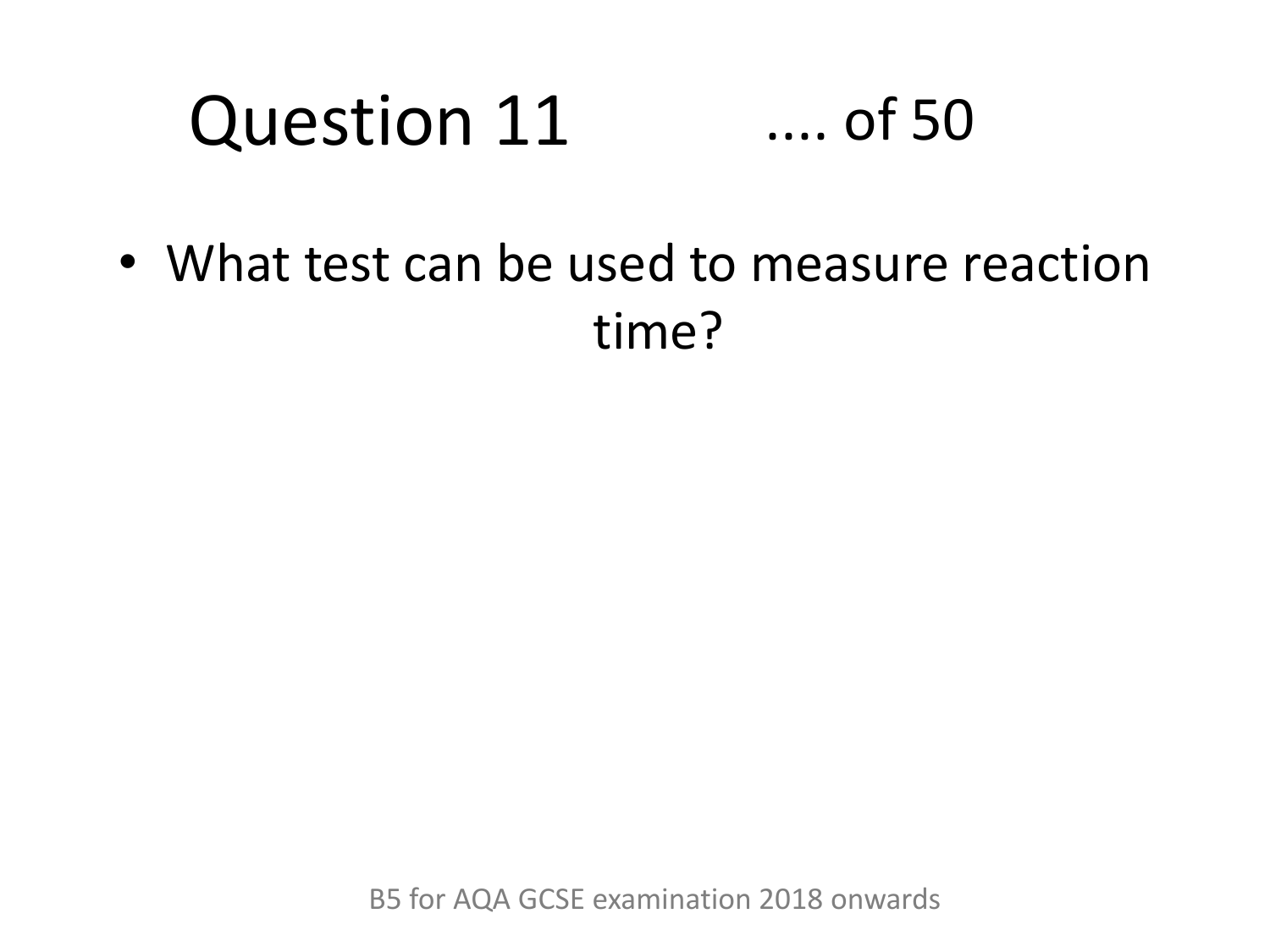# Answer 11

 $\dots$  of 50

• Ruler drop test

B5 for AQA GCSE examination 2018 onwards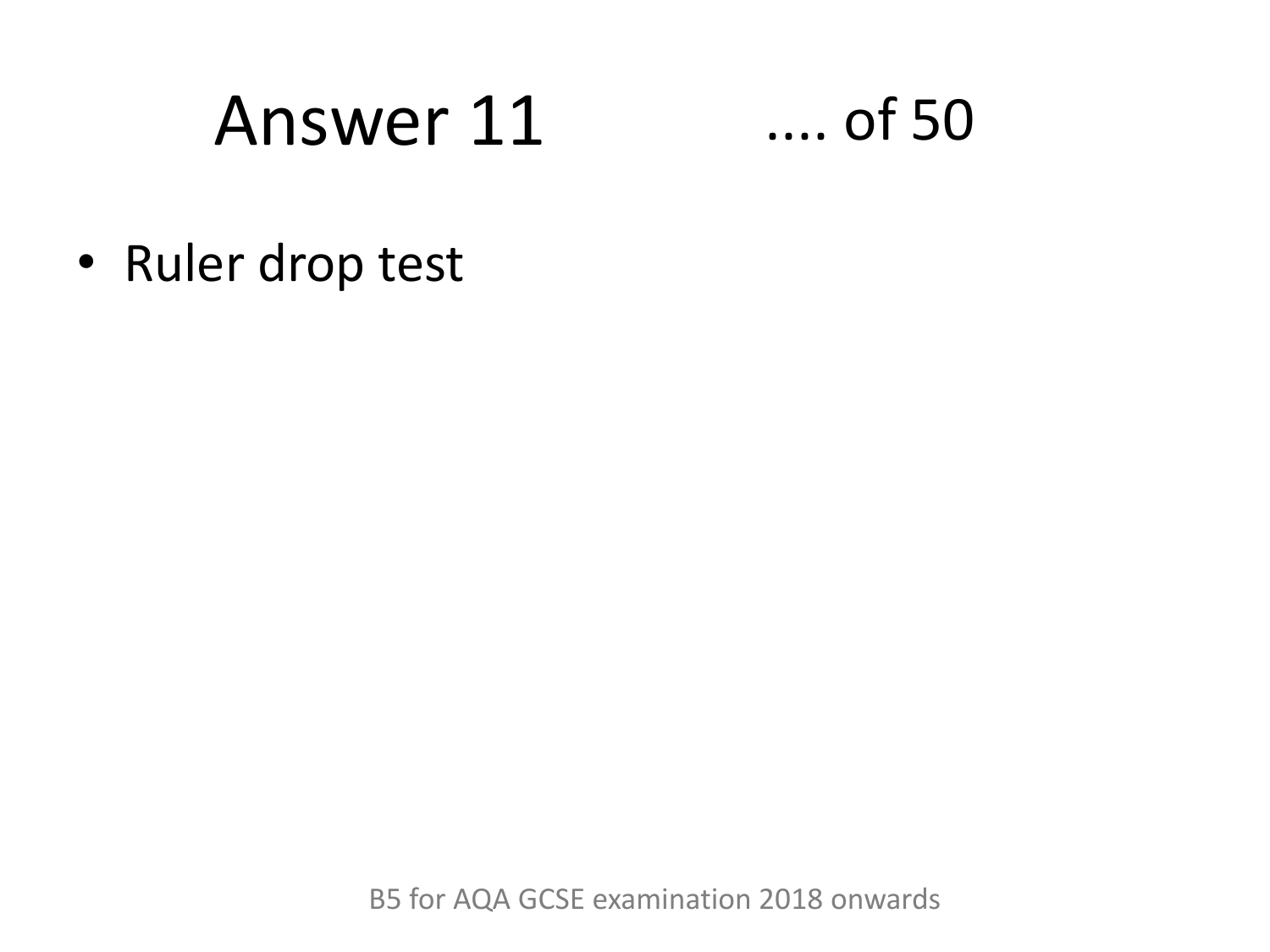#### Question 12 .... of 50 **SS**

• Where are light-sensitive receptor cells found?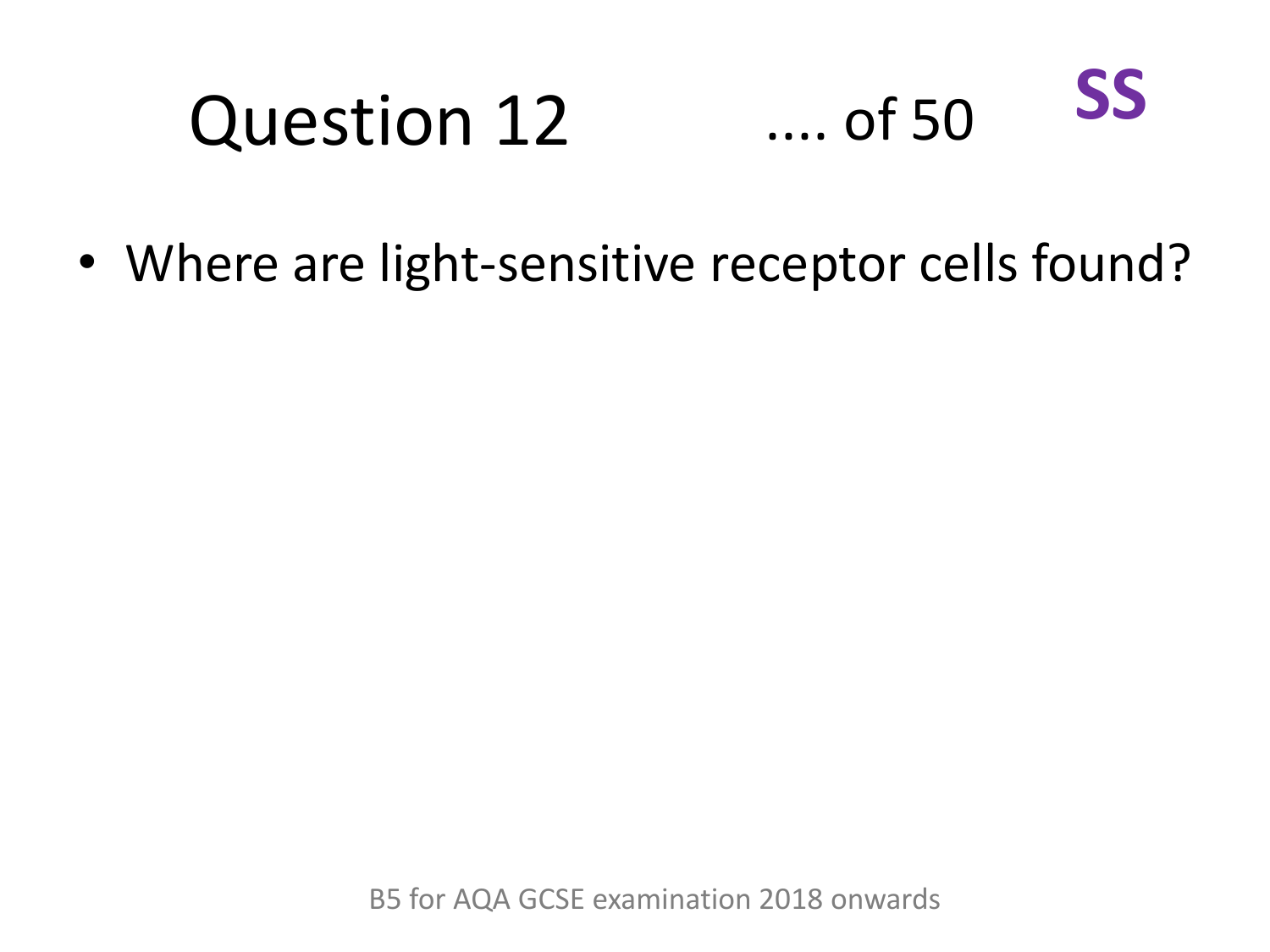### Answer 12

#### $\ldots$  of 50

• Retina

B5 for AQA GCSE examination 2018 onwards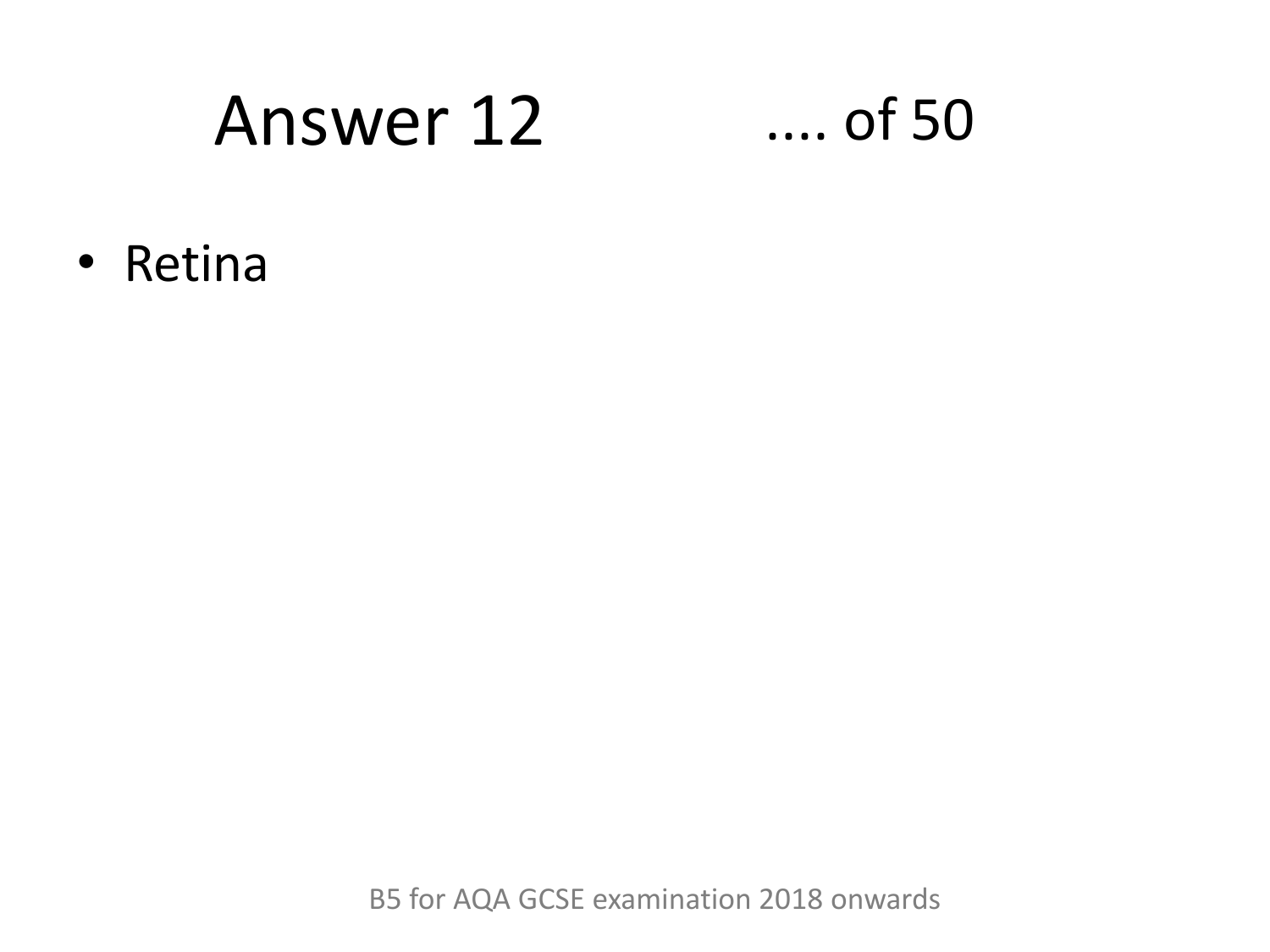#### Question 13 .... of 50 **SS**

• Give one function of the optic nerve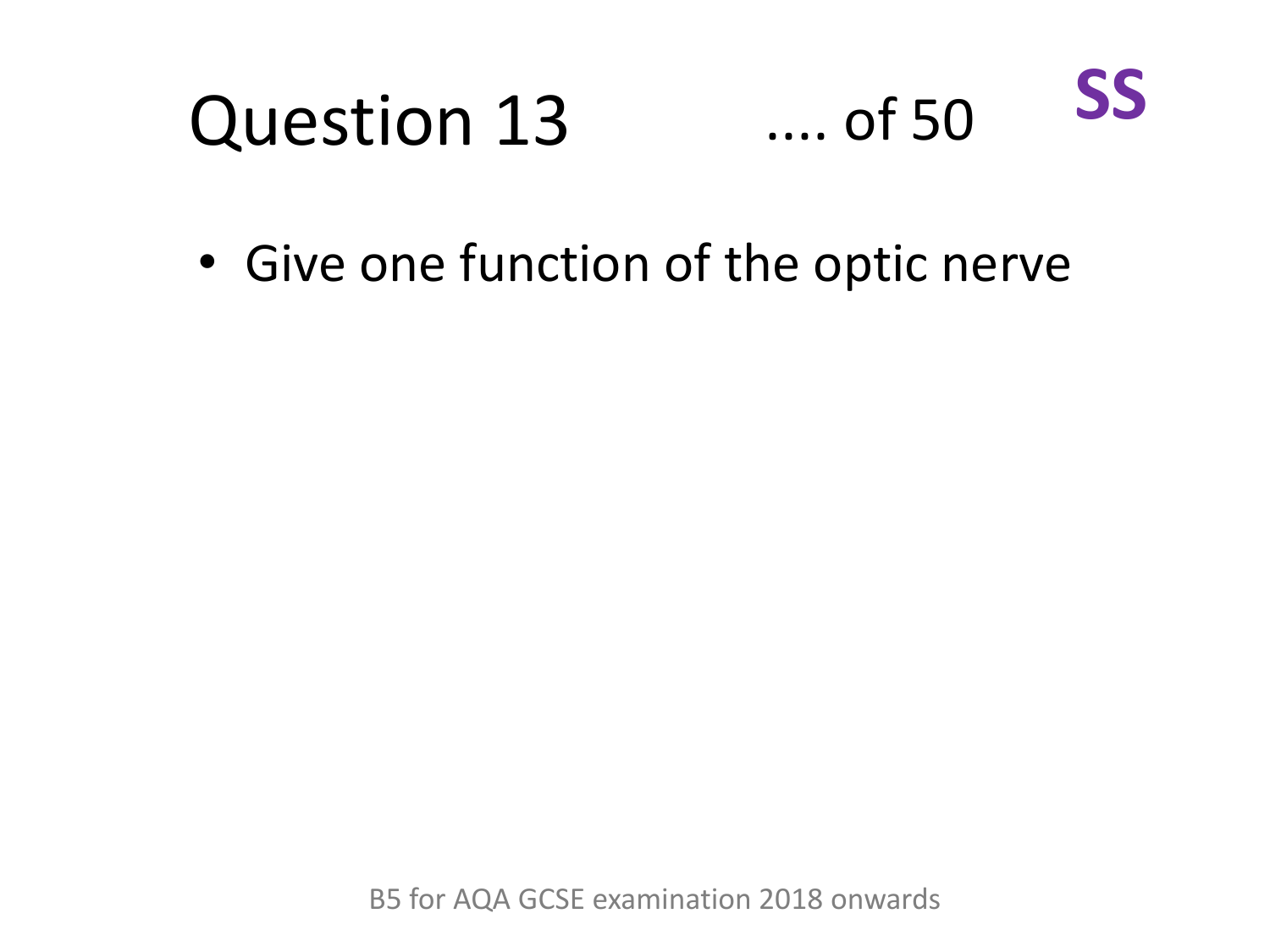#### **SS**  $\dots$  of 50 Answer 13

• Carries impulses from the retina to the brain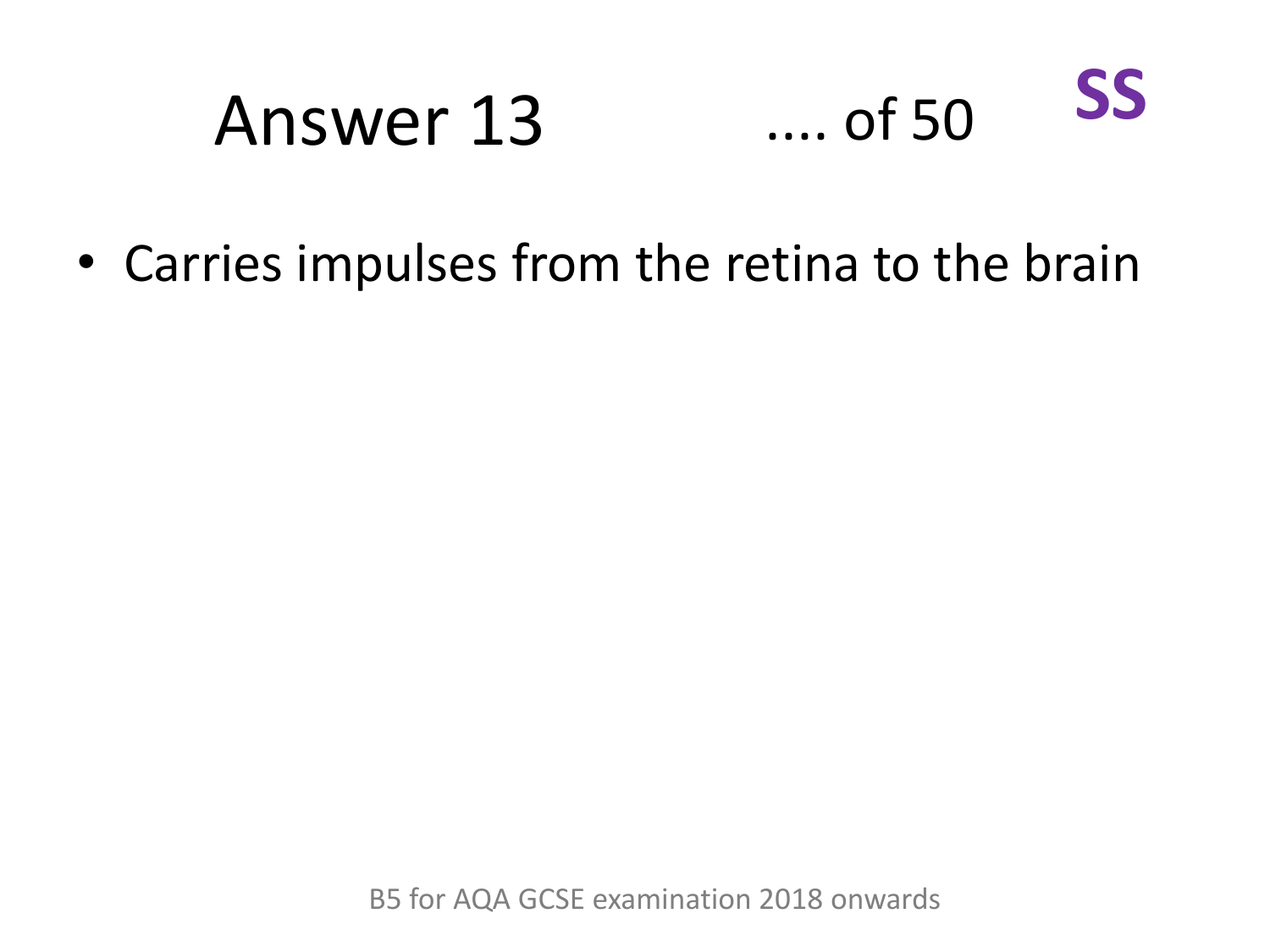#### Question 14 .... of 50 **SS**

• What receptor cells are sensitive to colour?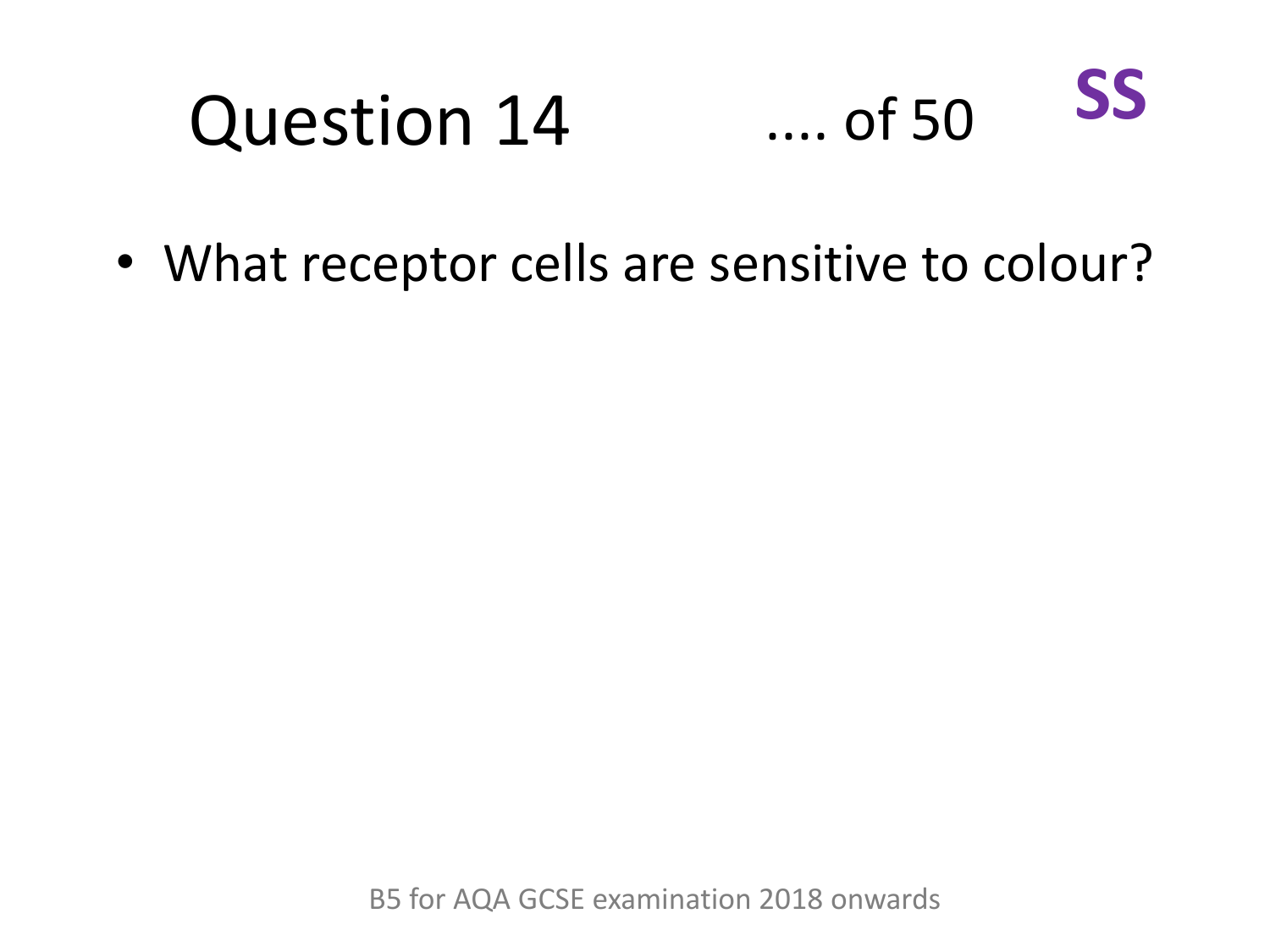### Answer 14



• Cones

B5 for AQA GCSE examination 2018 onwards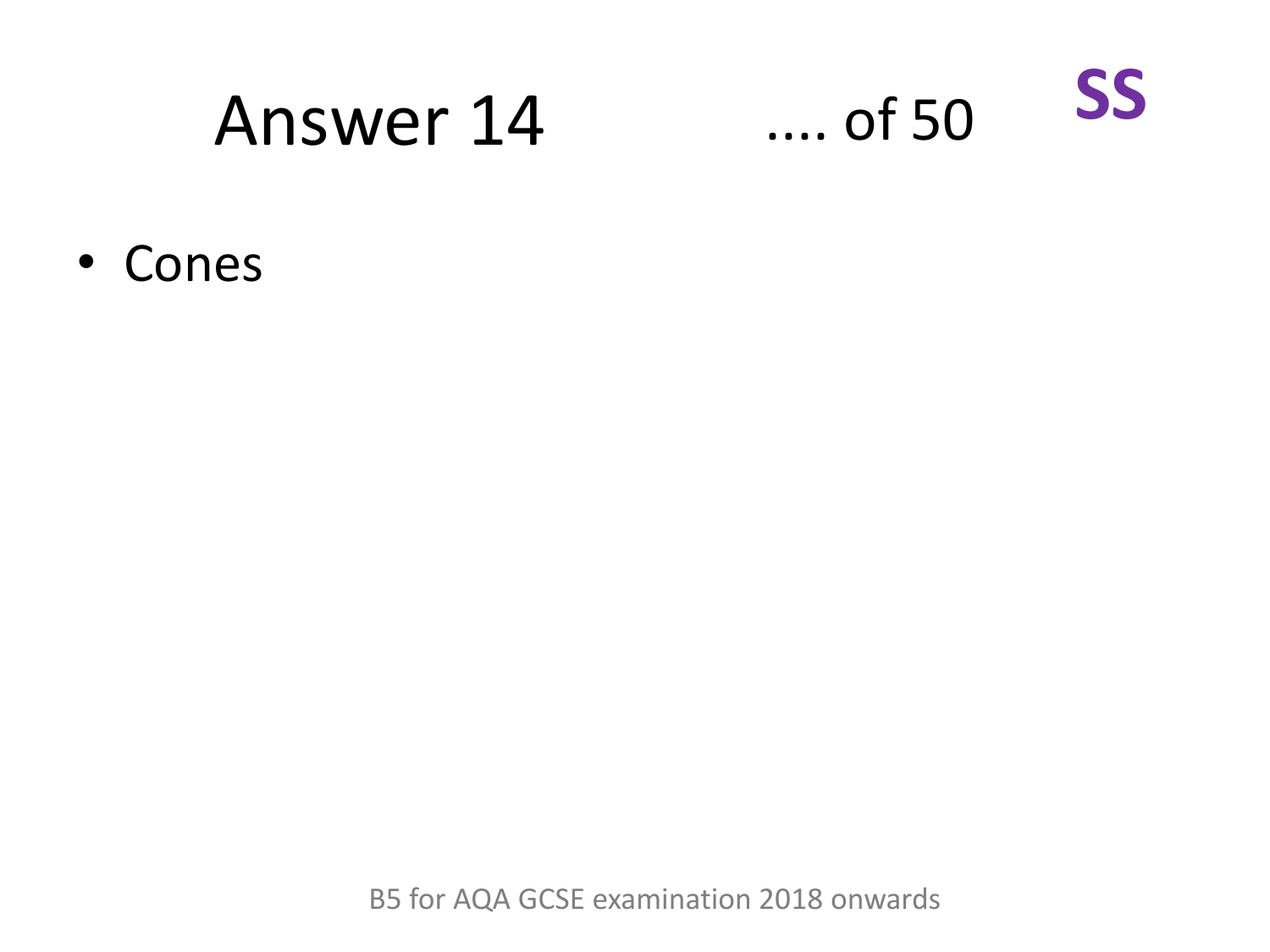#### Question 15 .... of 50 **SS**

• How is the iris adapted to low-intensity vision?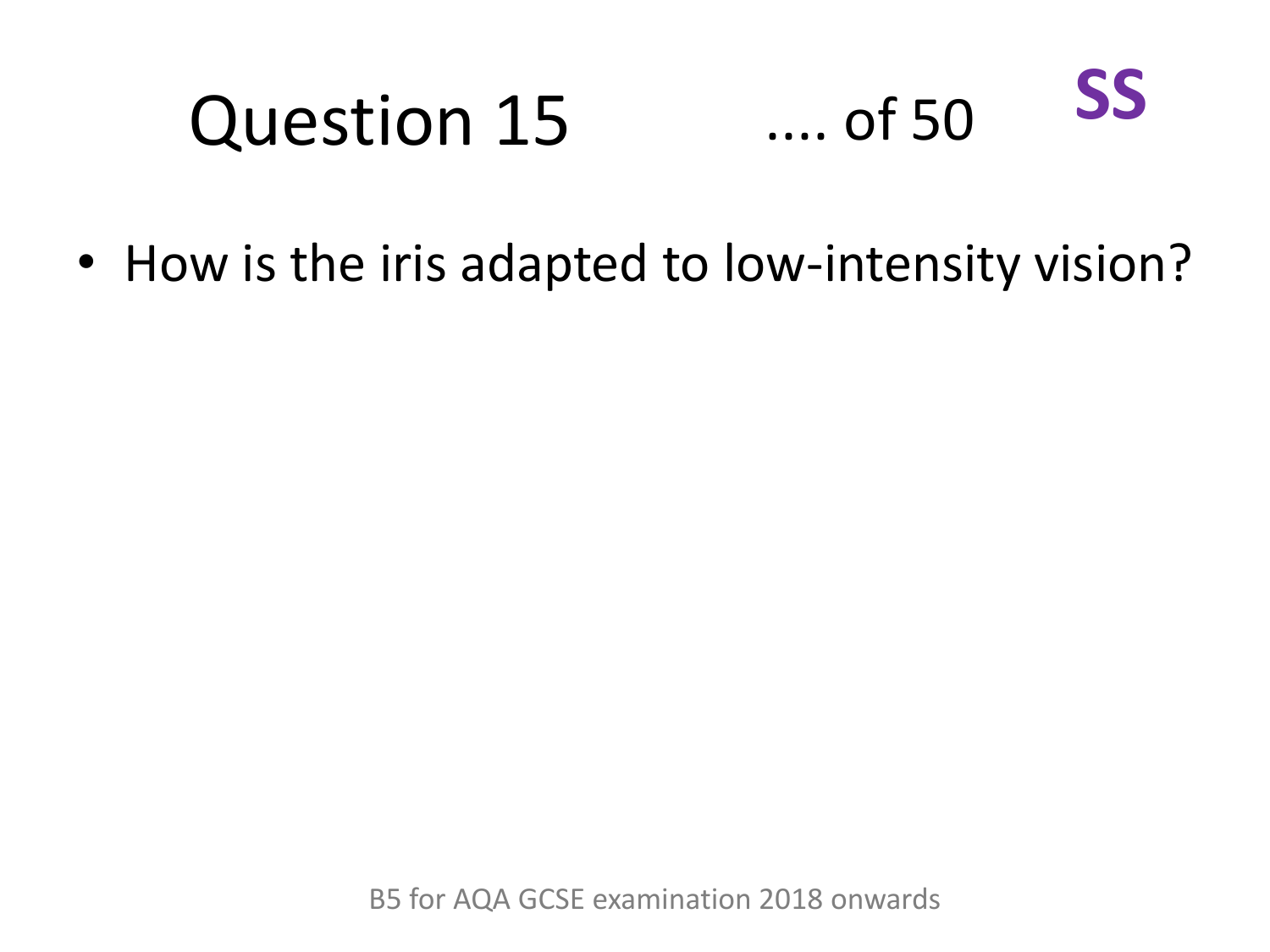# Answer 15 .... of 50



- They contain rods
- They are 1000 times more sensitive to light than cones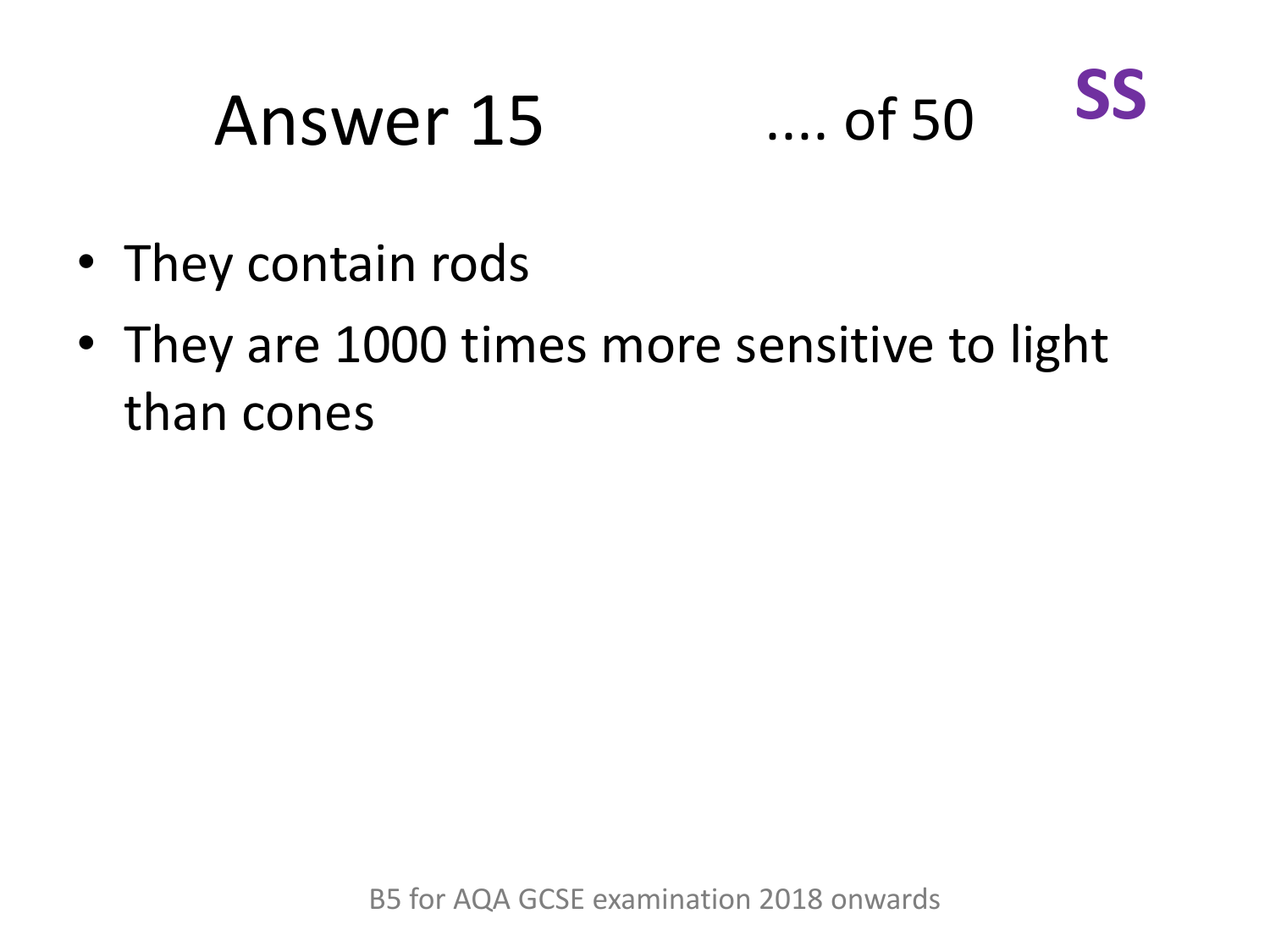### **Question 16**



• What is refaction?

B5 for AQA GCSE examination 2018 onwards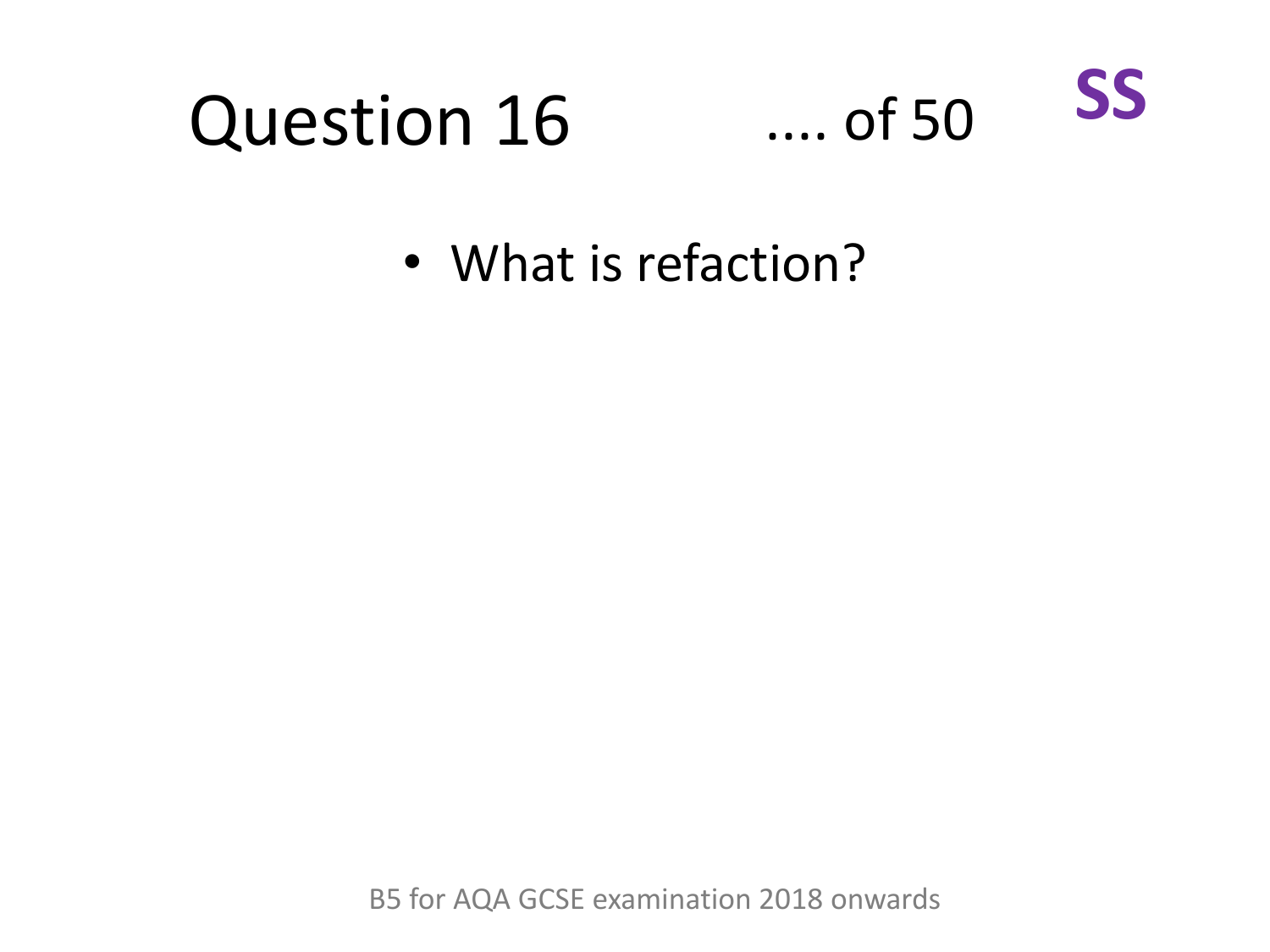#### **SS**  $...$  of 50 Answer 16

• The bending of light rays as they travel from one medium to another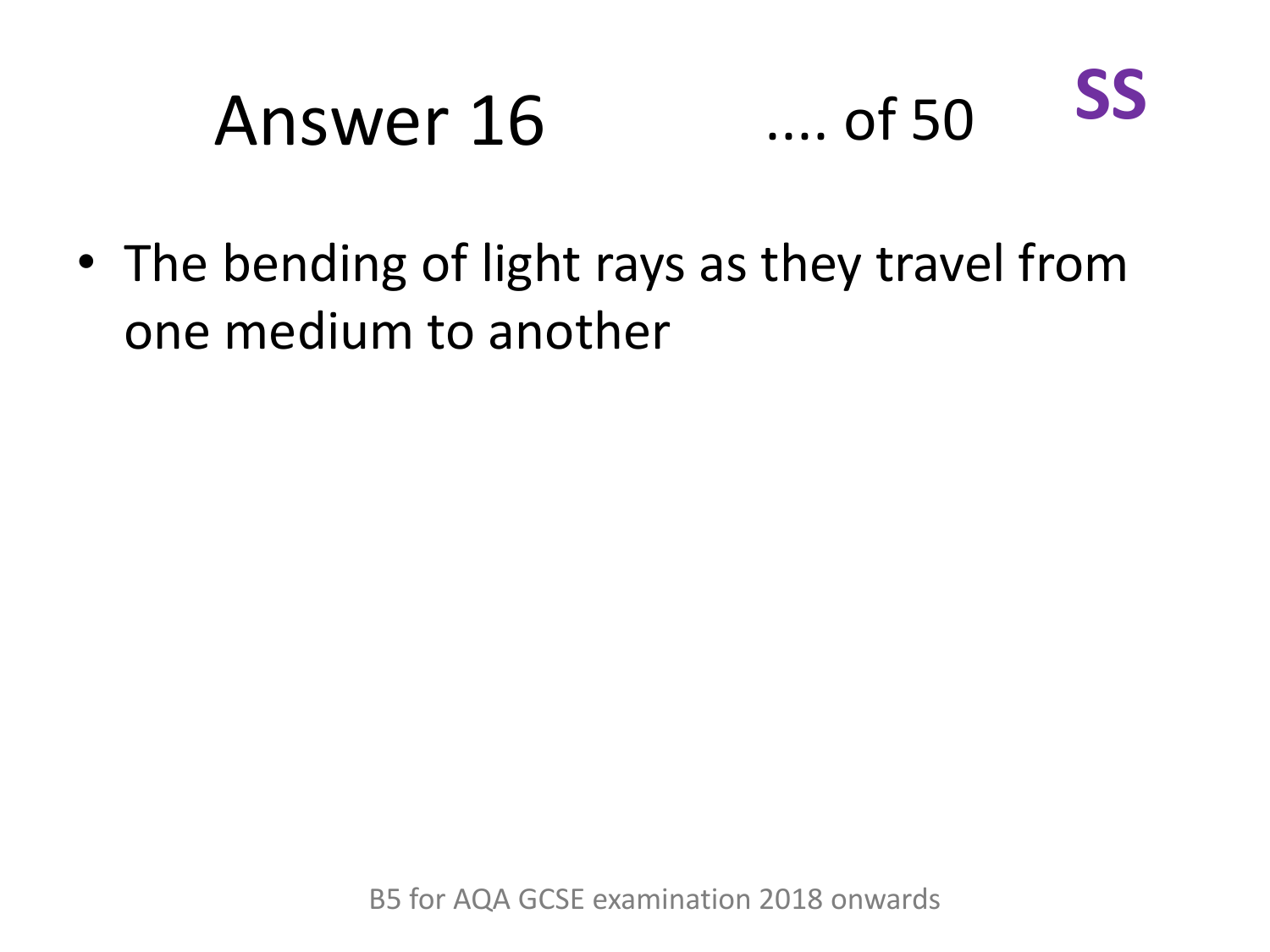# Question 17



• How do light rays approach the eyes from distant and near objects?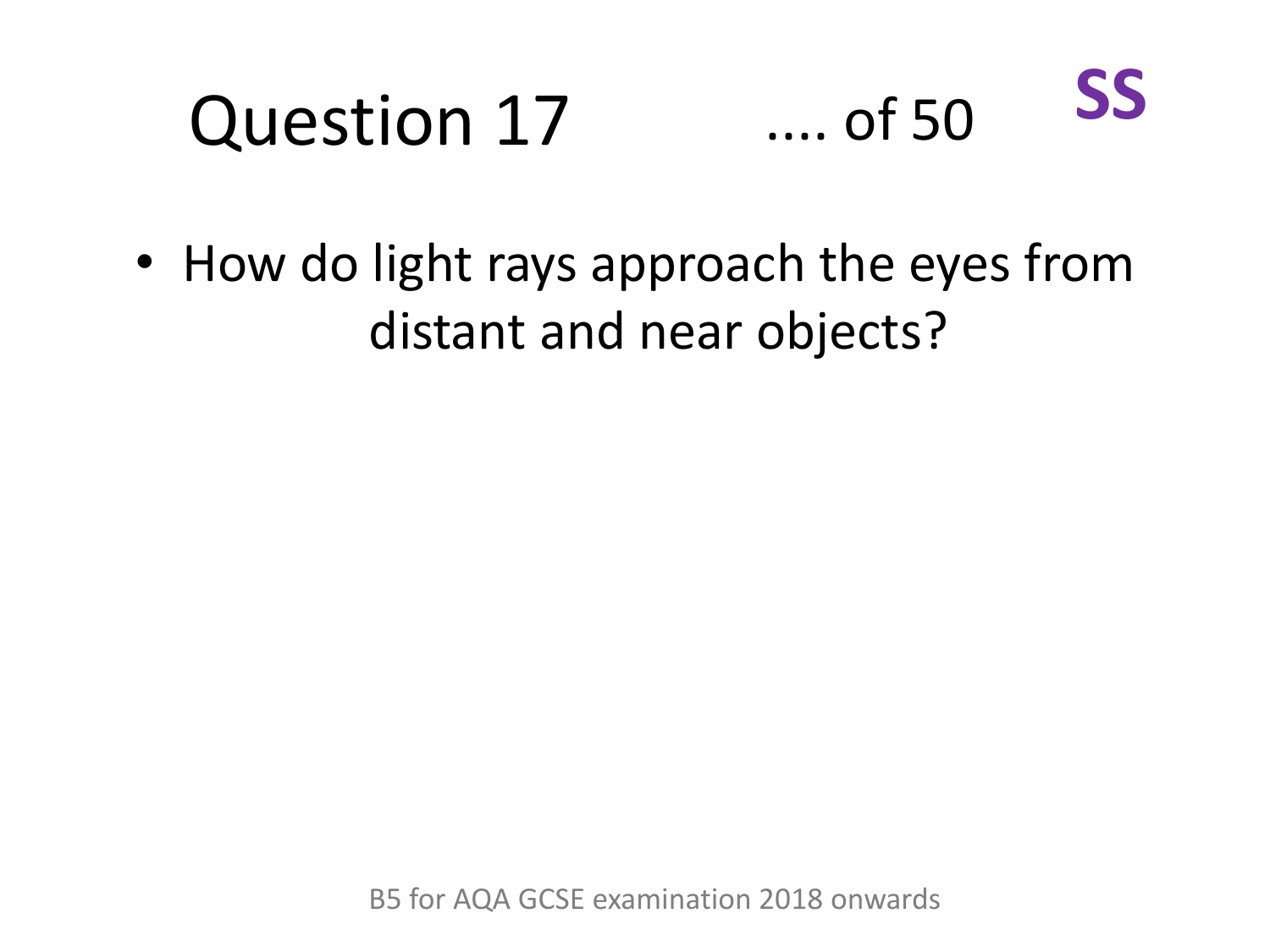# Answer 17 .... of 50



Distant = light rays are nearly parallel Near = light rays diverge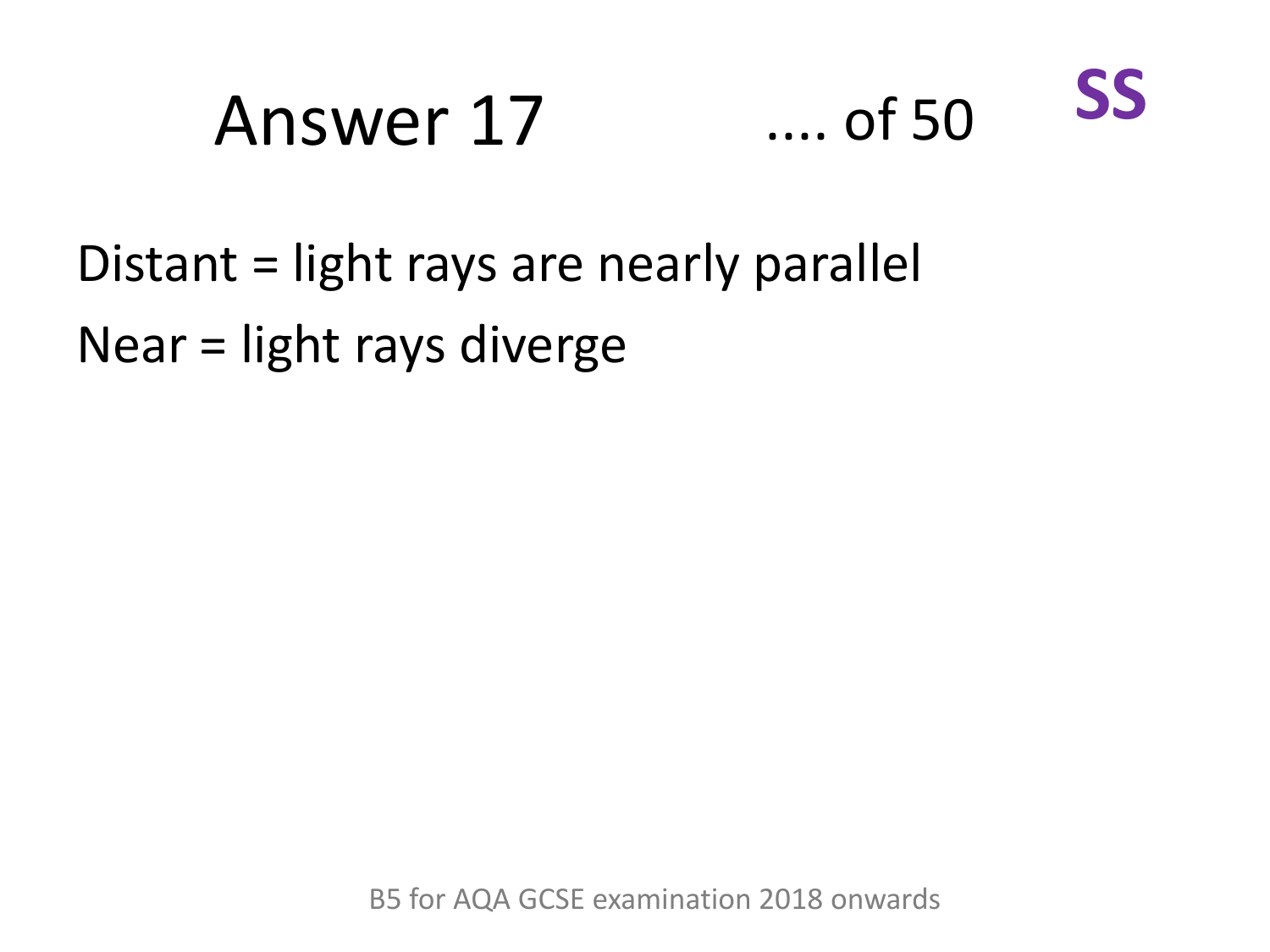#### Question 18 .... of 50 **SS**

• What is the name of the process that changes the shape of the lens?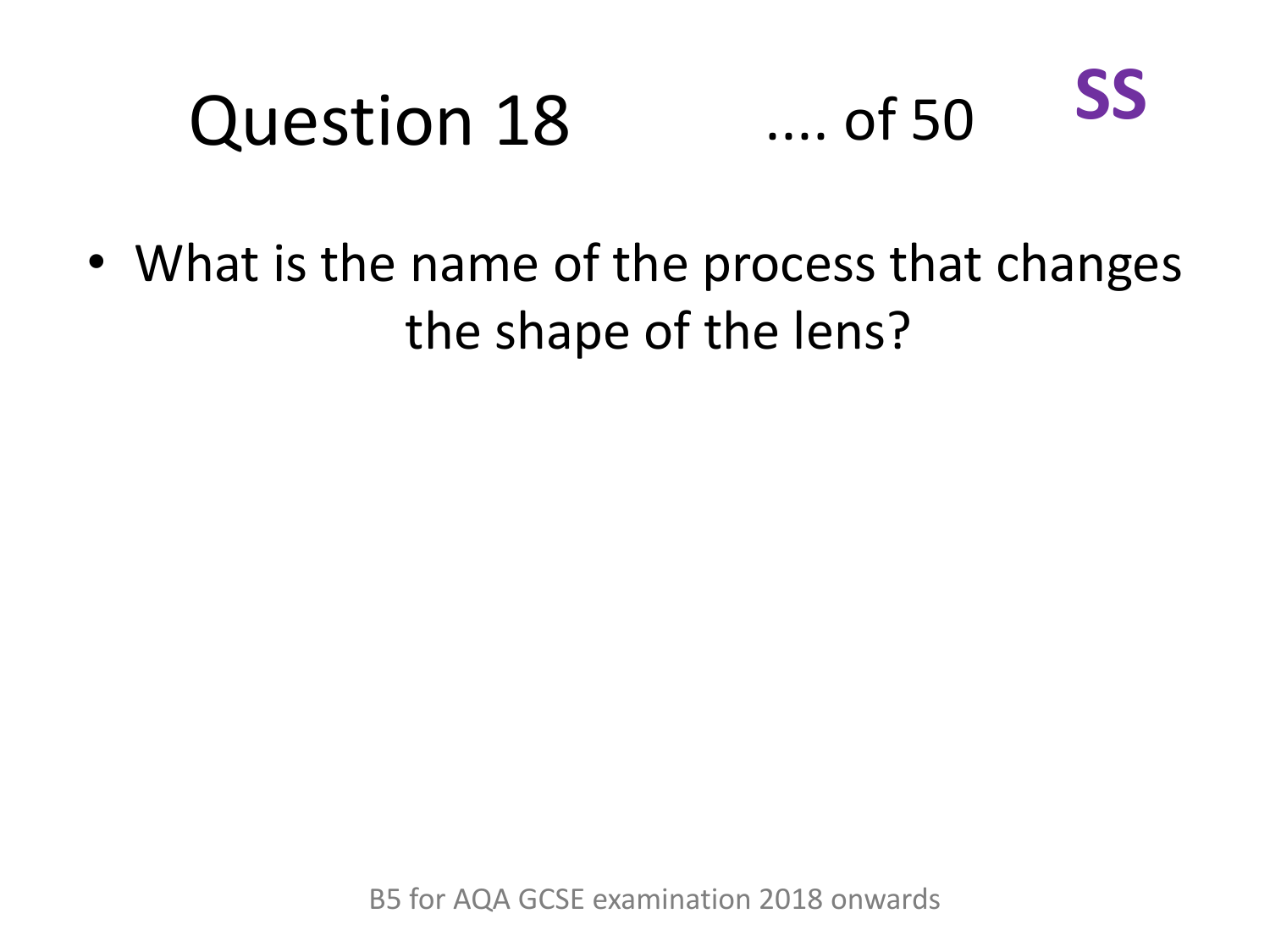### Answer 18



• Accomodation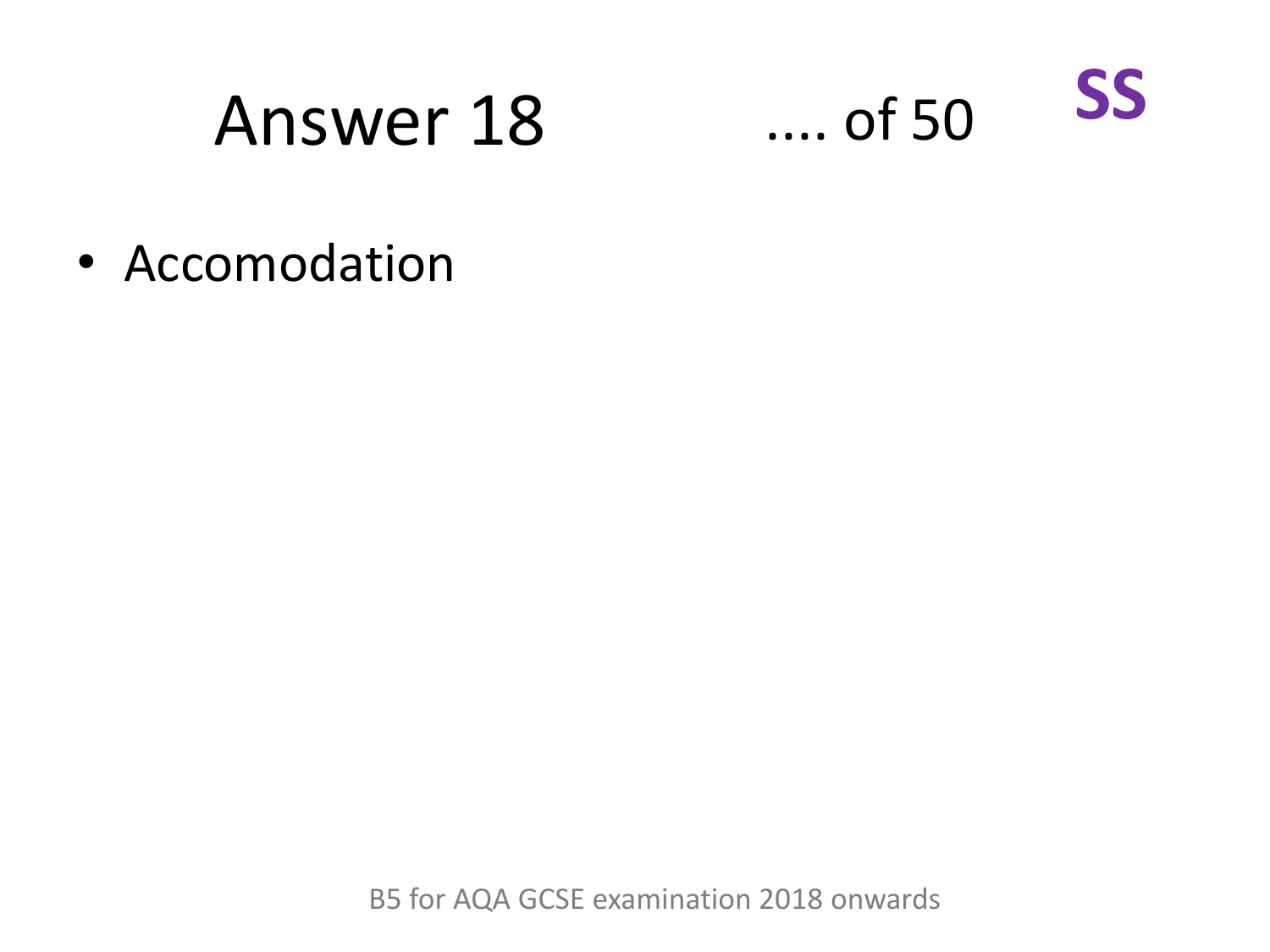#### Question 19 .... of 50 **SS**

• How can a concave lens be used to correct short-sightedness?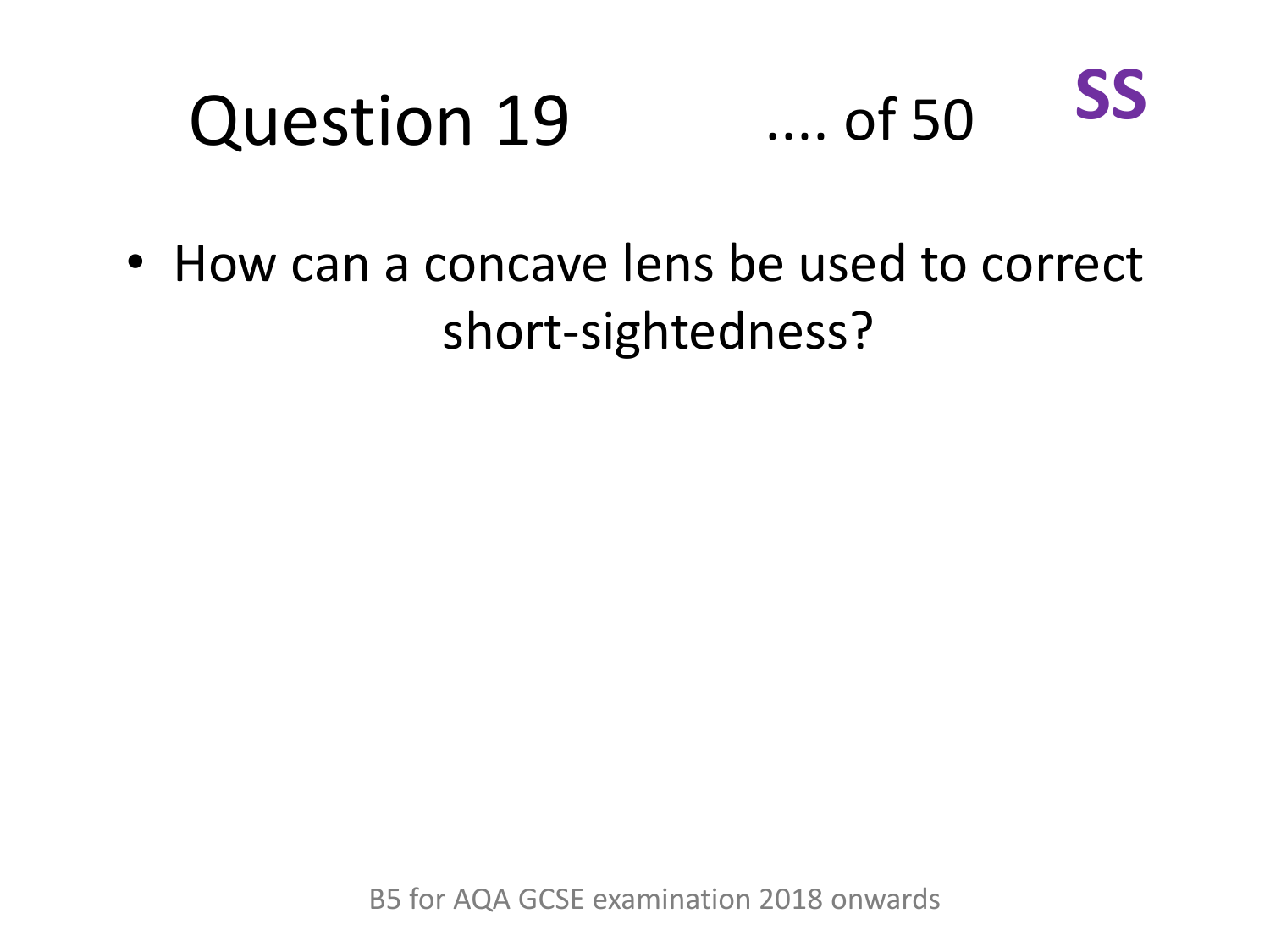#### Answer 19 .... of 50 **SS**

- Concave lenses allow light rays to diverge before they reach the eye
- This focuses the image on the retina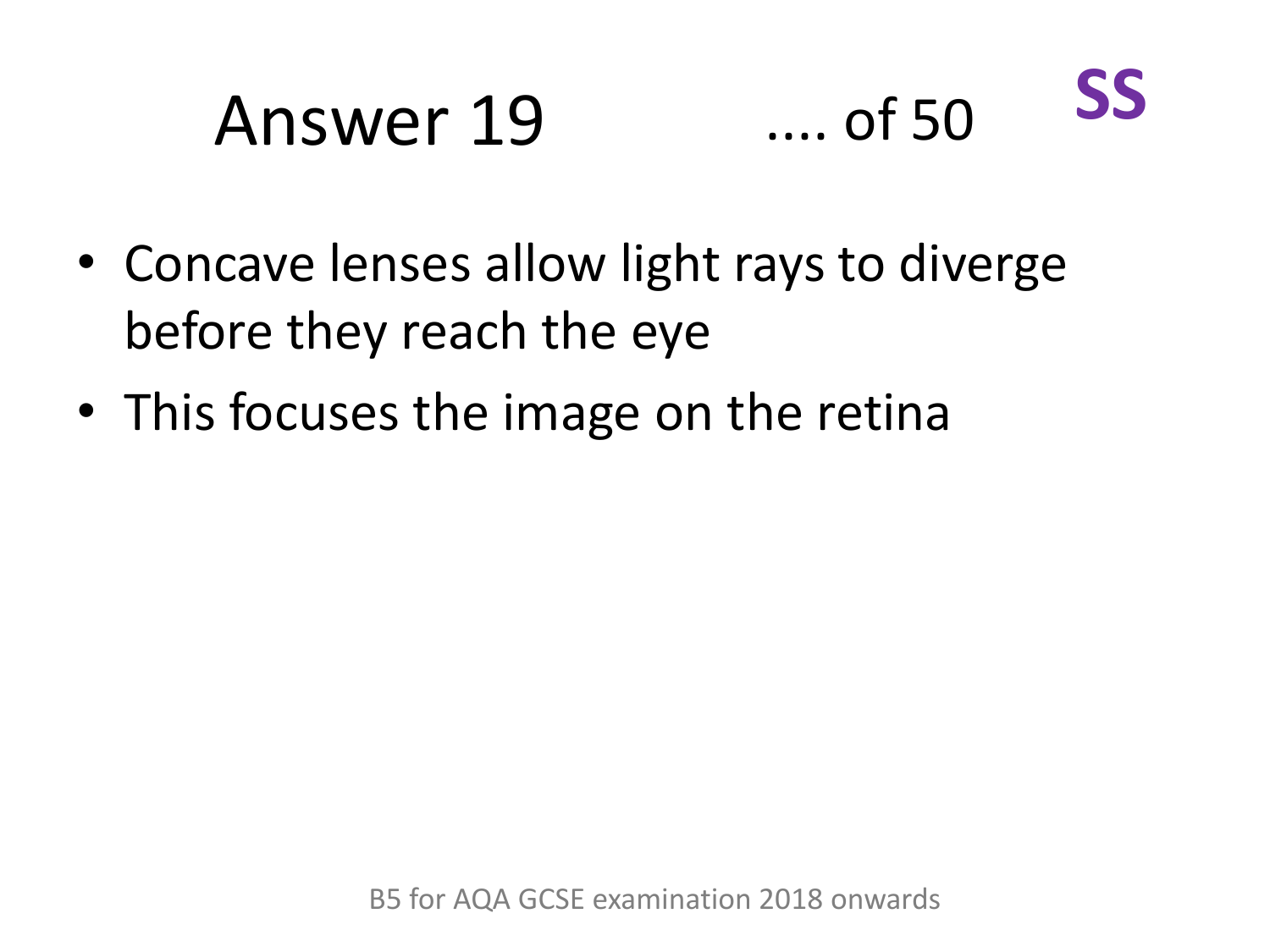



• What are the three causes of long sightedness?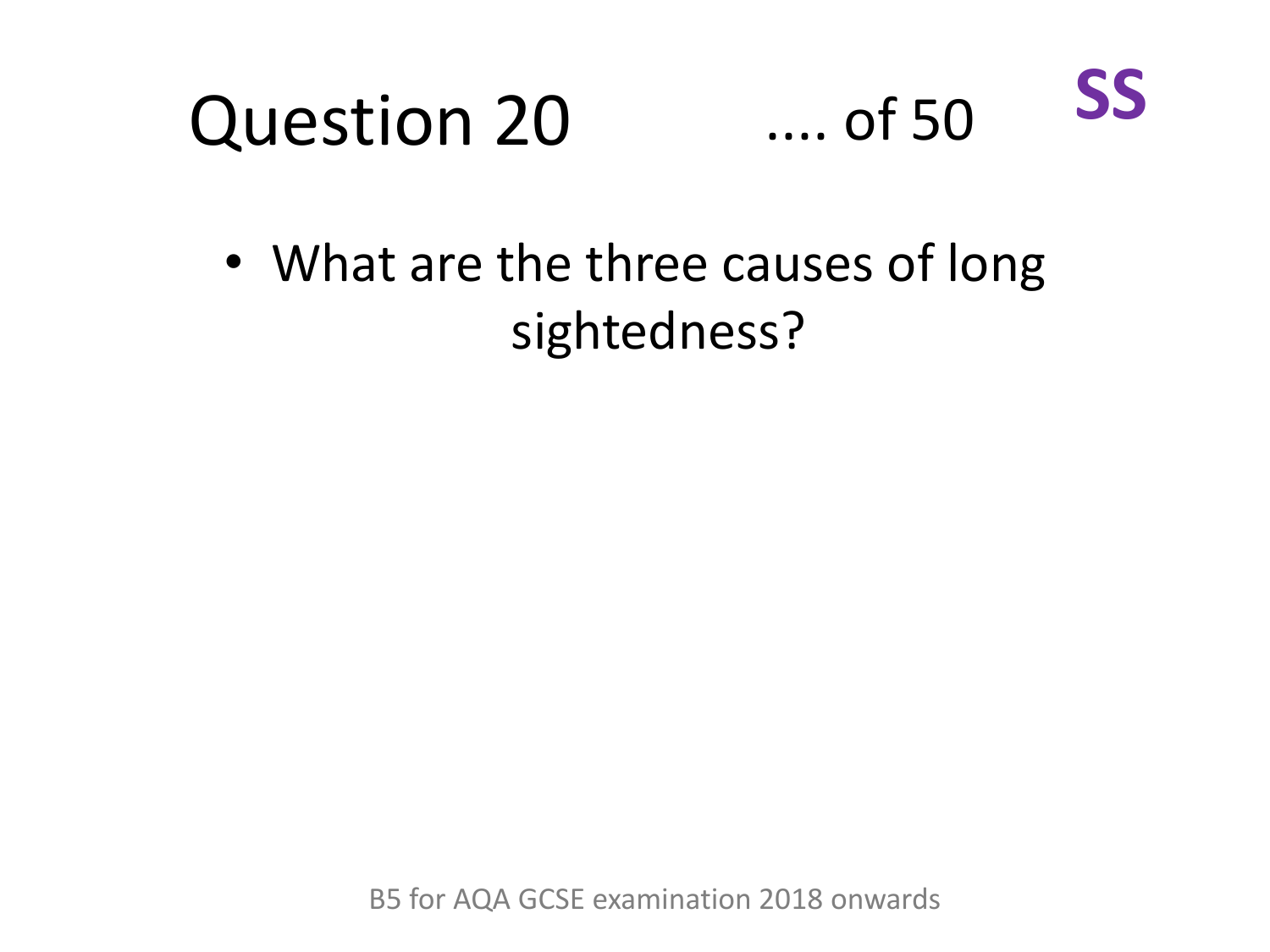### Answer 20 .... of 50



- Lens is too weak not thick enough
- Eyeball is too short
- Cornea isn't curved enough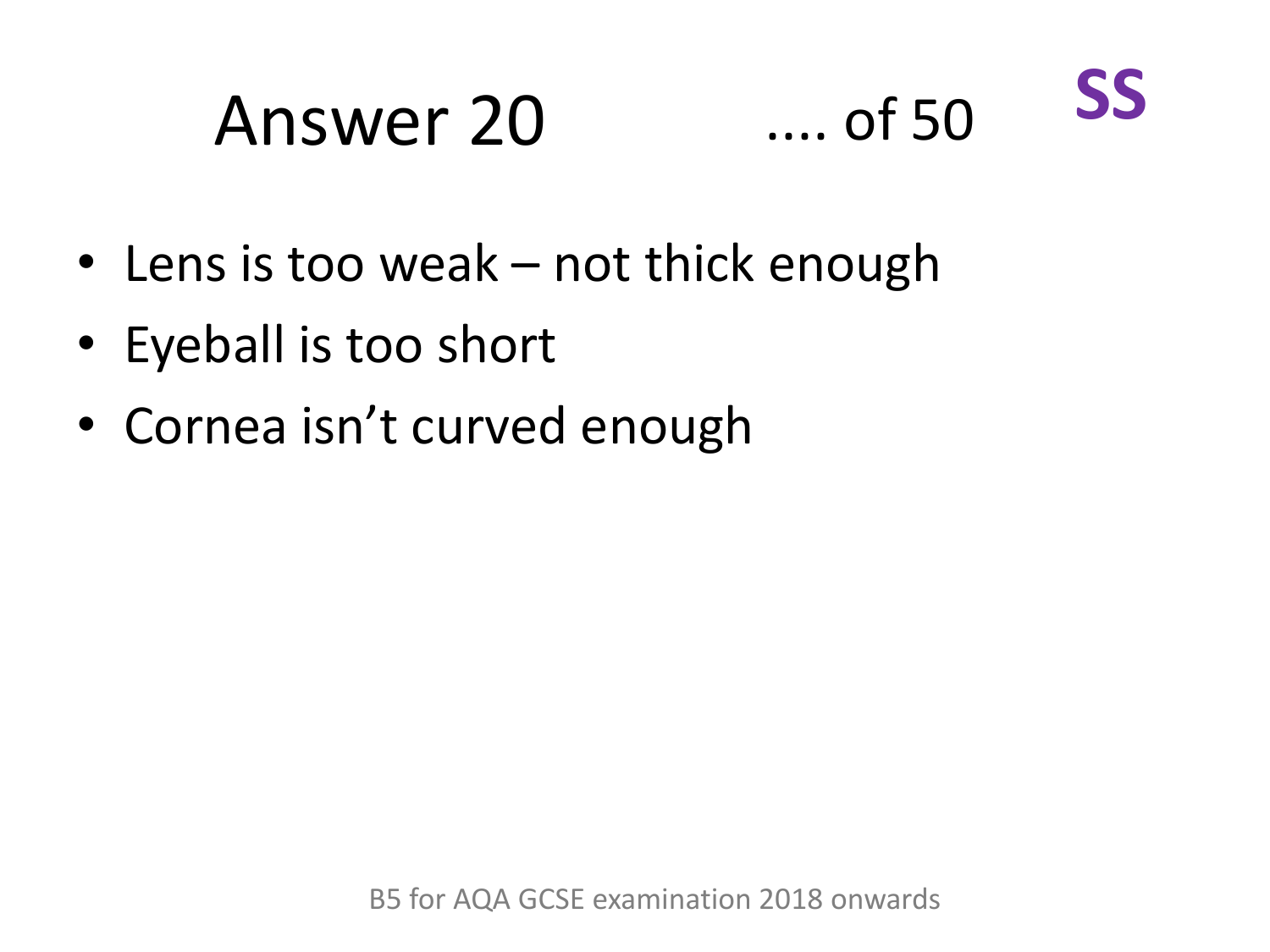

• What does laser surgery do?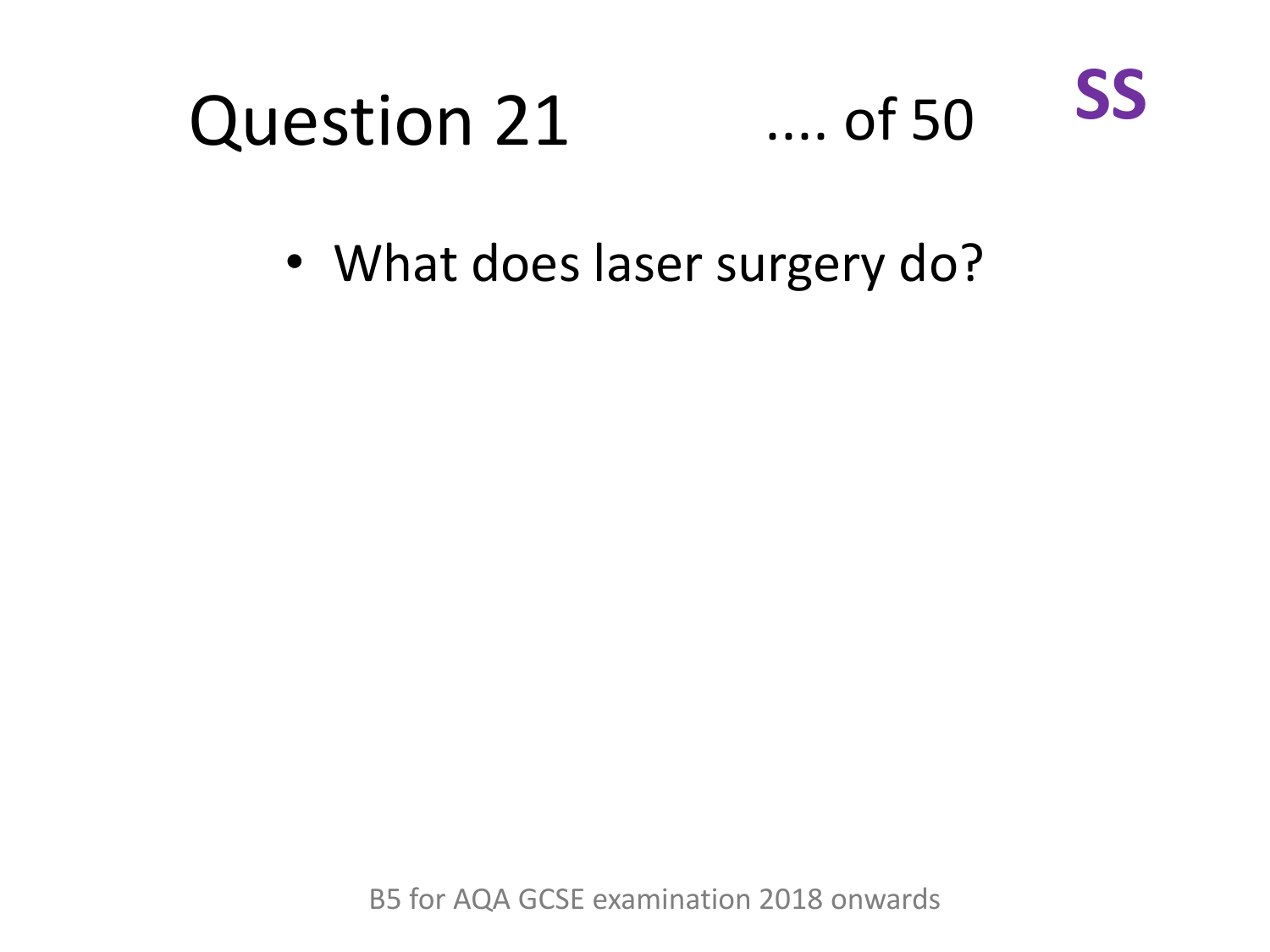### Answer 21



• Change the shape of the cornea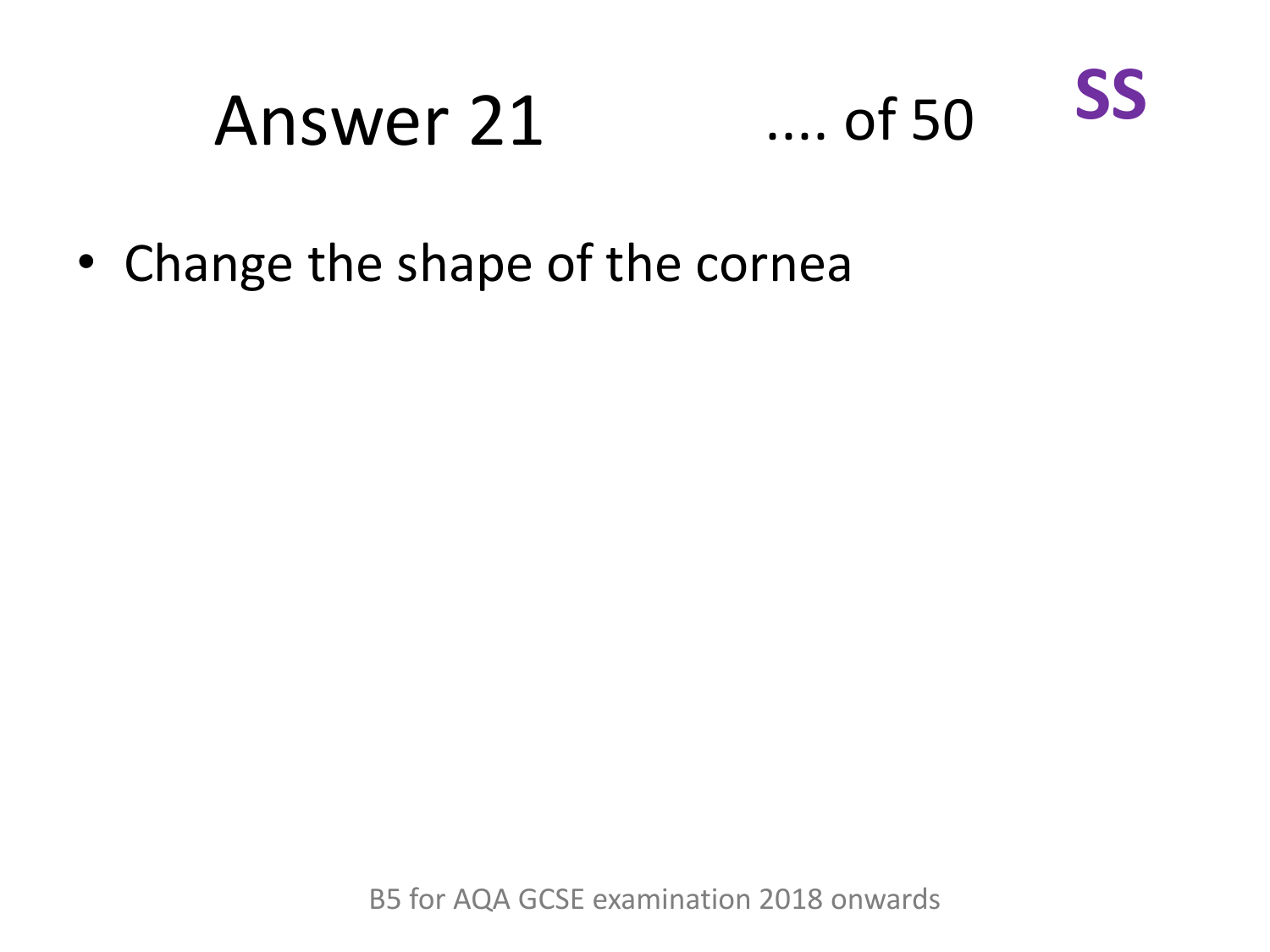### Question 22



• Where is body temperature monitored and controlled?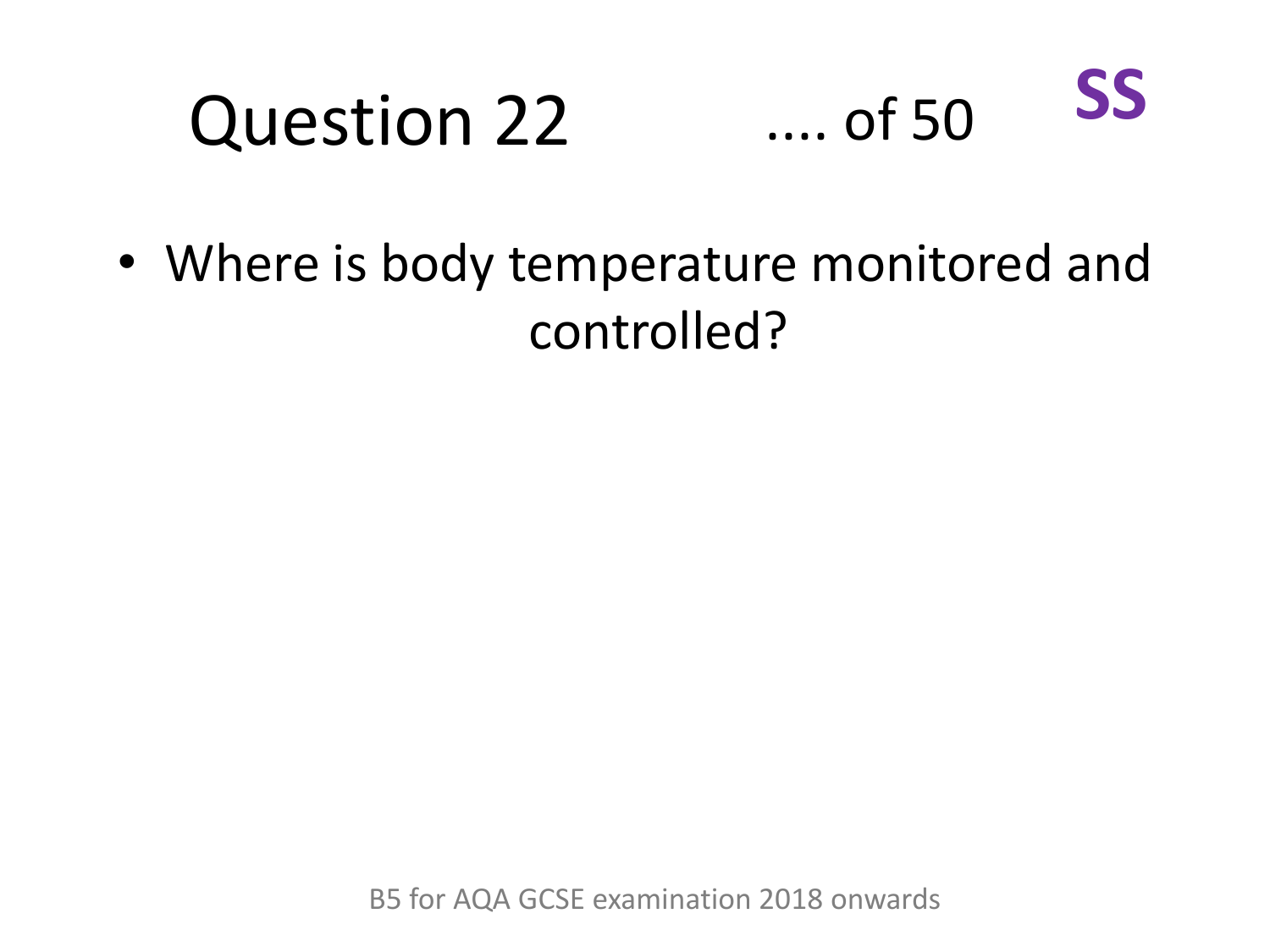### Answer 22



• Thermoregulatory centre in the brain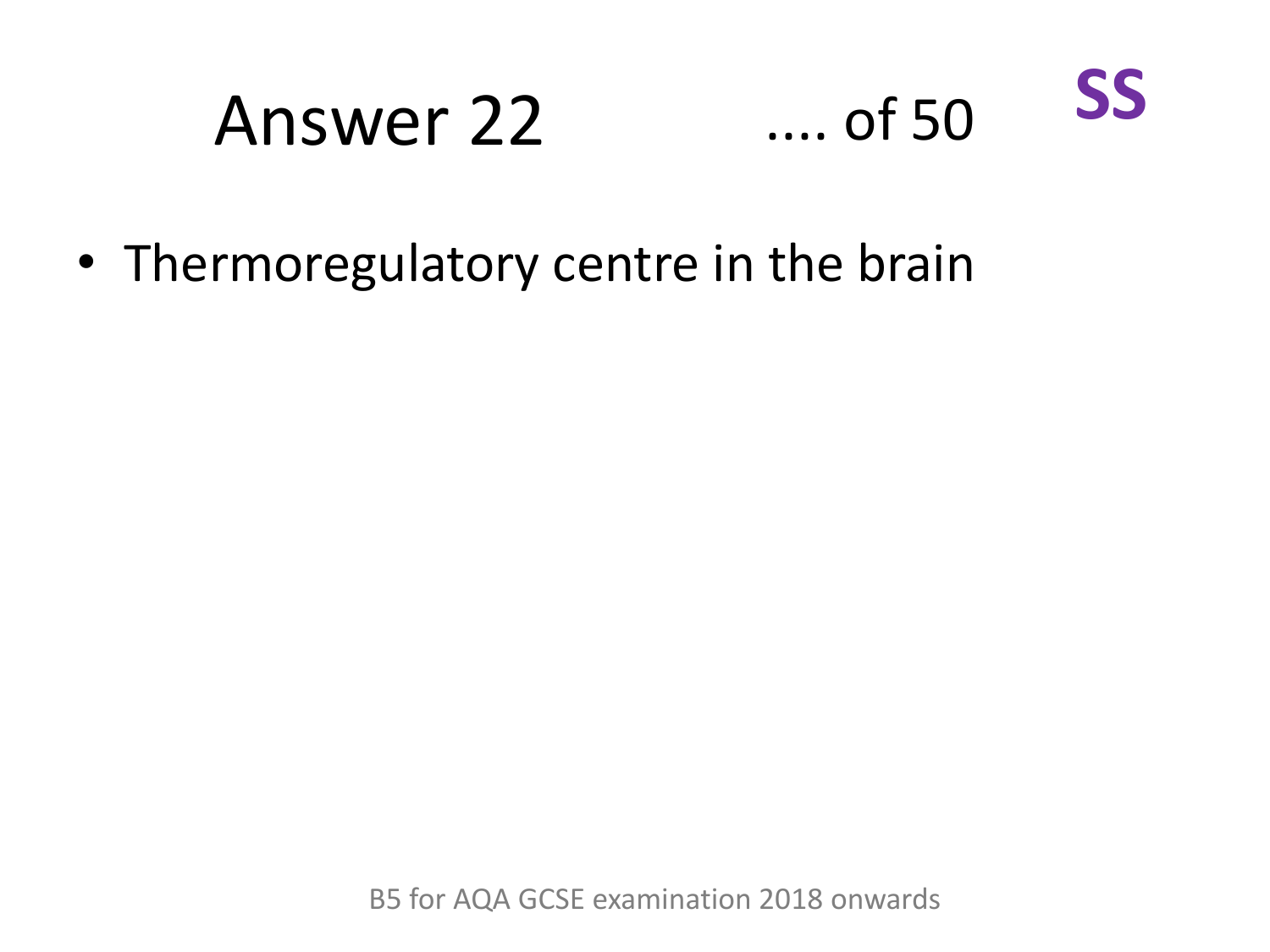#### Question 23 .... of 50 **SS**

• Give two things that occur when body temperature drops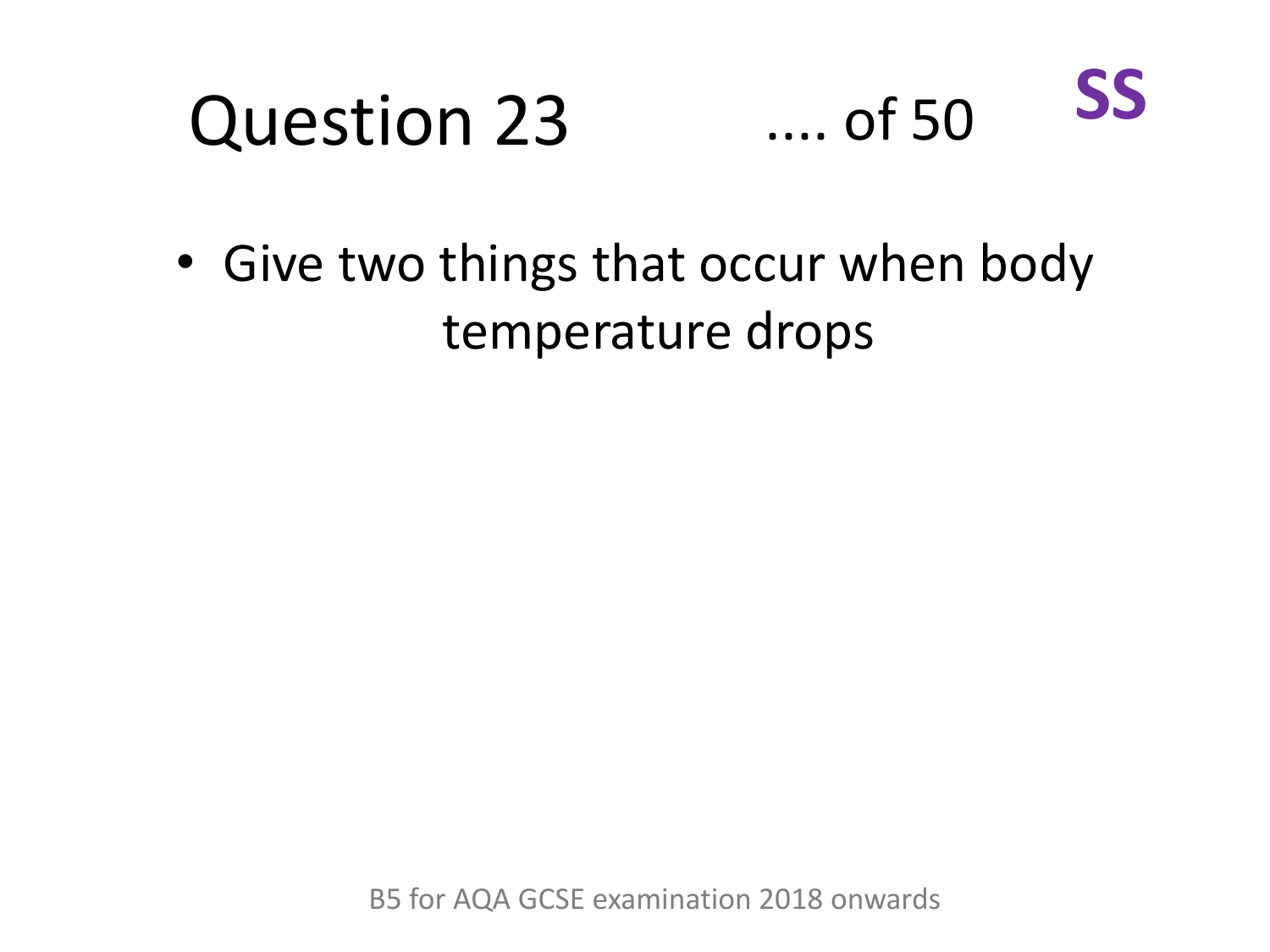### Answer 23 .... of 50



- Vasoconstriction
- Sweating reduced or stopped
- Skeletal muscles contract and the body shivers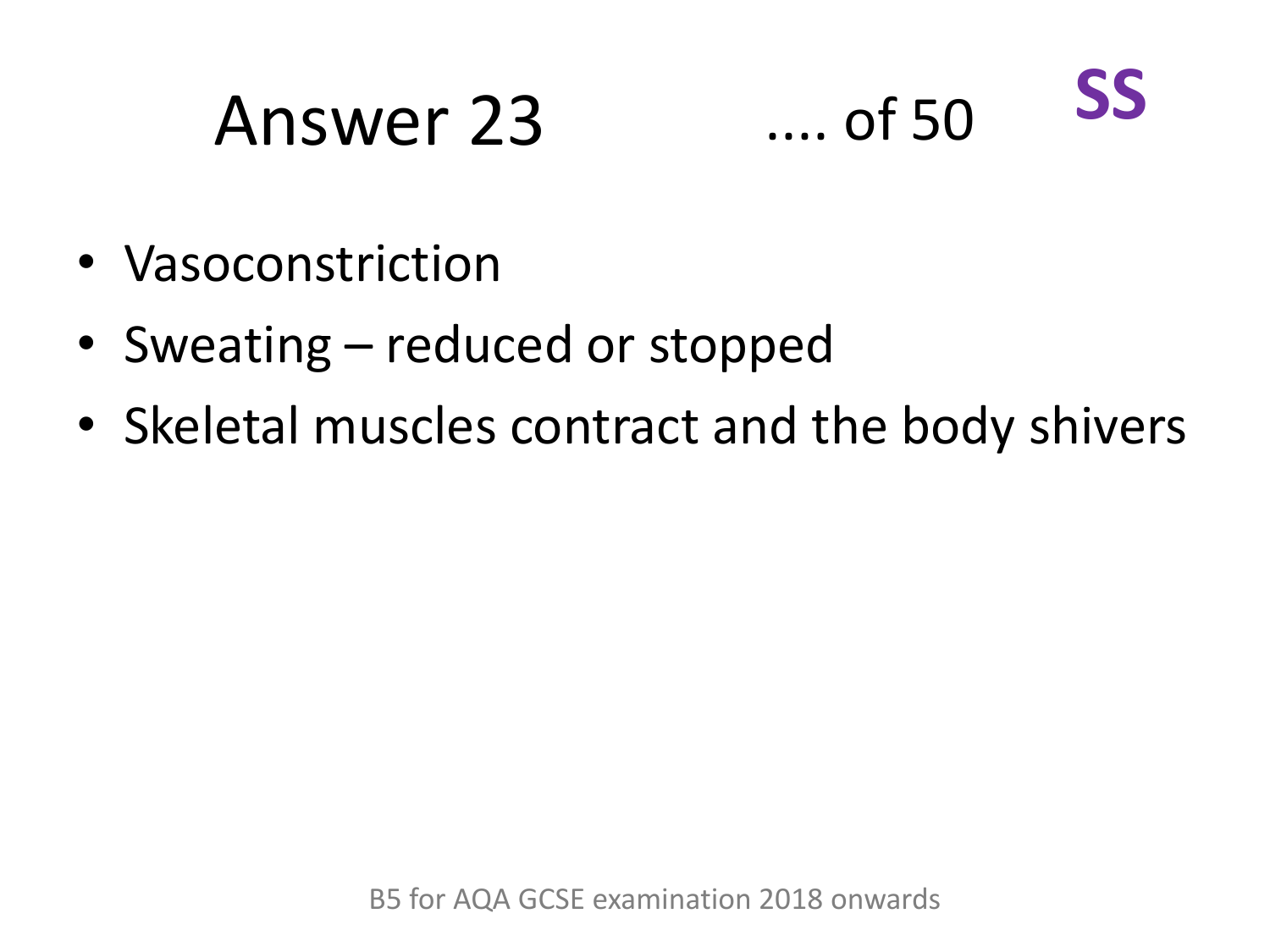#### Question 24 .... of 50

• Why is the pituitary gland called the master gland?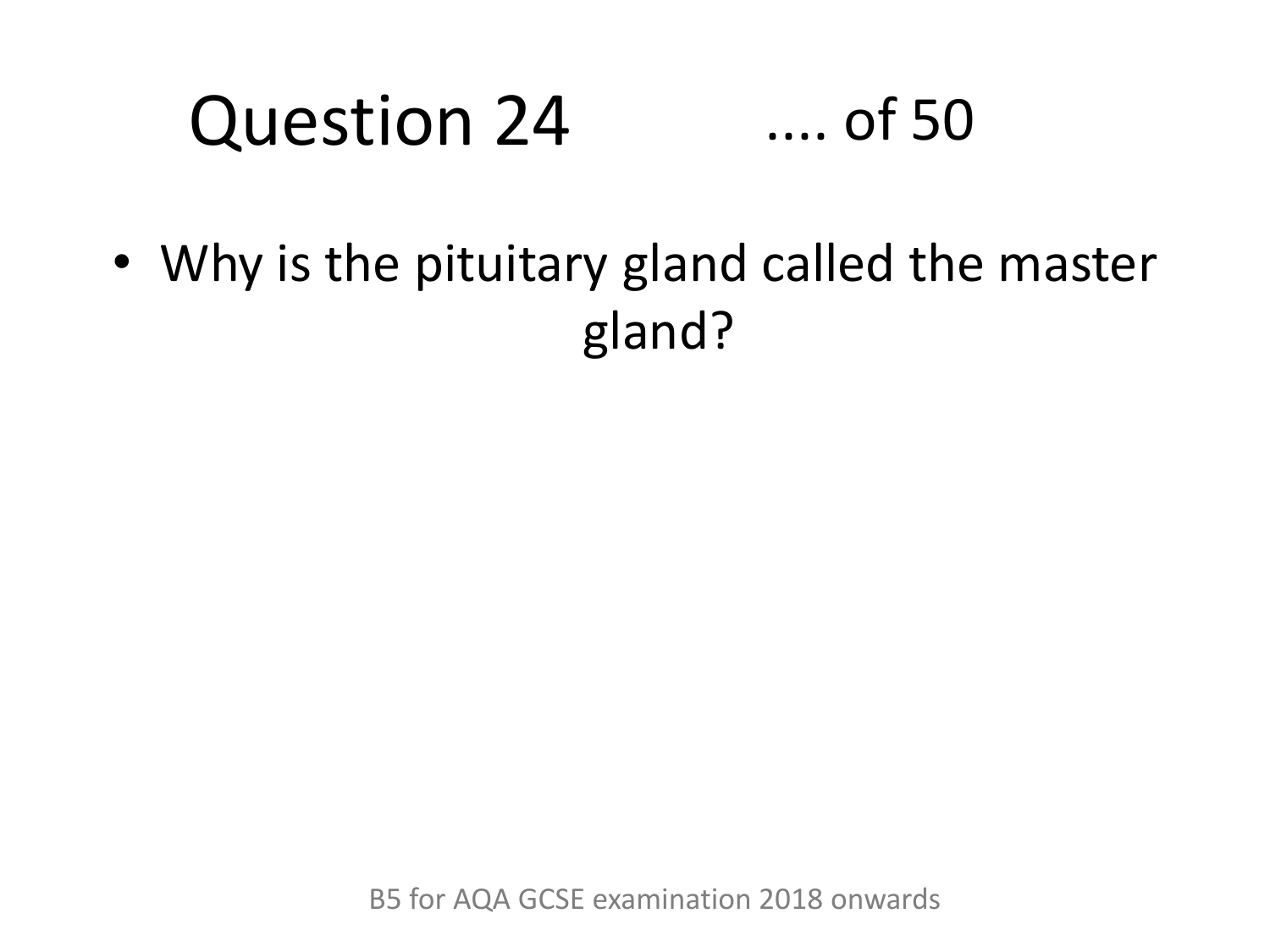## Answer 24 .... of 50

• As it regulates the secretion of other endocrine glands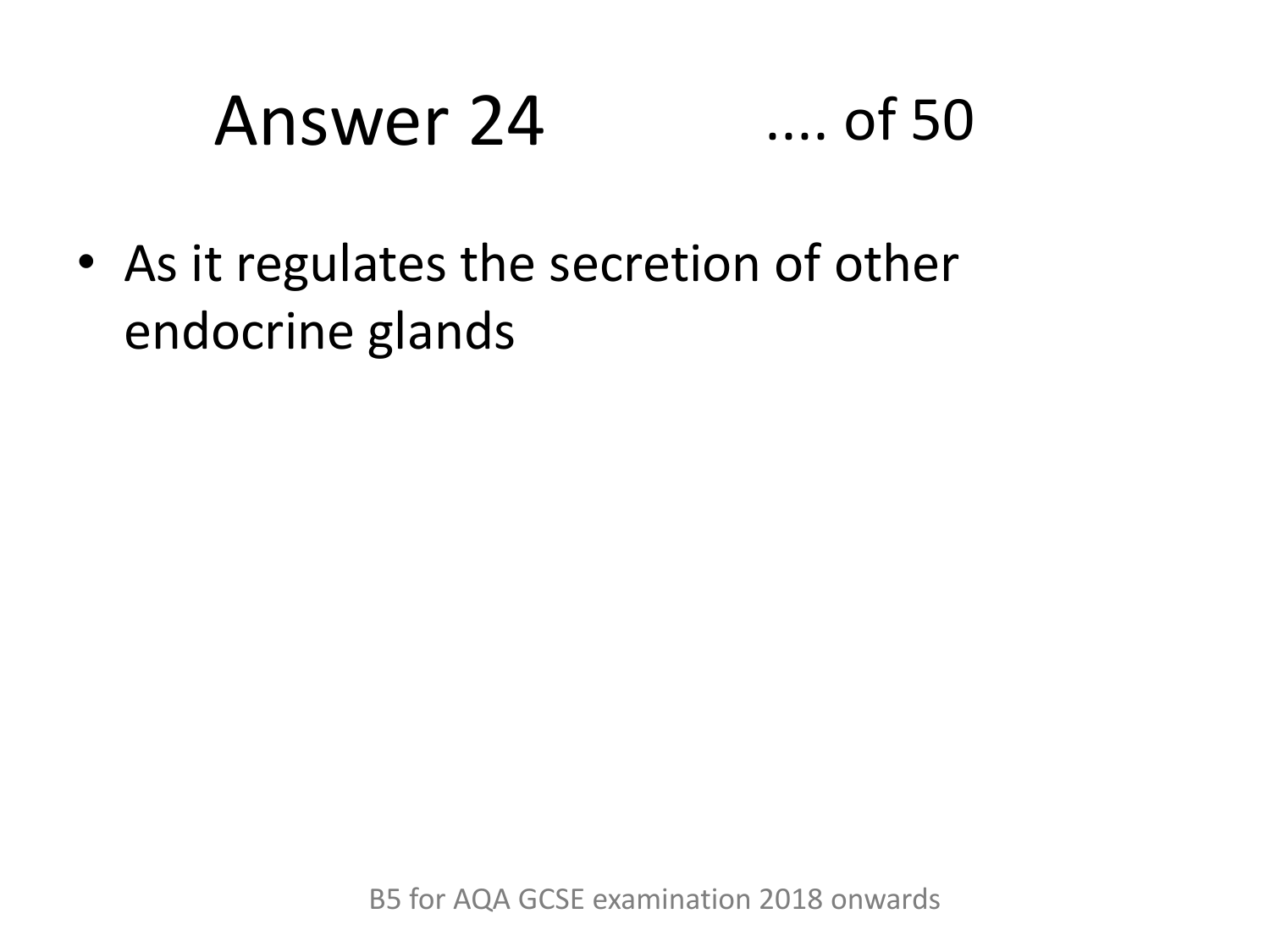#### Question 25 .... of 50

• Name one hormones that exerts its effect over the whole body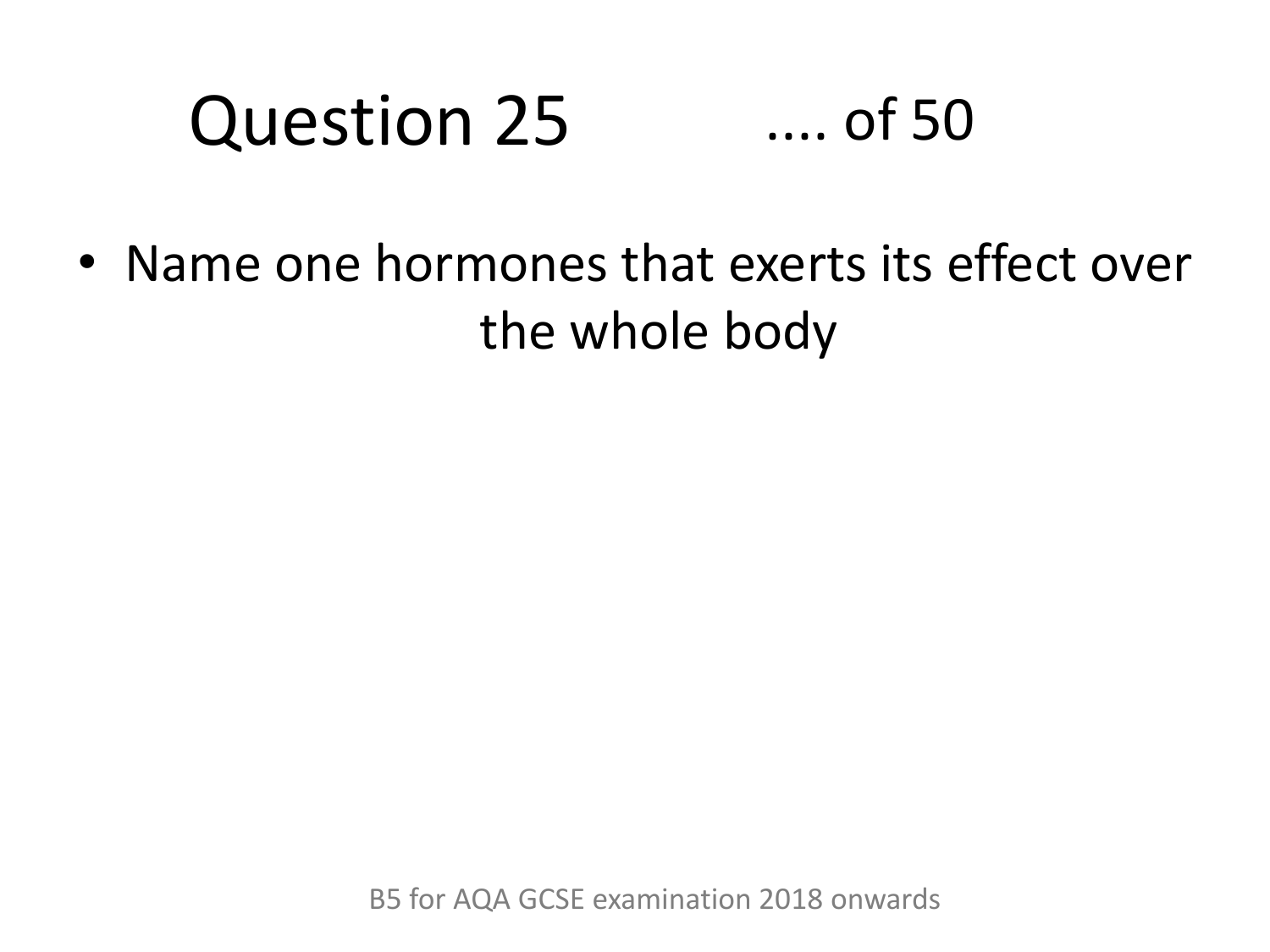### Answer 25 .... of 50

• Growth hormone (STH)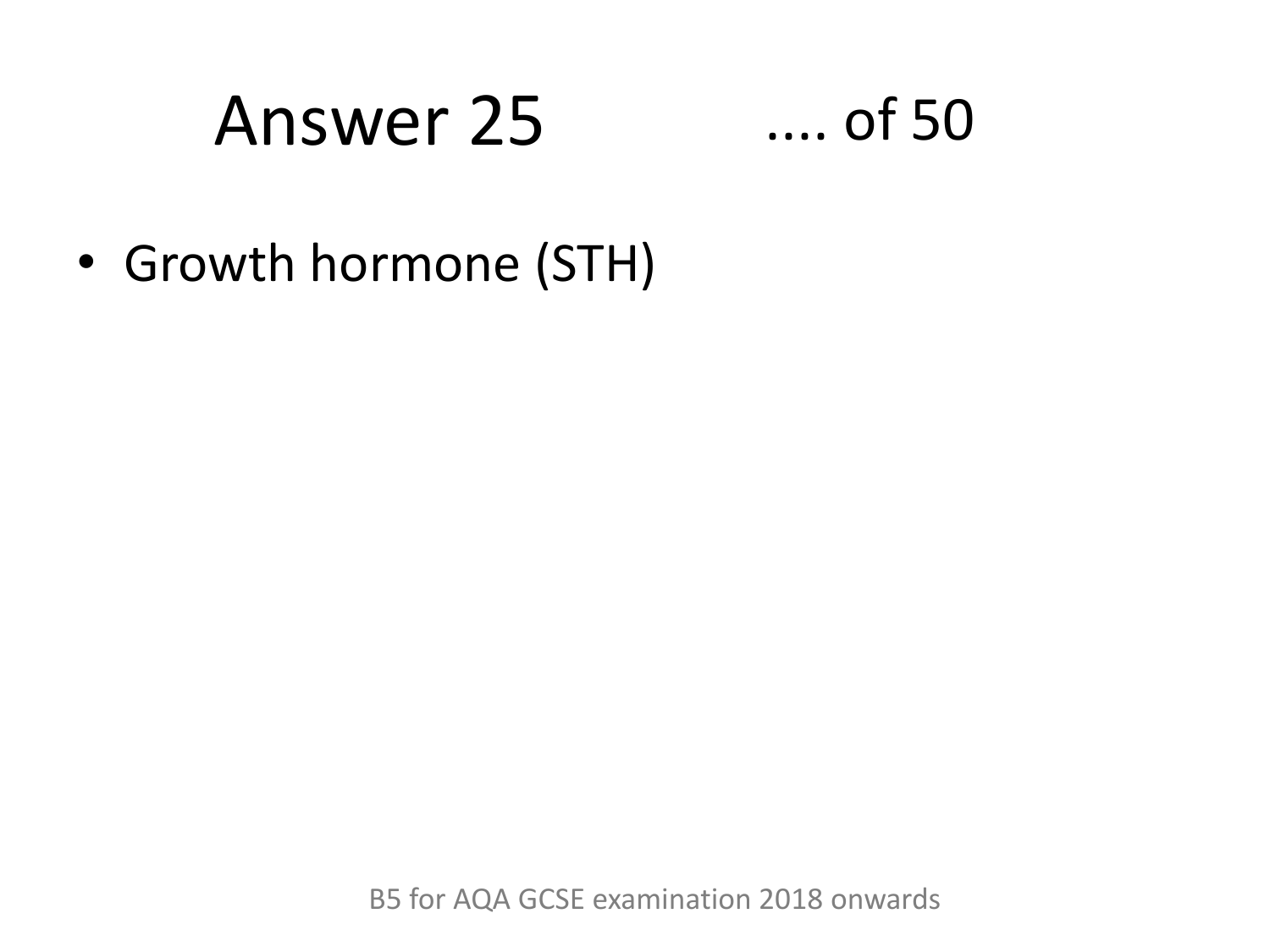#### Question 26 .... of 50

• What effect does glucose have on our body's cells?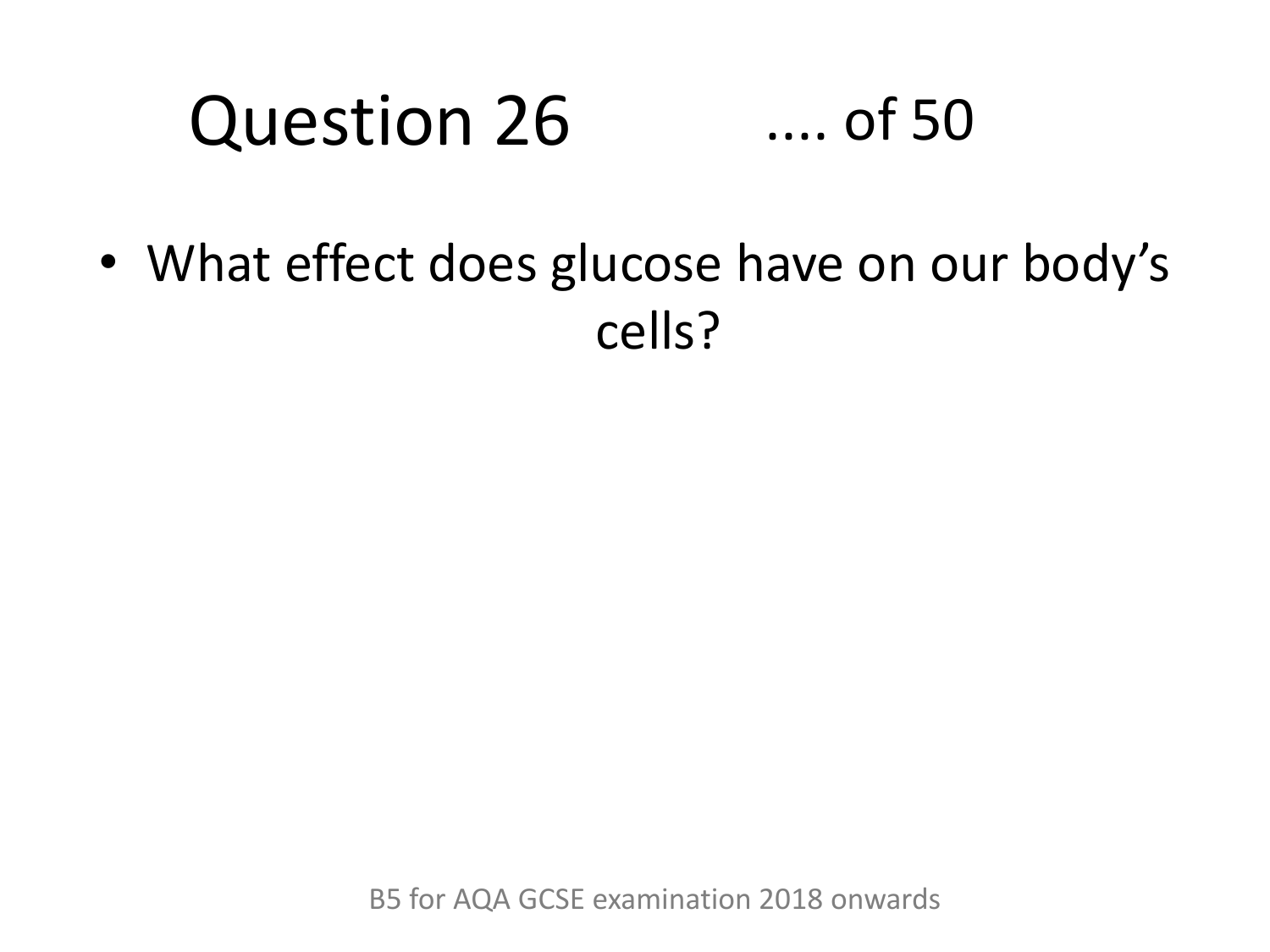## Answer 26 .... of 50

- Causes glucose in the blood to move into our body's cells
- In liver and muscle cells, glucose is converted to glycogen so it can be stored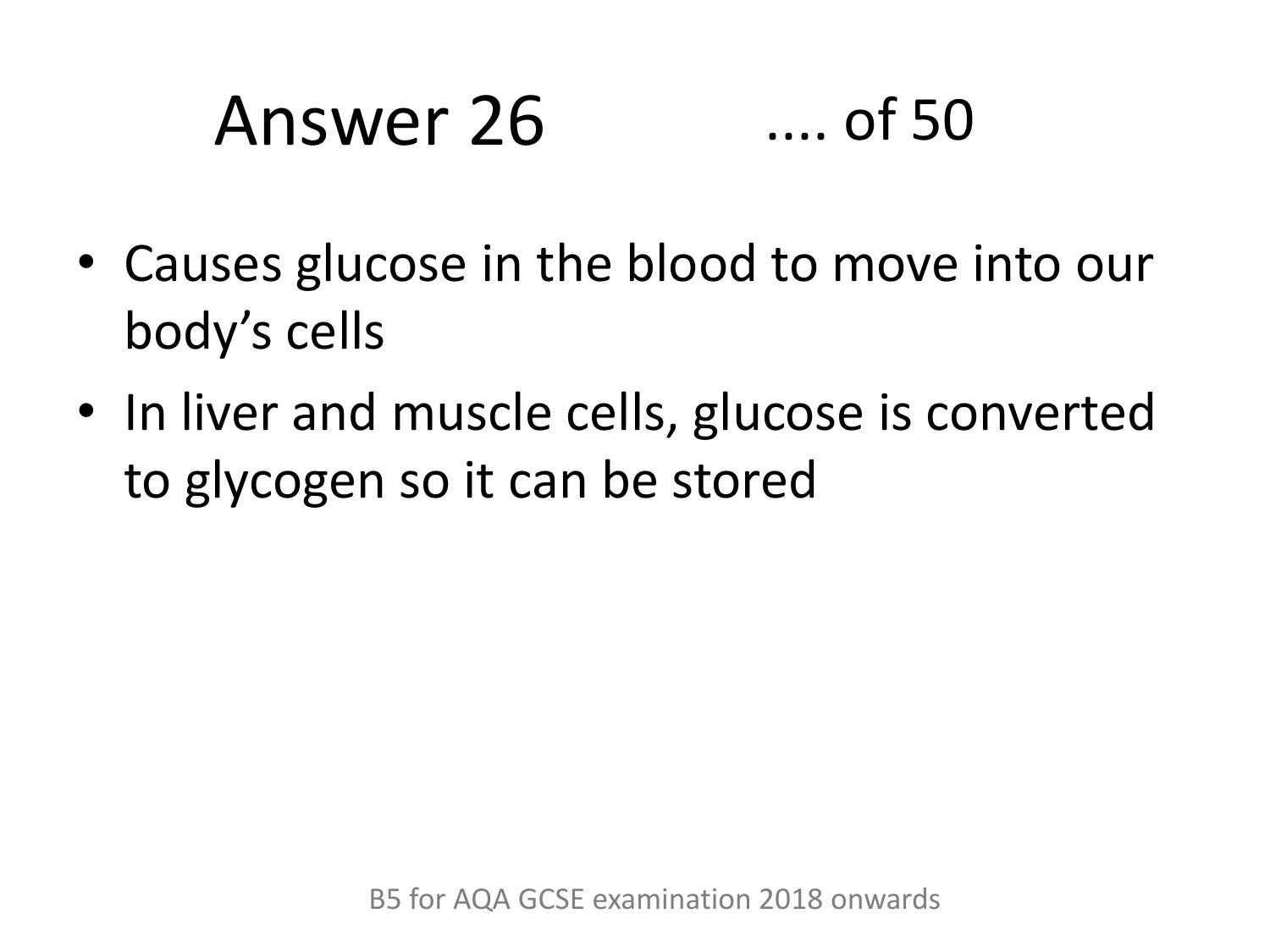#### Question 27 .... of 50

• What is the normal concentration of blood glucose?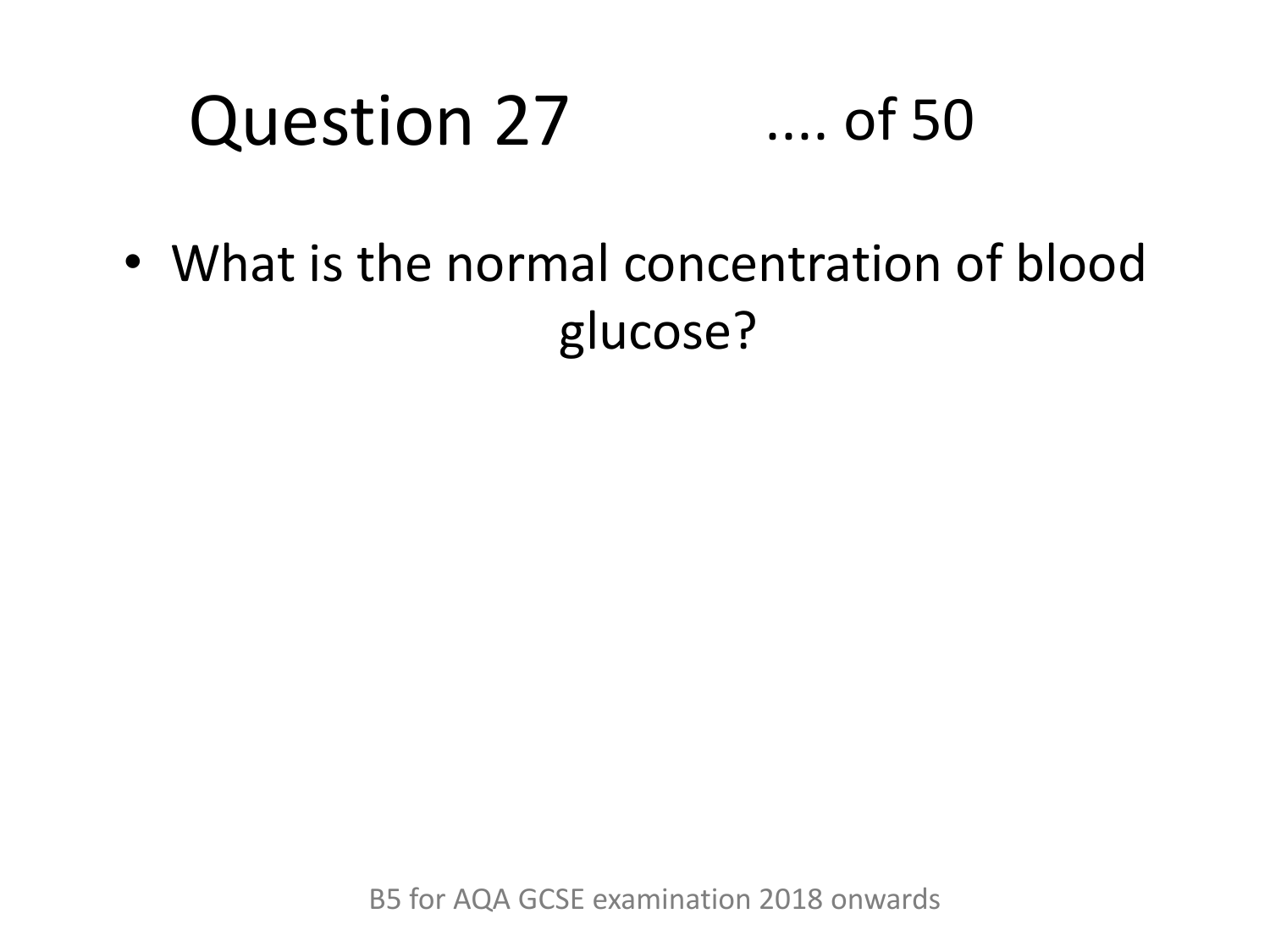### Answer 27

### $\dots$  of 50

• 4-7 mmol/dm<sup>3</sup>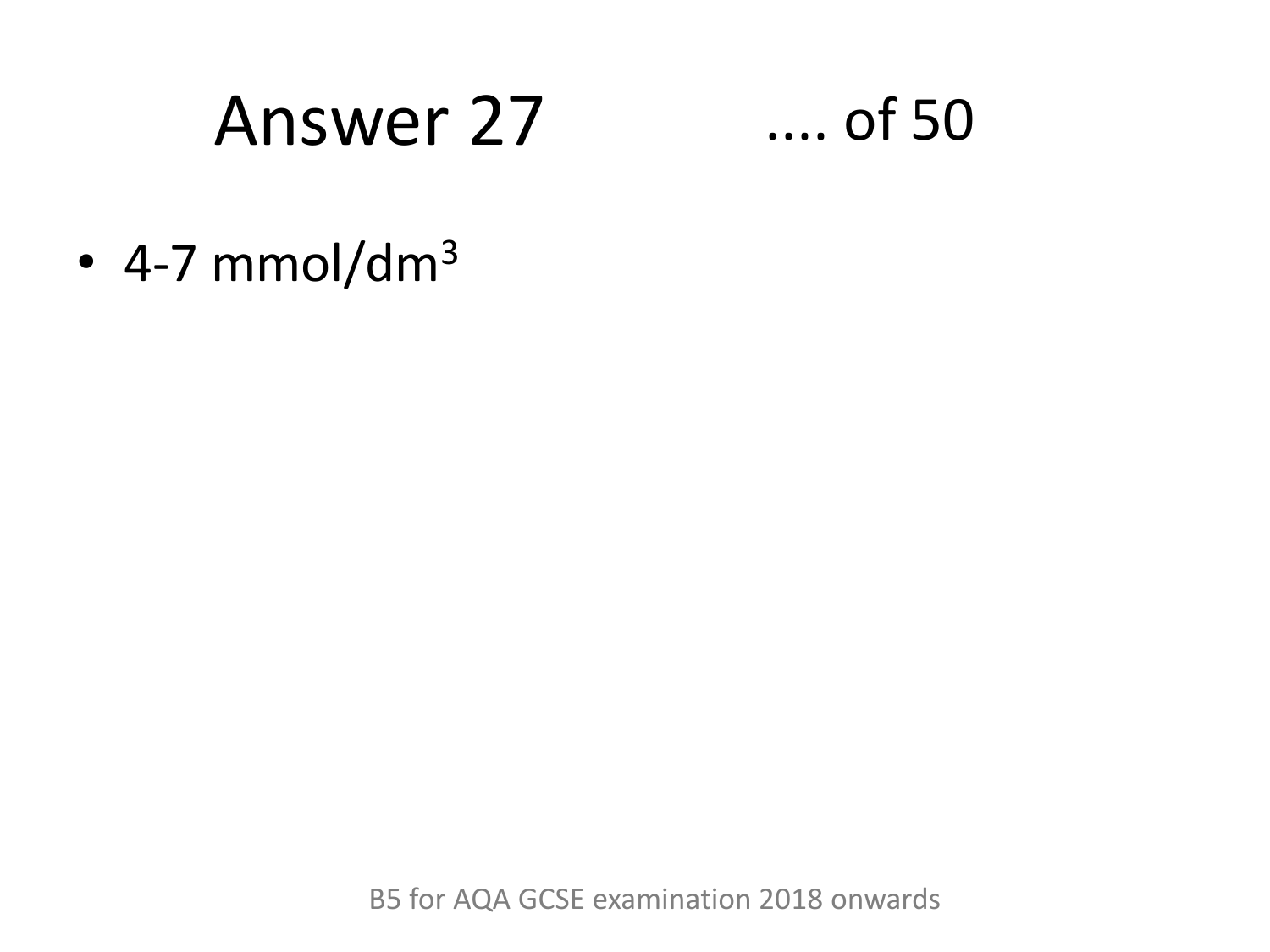#### Question 28 .... of 50

• What is the cause of type 2 diabetes?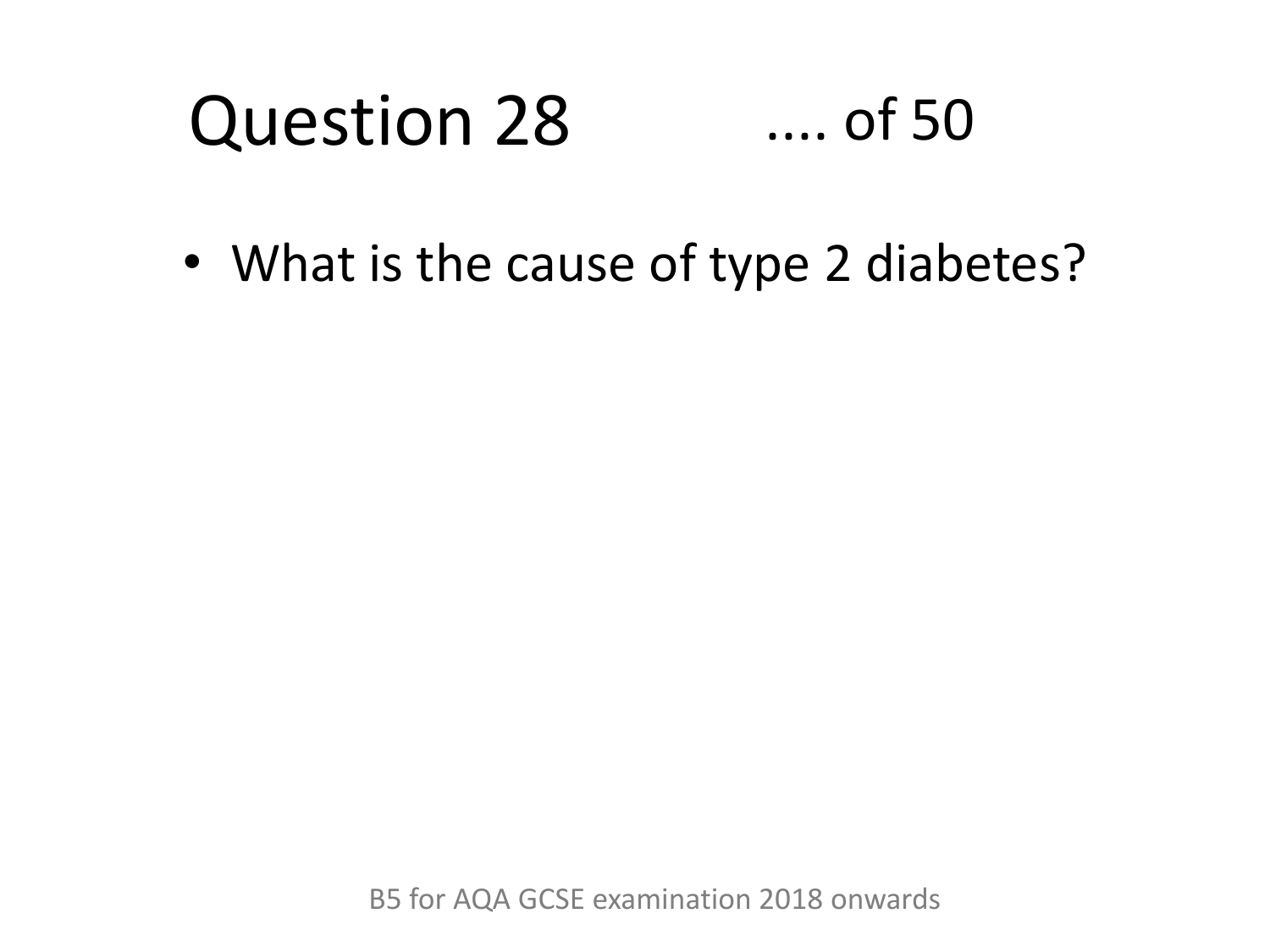# Answer 28 .... of 50

- Body's cells lose insulin sensitivity
- Don't respond at all or as effectively to insulin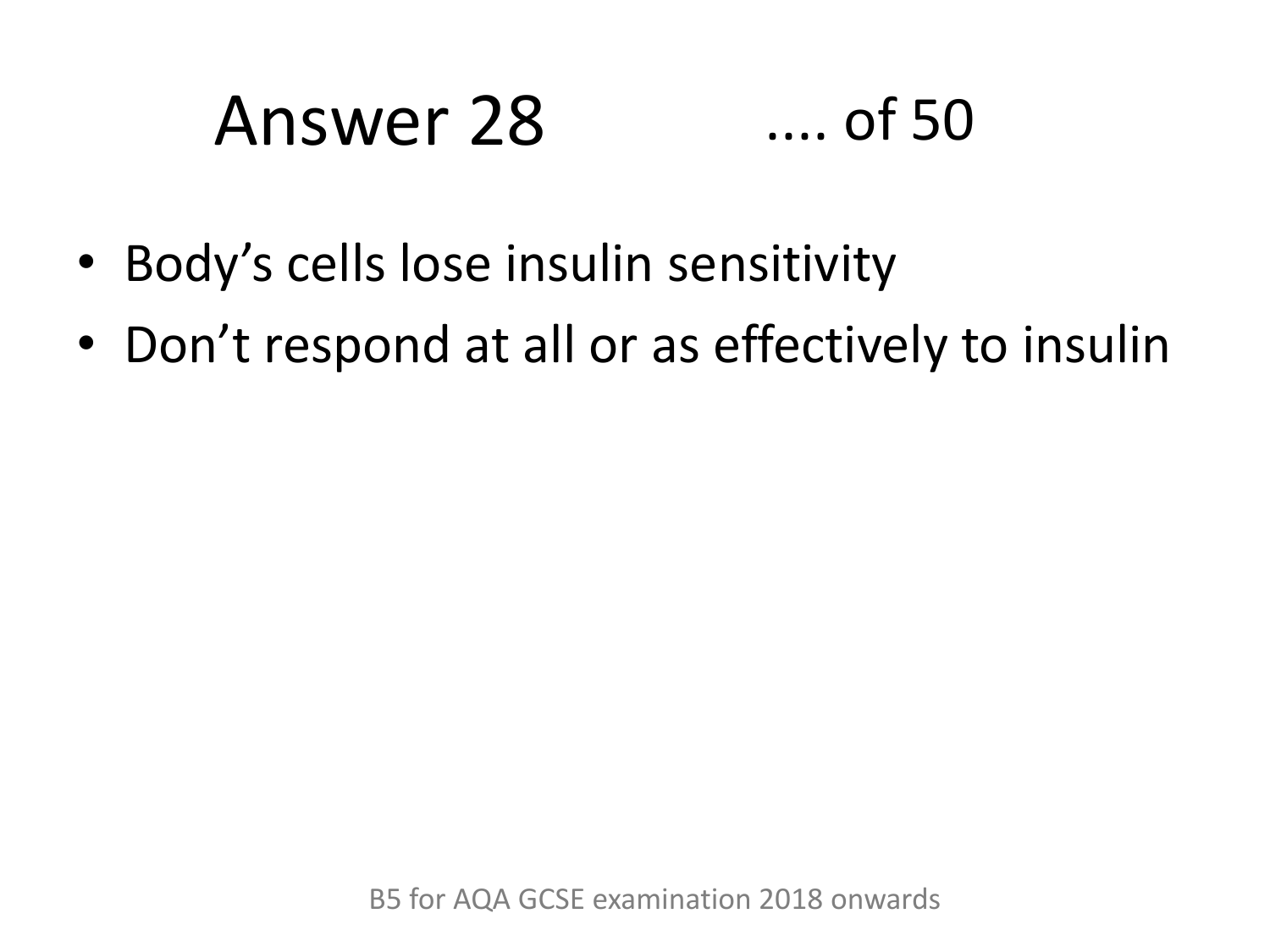#### Question 29 .... of 50

• How can the glucose tolerance test be used to help diagnose type 2 diabetes?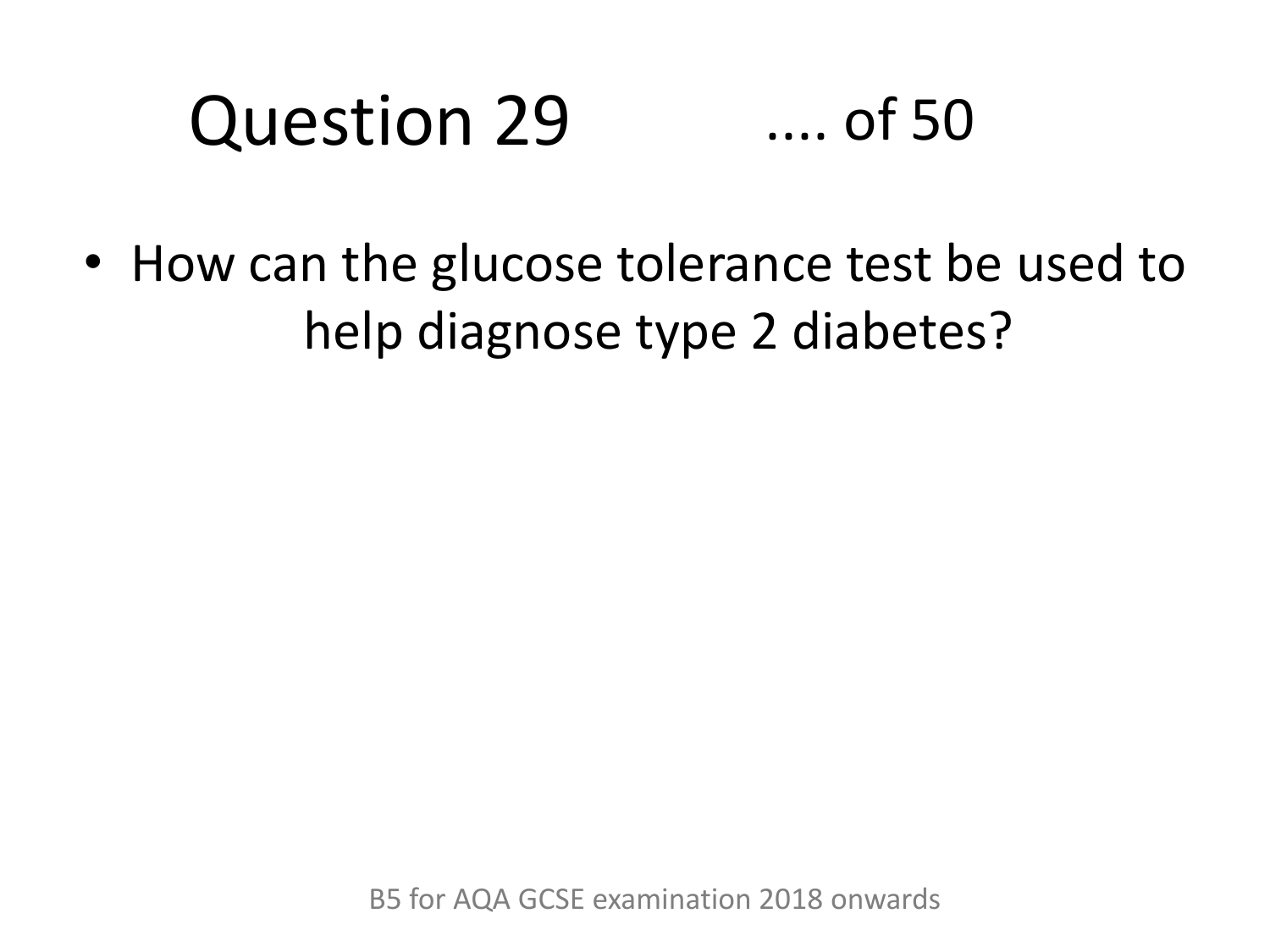### Answer 29 .... of 50

- Blood glucose measured after 8-12 hours of no eating or drinking
- Give patient glucose and retest blood 2 hours later
- If person's tolerance is lowered = glucose will be above a certain level when retested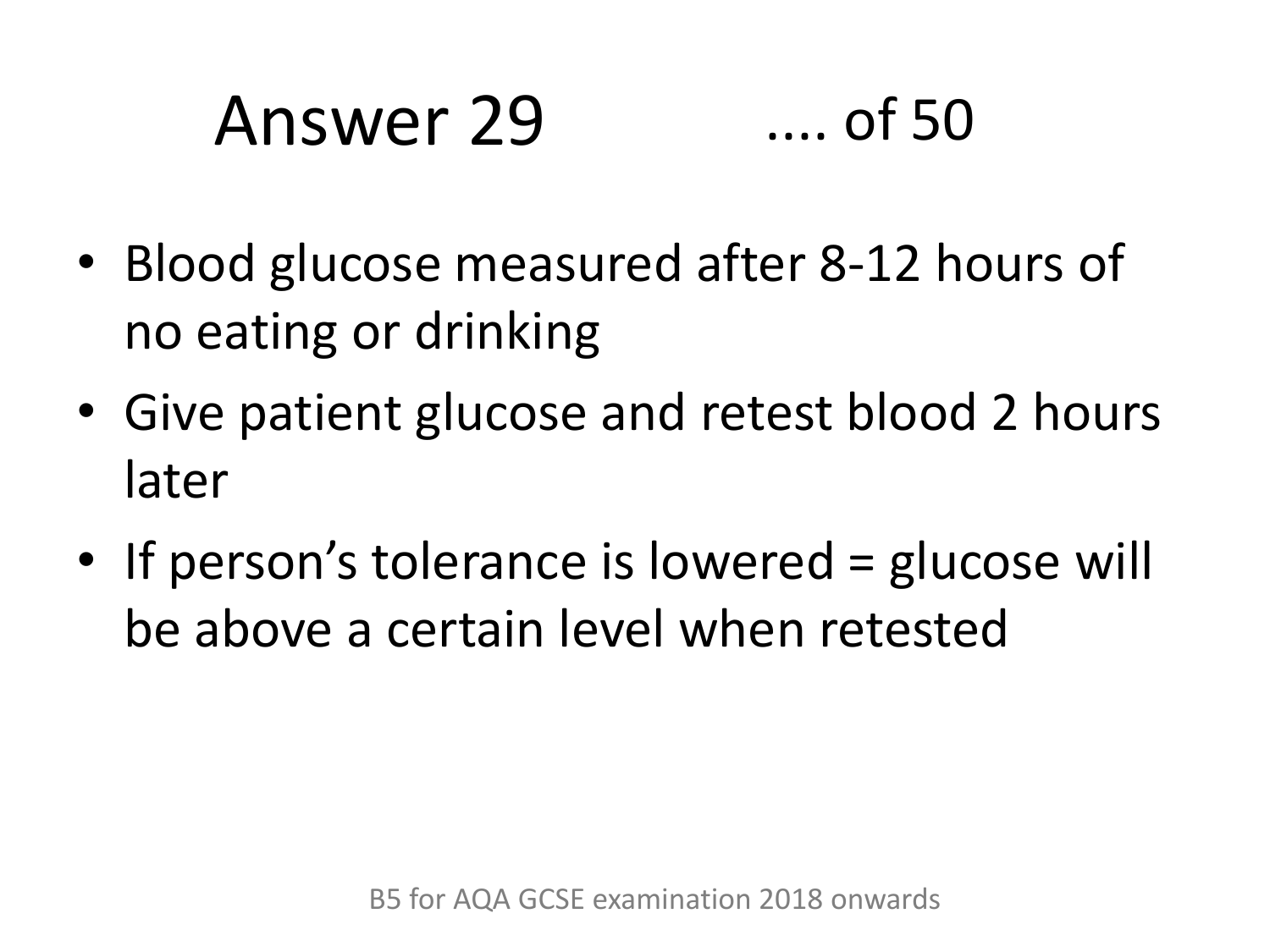#### Question 30 .... of 50

• How can type 1 diabetics control the condition?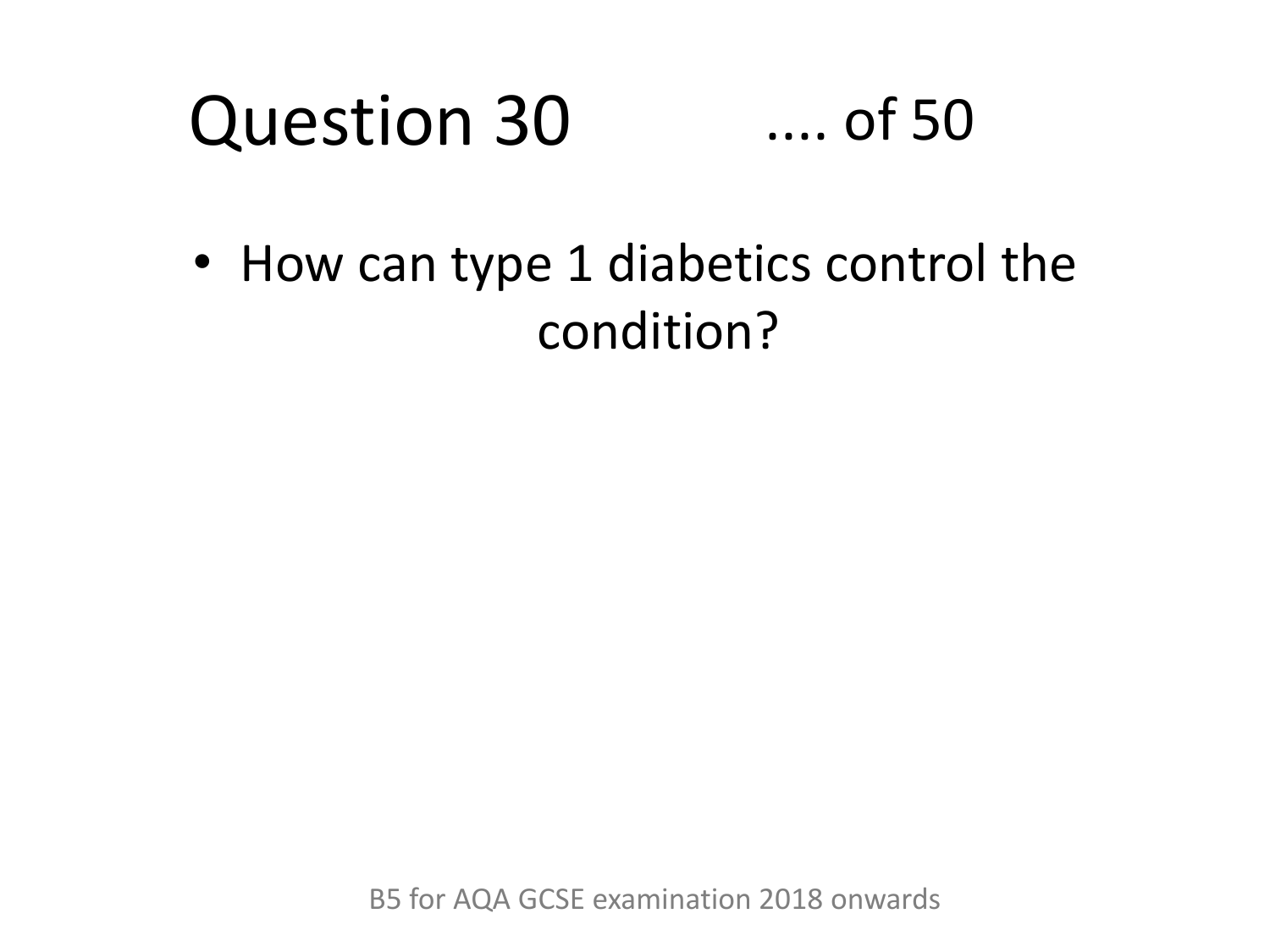### Answer 30



· Insulin injections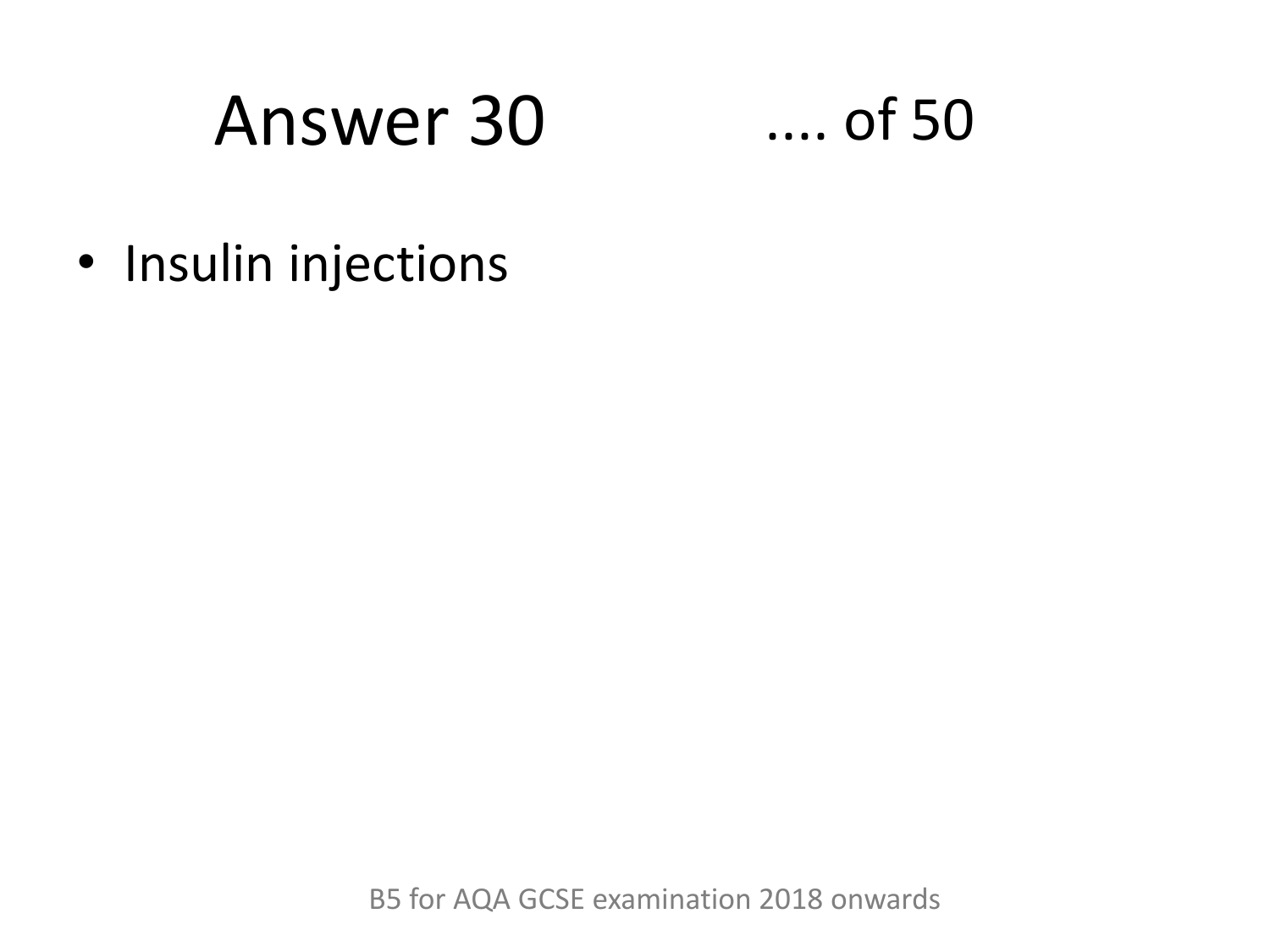#### Question 31 .... of 50 **SS**

• What is the typical volume of water lost through a person's lungs?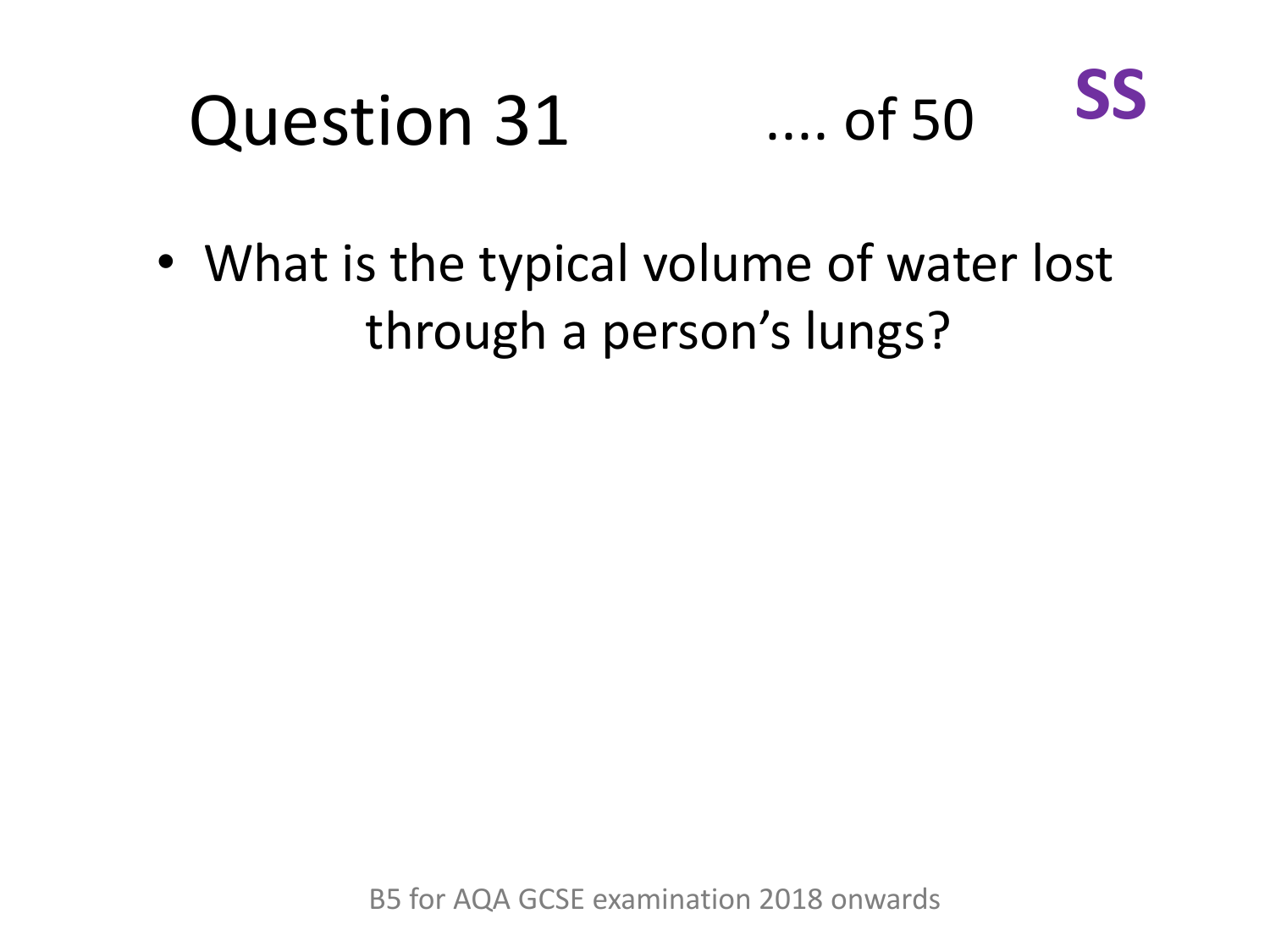### Answer 31



 $\cdot$  0.4dm<sup>3</sup>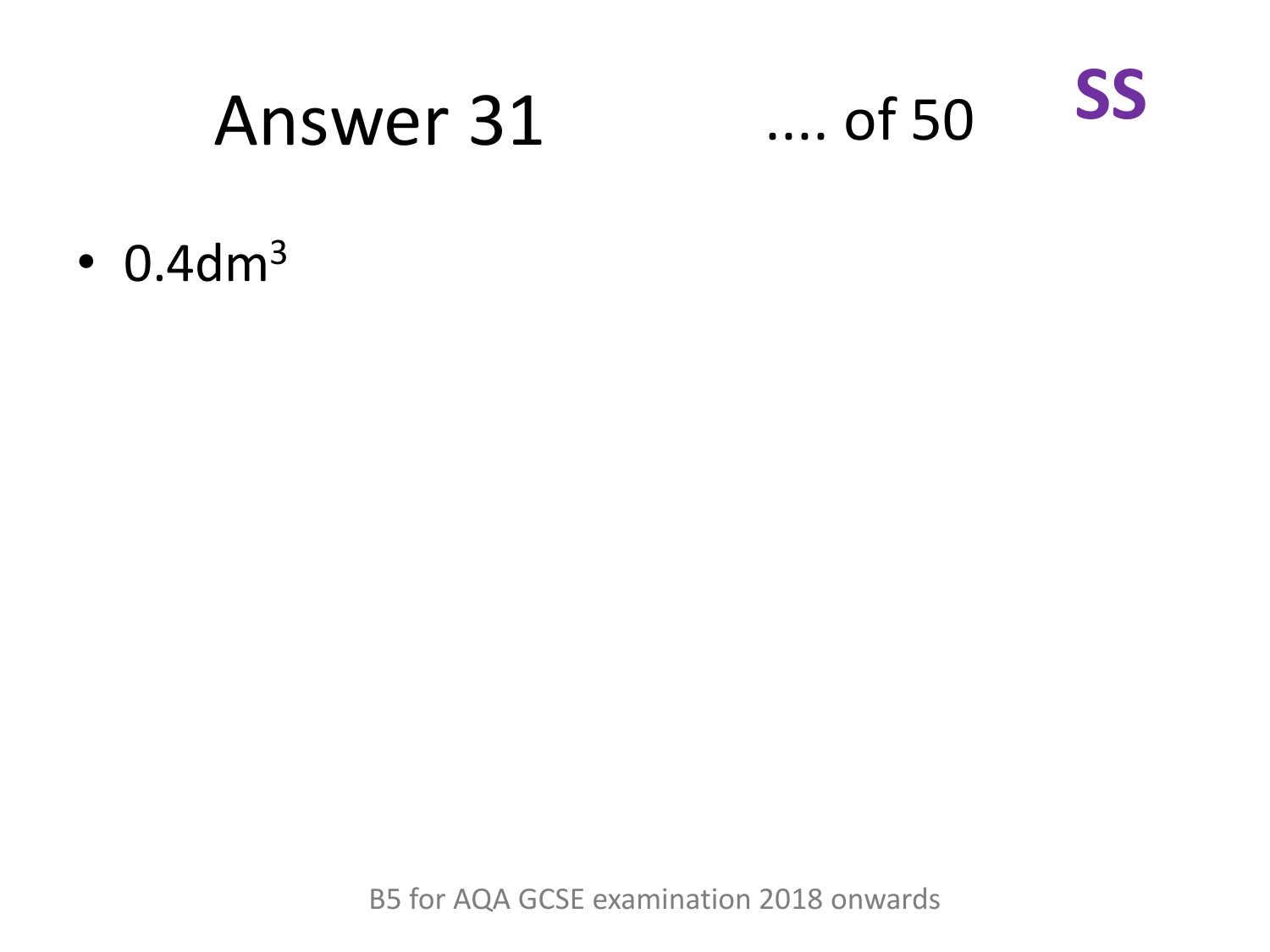#### Question 32 .... of 50 **SS**

• How do the body cells lose and gain water?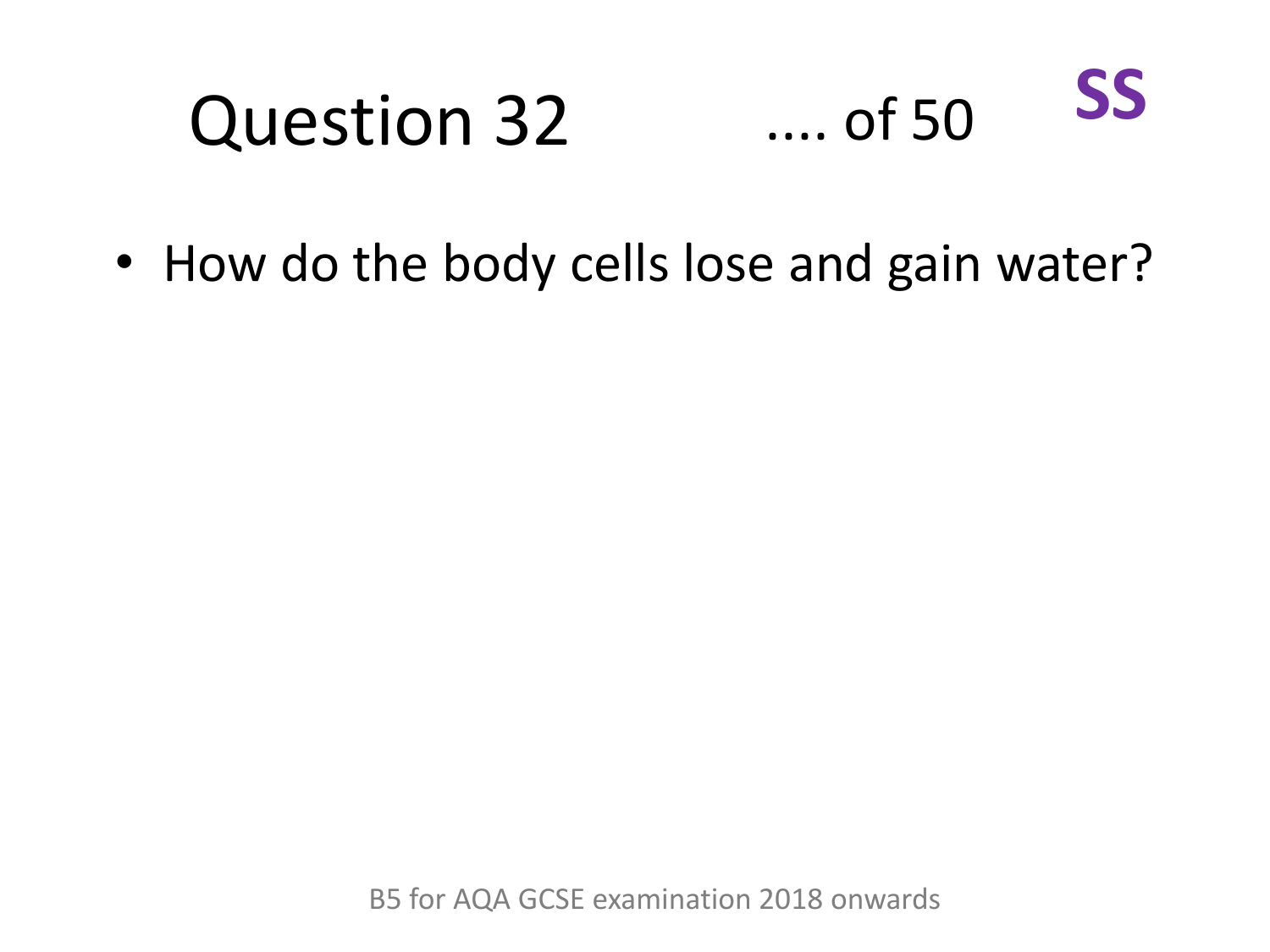### Answer 32



• By osmosis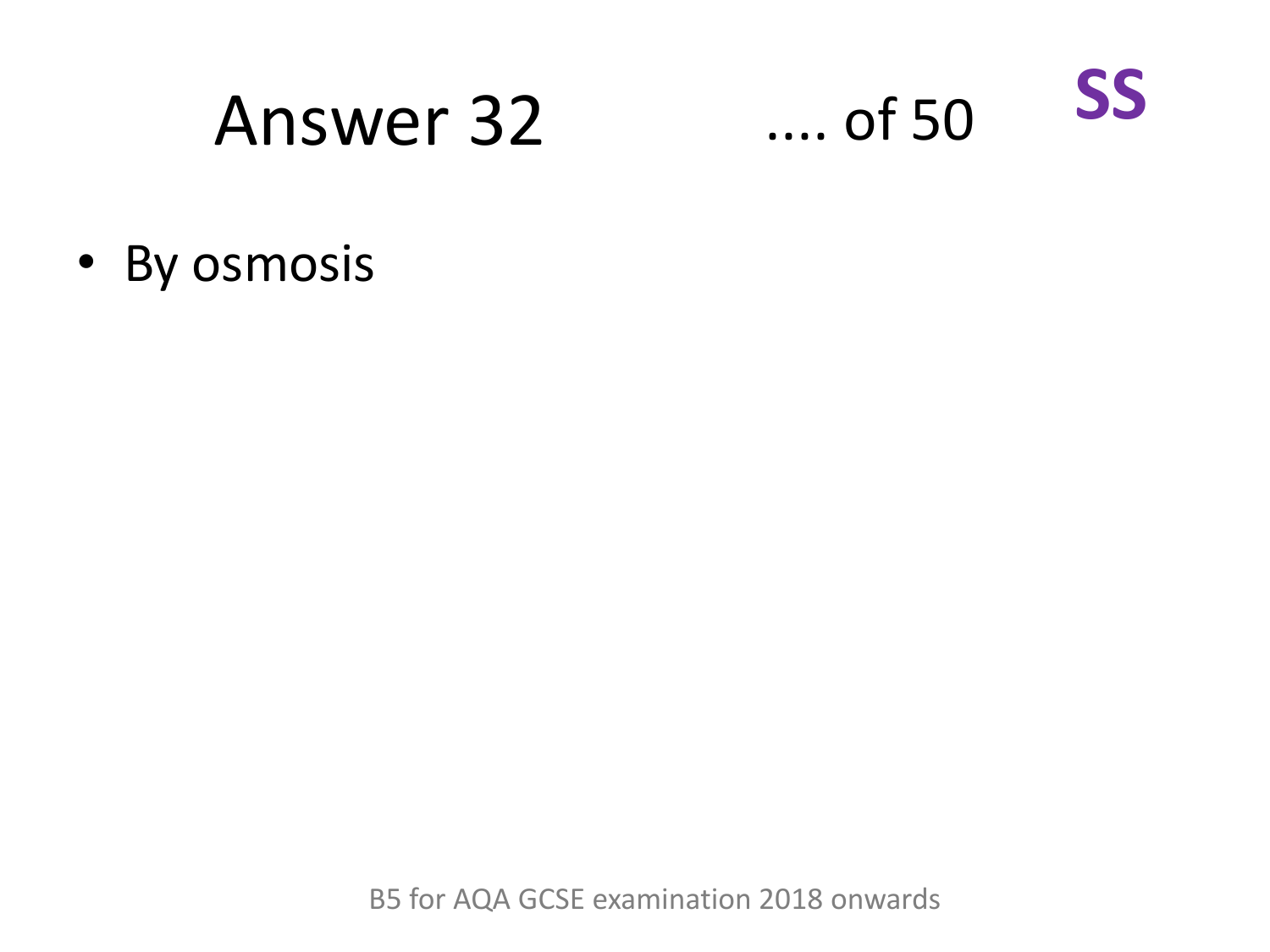

• What is the role of the kidneys?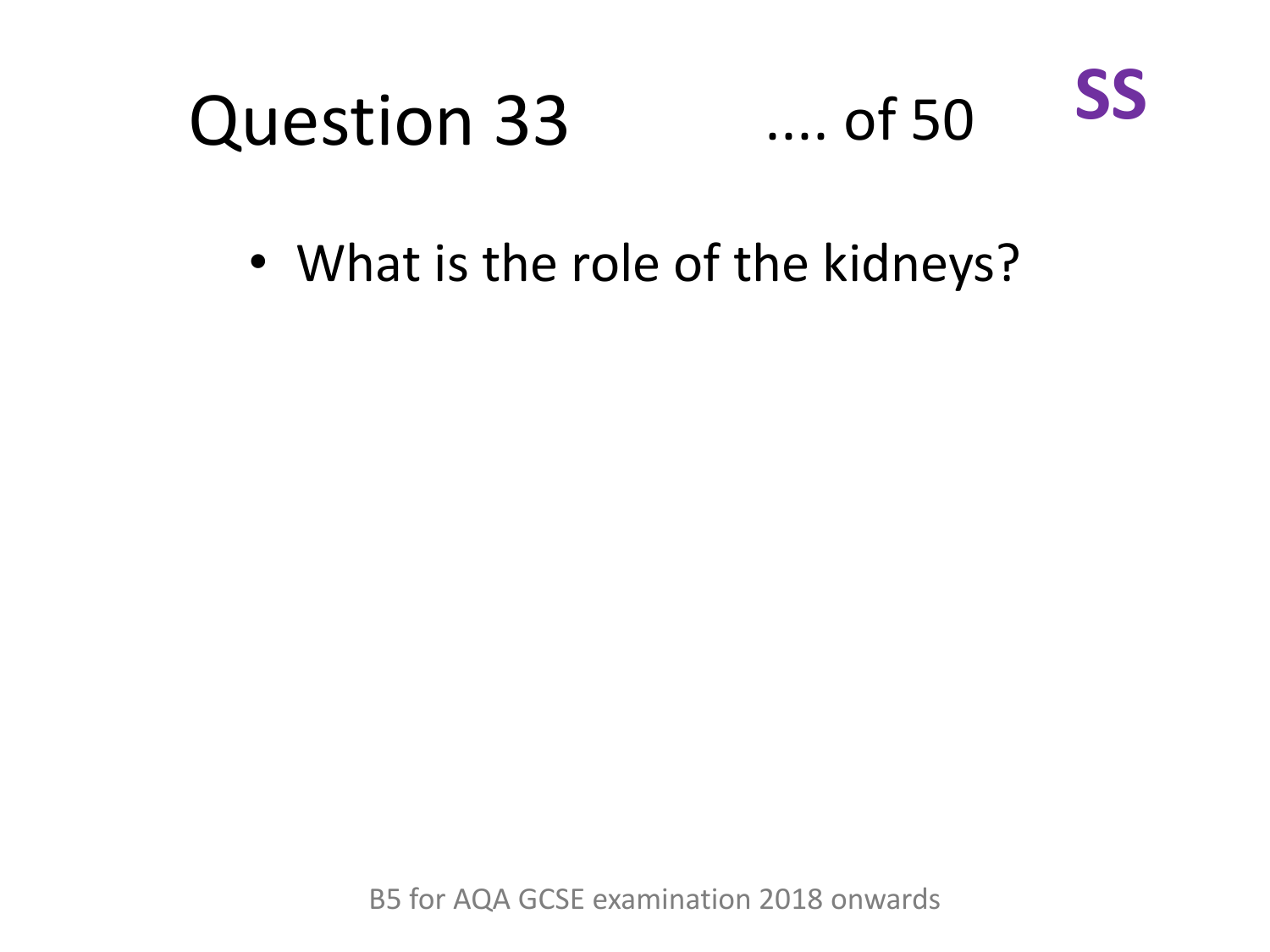### Answer 33 .... of 50 **SS**

• Maintain the water balance of the body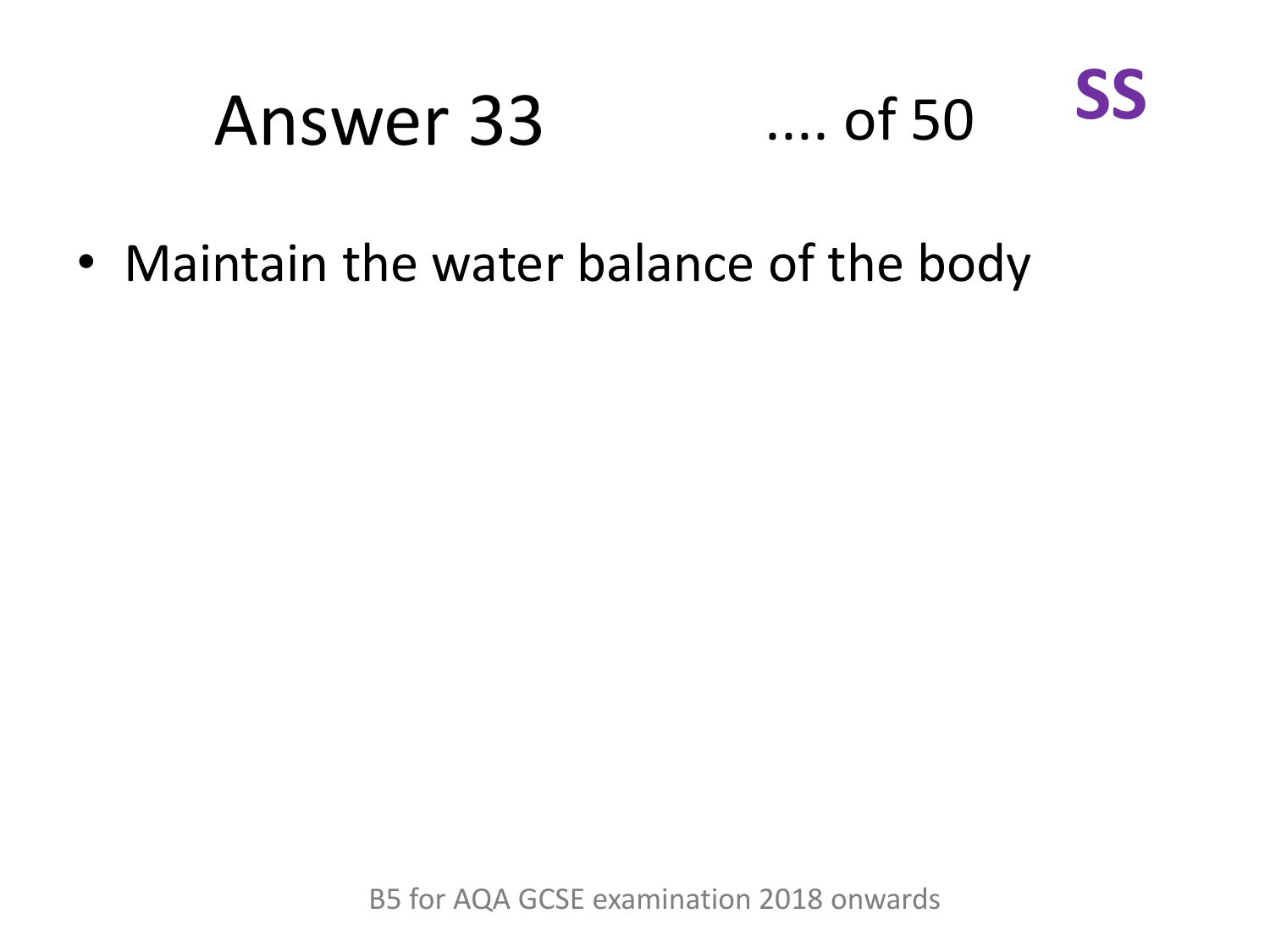#### Question 34 .... of 50

• What does thyroxine do?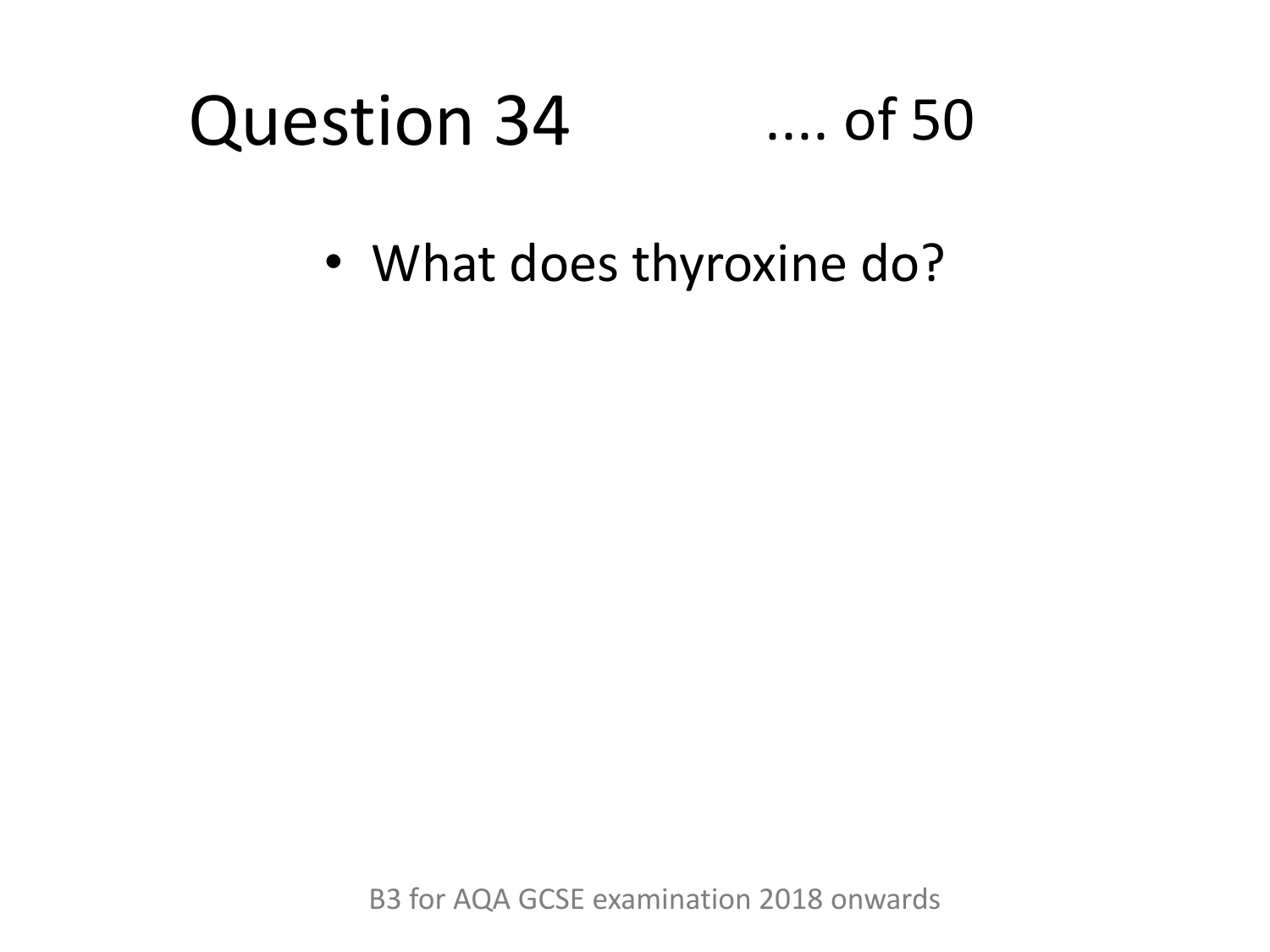### Answer 34 .... of 50

• Stimulates the body's basal metabolic rate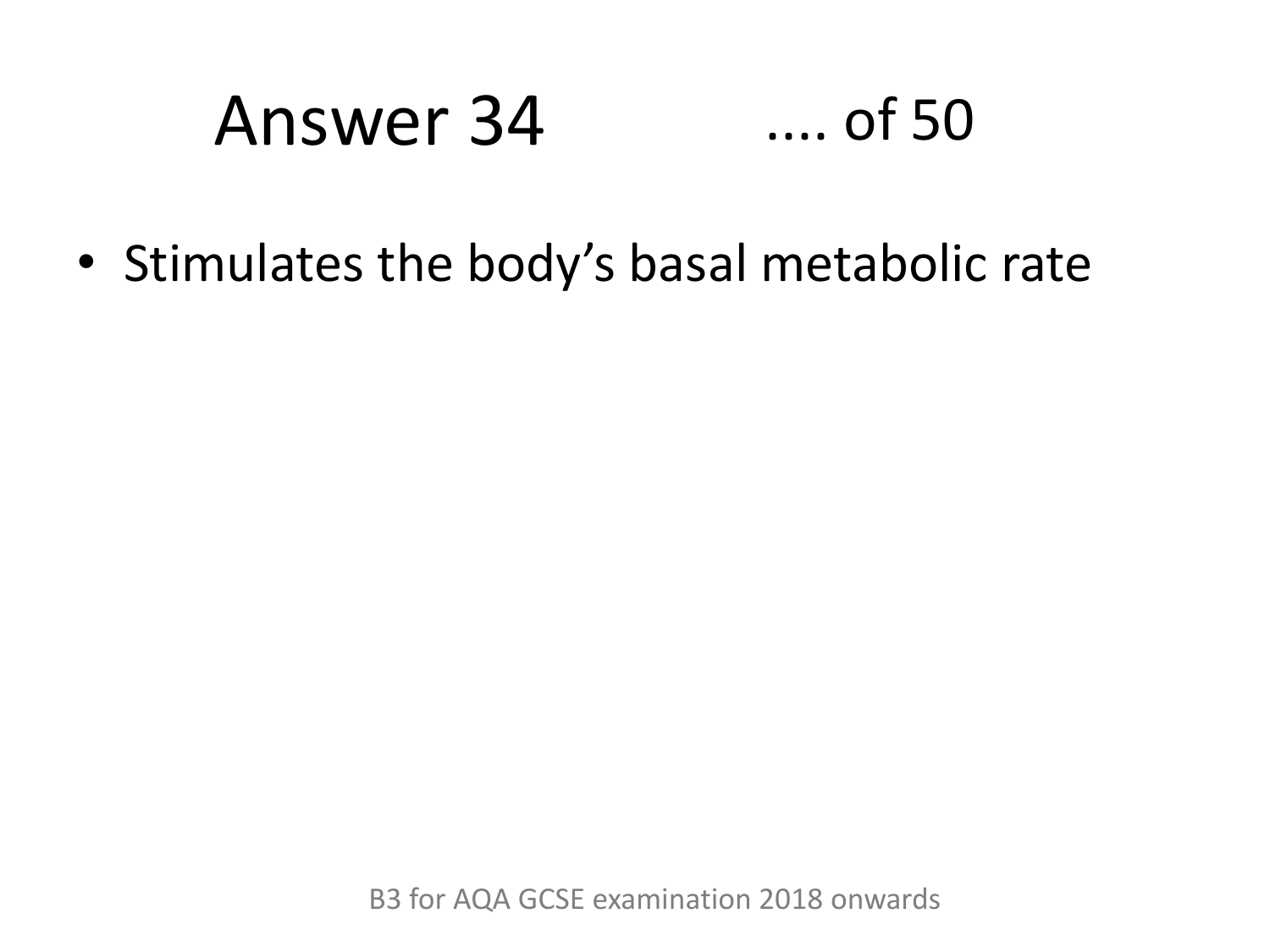#### Question 35 .... of 50

• What is the negative feedback system?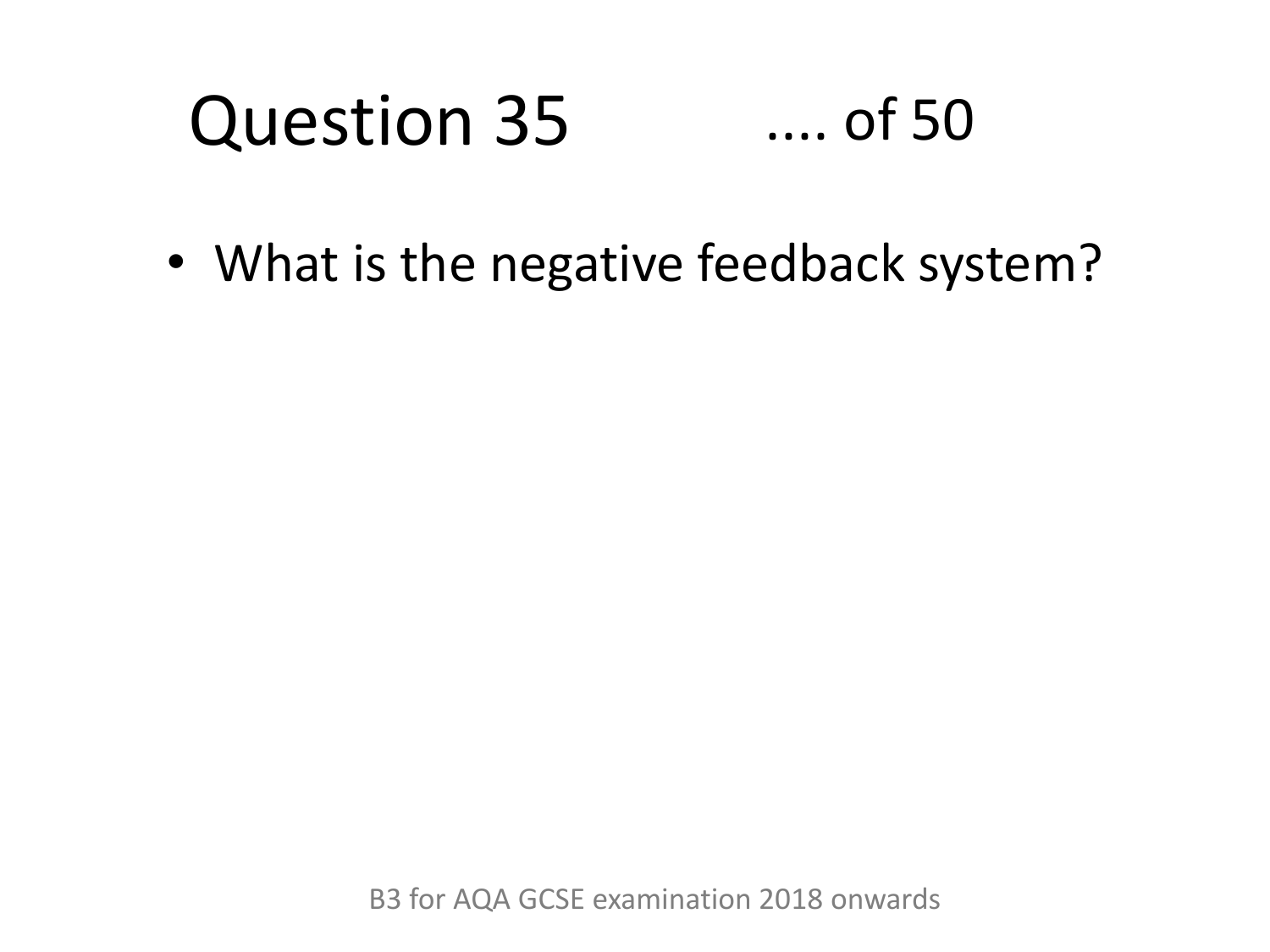### Answer 35 .... of 50

• Feedback that switches off a system when the desired effect is reached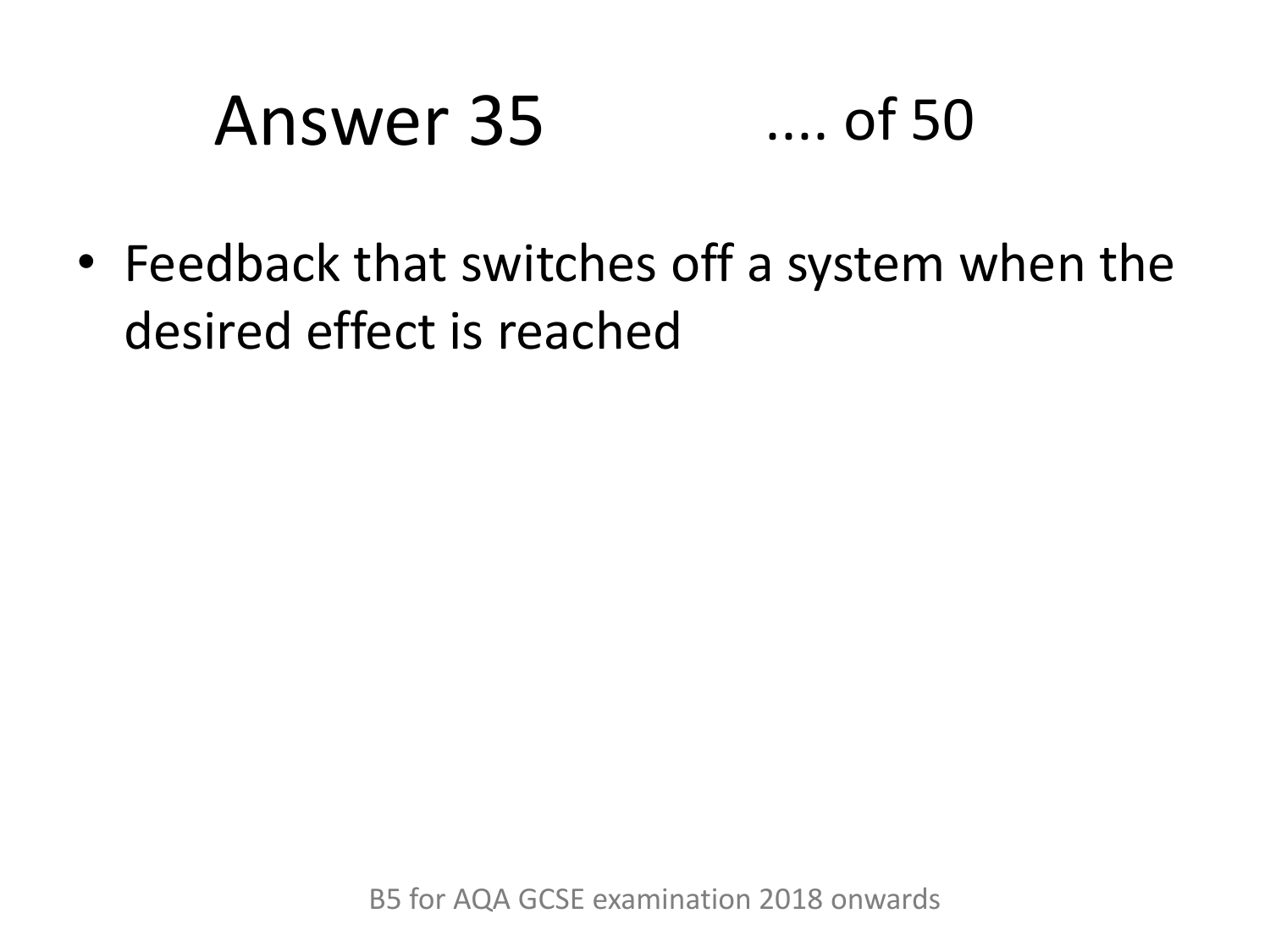

### **Question 36**

• What is dialysis?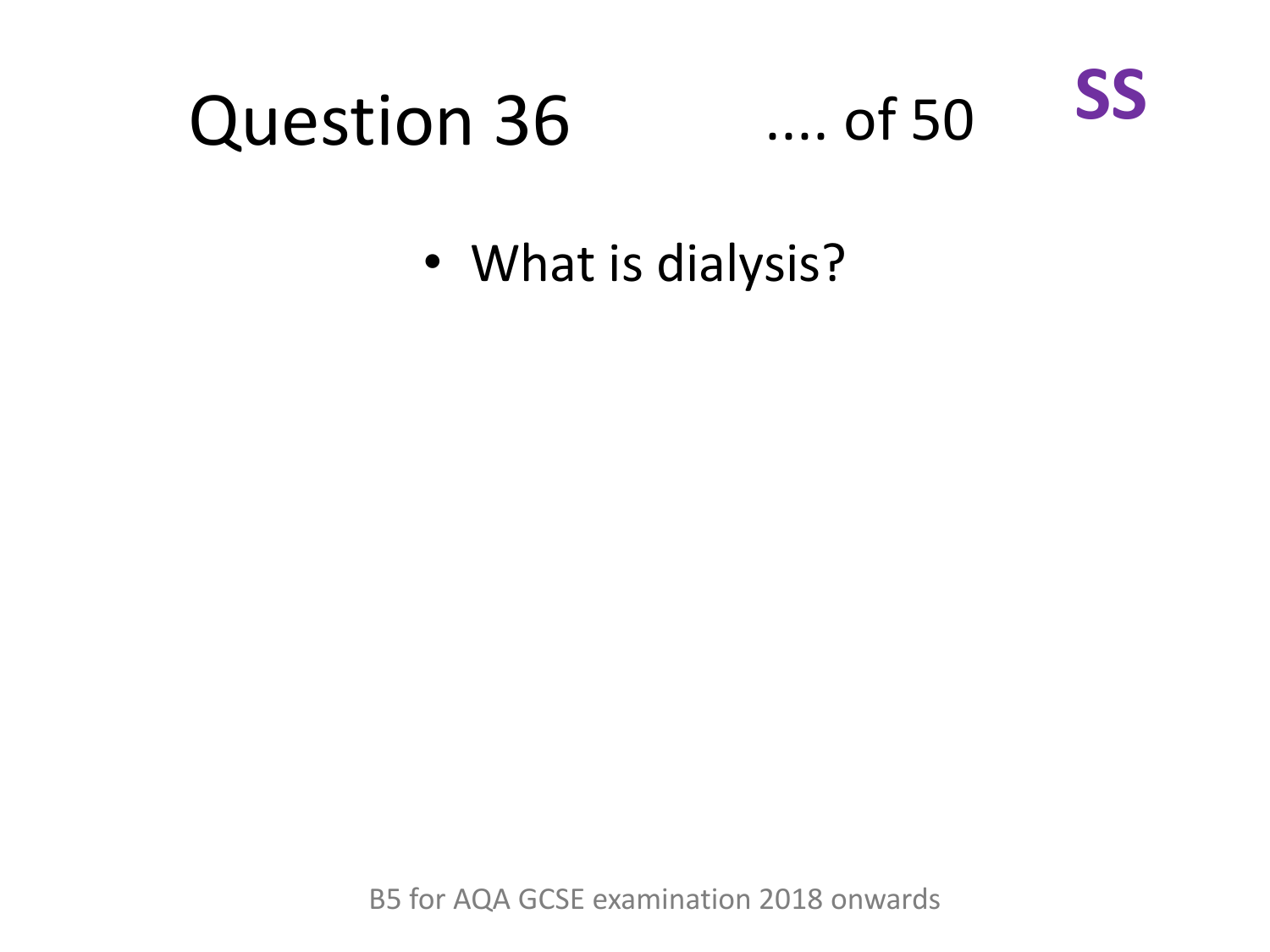### Answer 36 .... of 50



- Blood taken from the arm
- The filtering of waste from a patient's blood through a partially permeable membrane
- Blood is then returned to the arm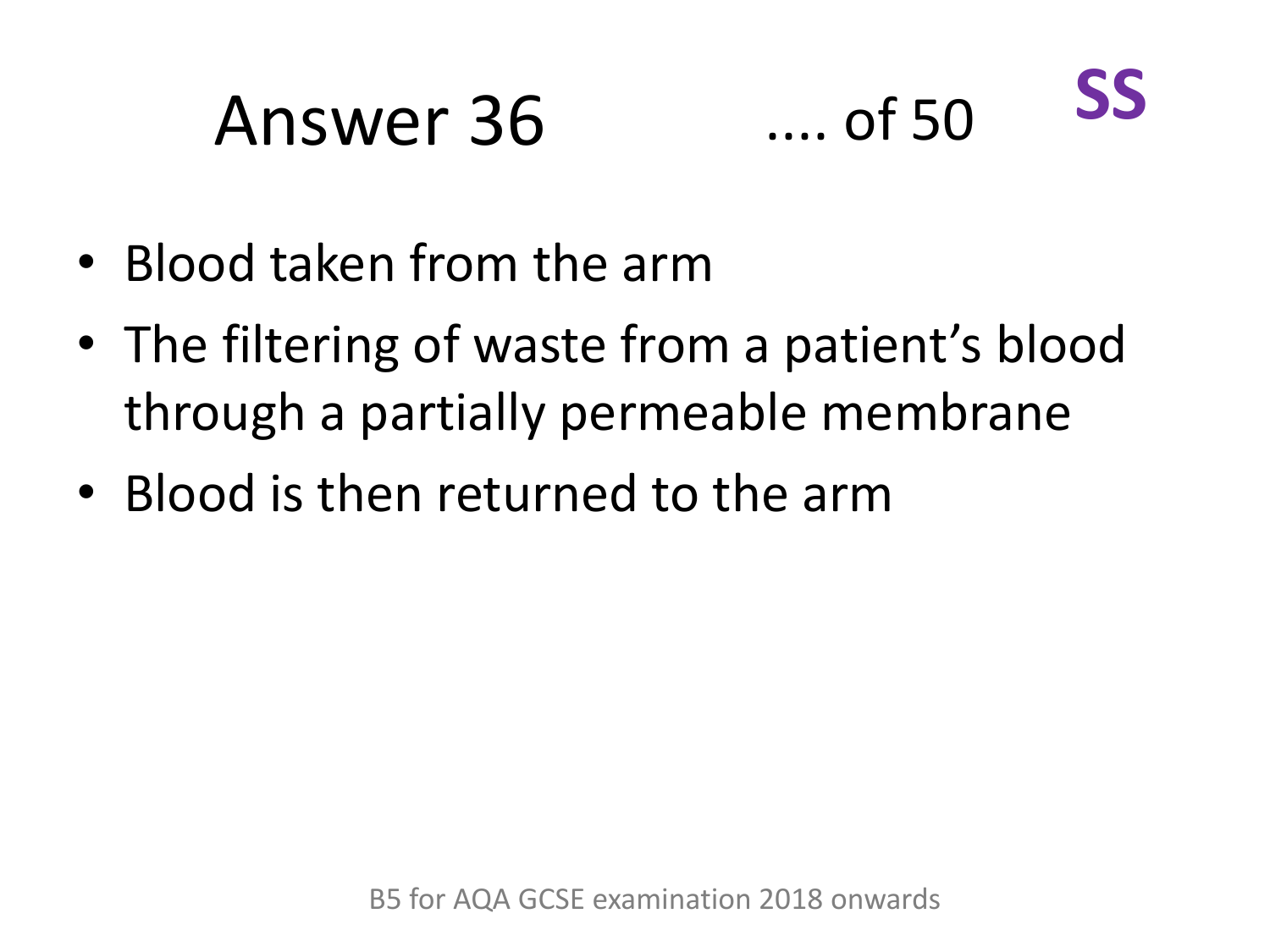## Question 37



• What are the risks of a kidney transplant operation?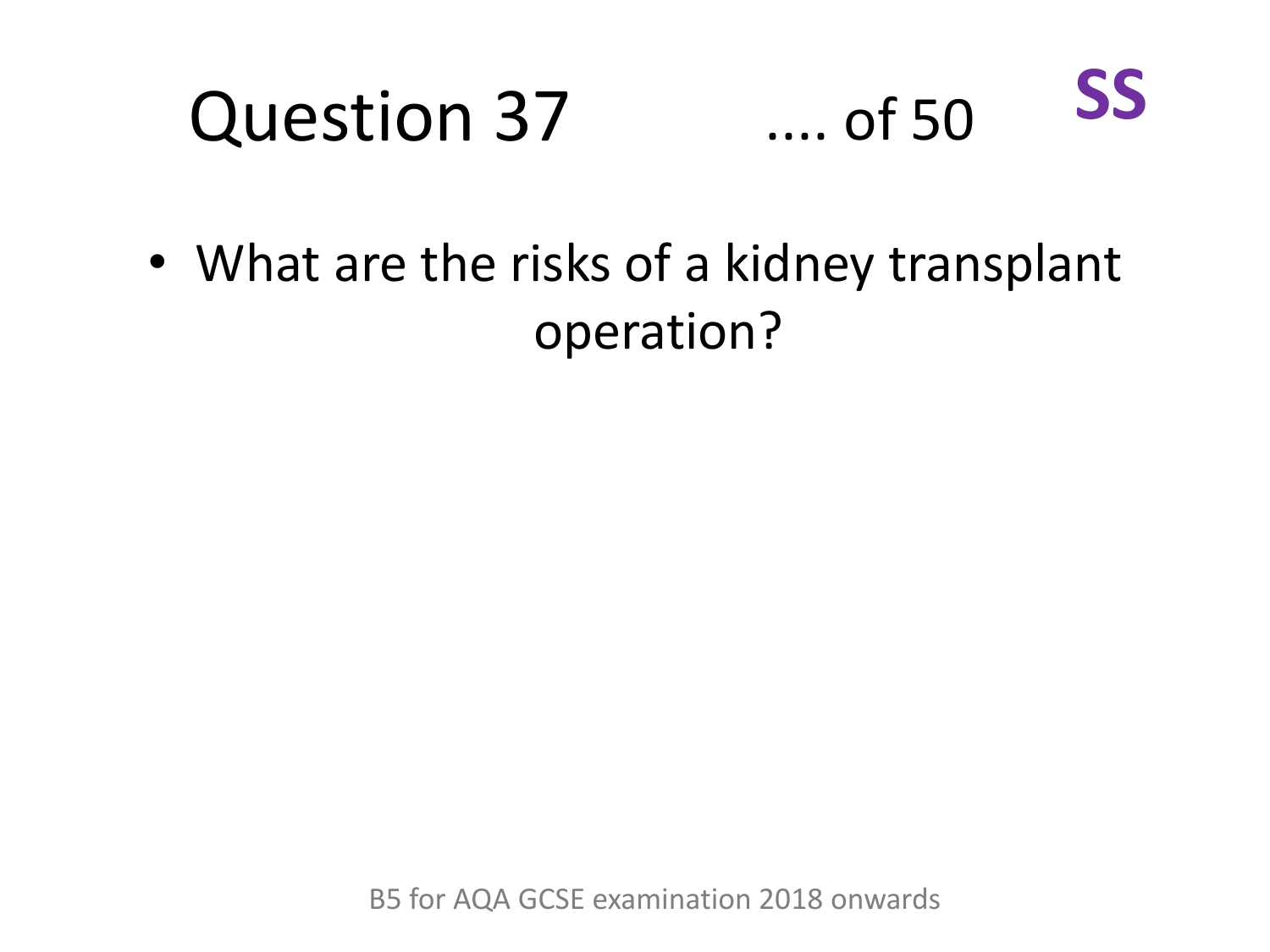# Answer 37 .... of 50



- Rejection of the kidney
- Immunosuppressent drugs for the rest of their life (increased risk of infection and cancer)
- May have to find another kidney before the end of their life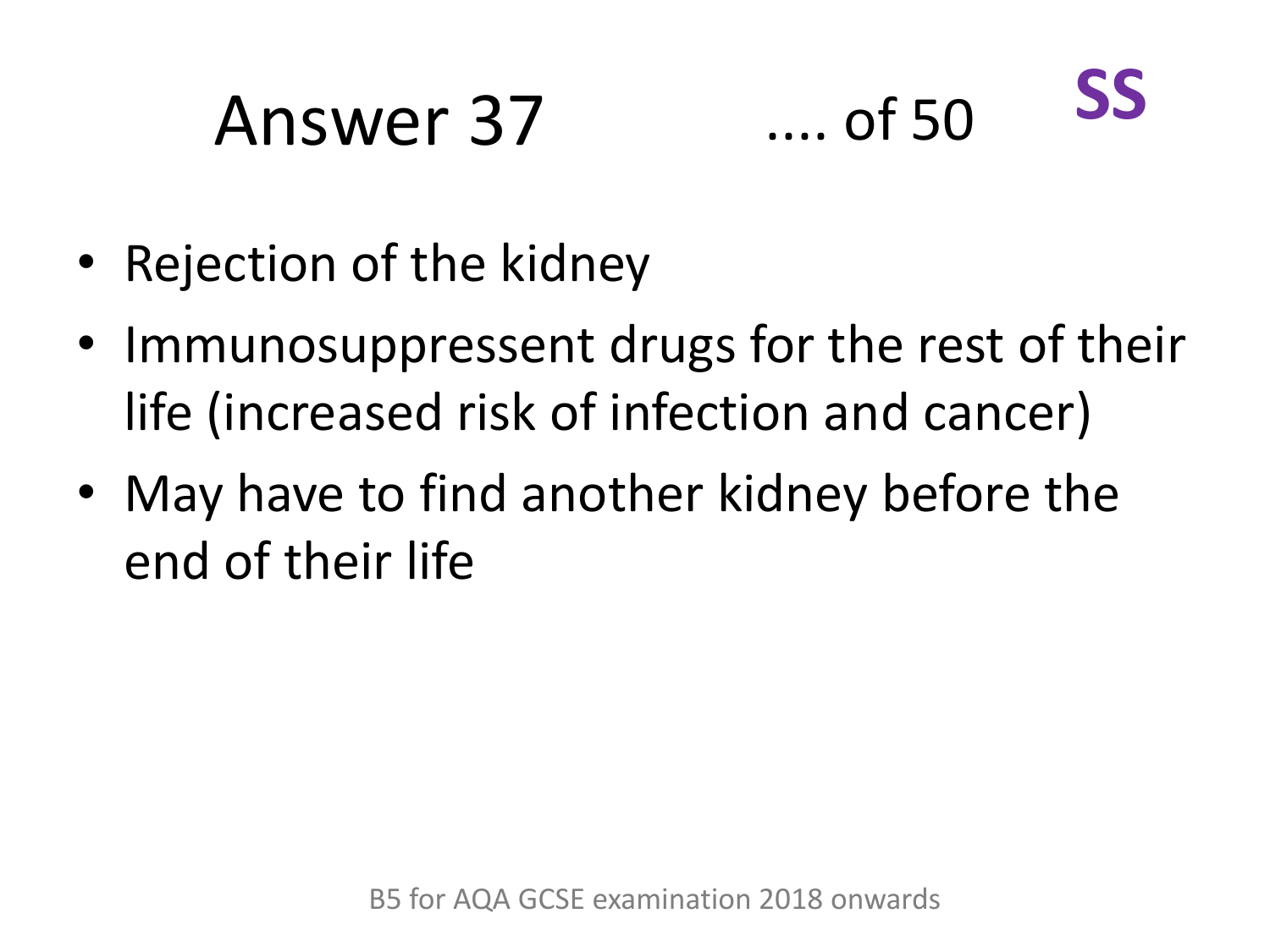### Question 38

#### .... of 50 **SS**

• Give one complication arising from dialysis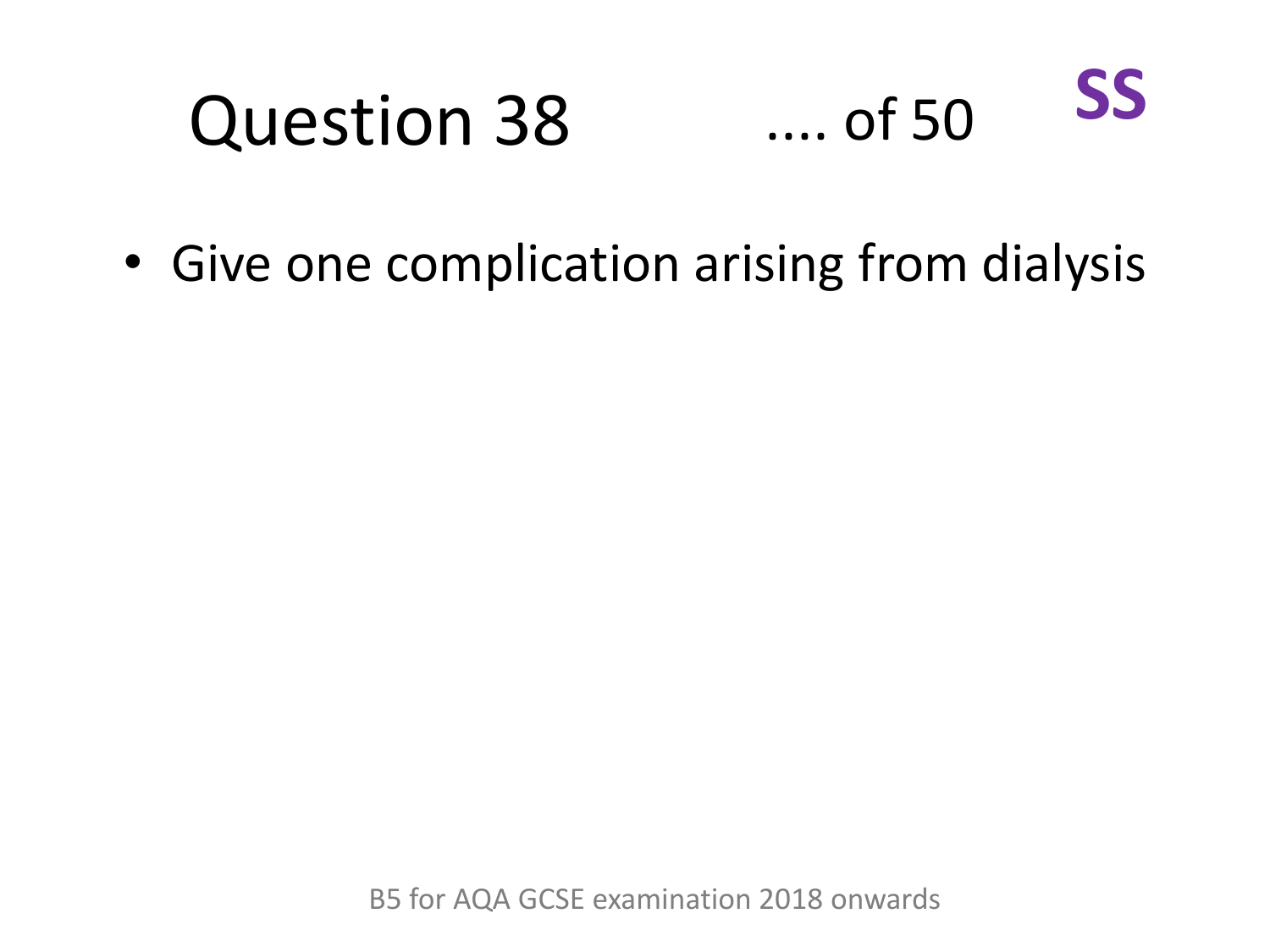### Answer 38 .... of 50



• Sudden fall in blood pressure

B5 for AQA GCSE examination 2018 onwards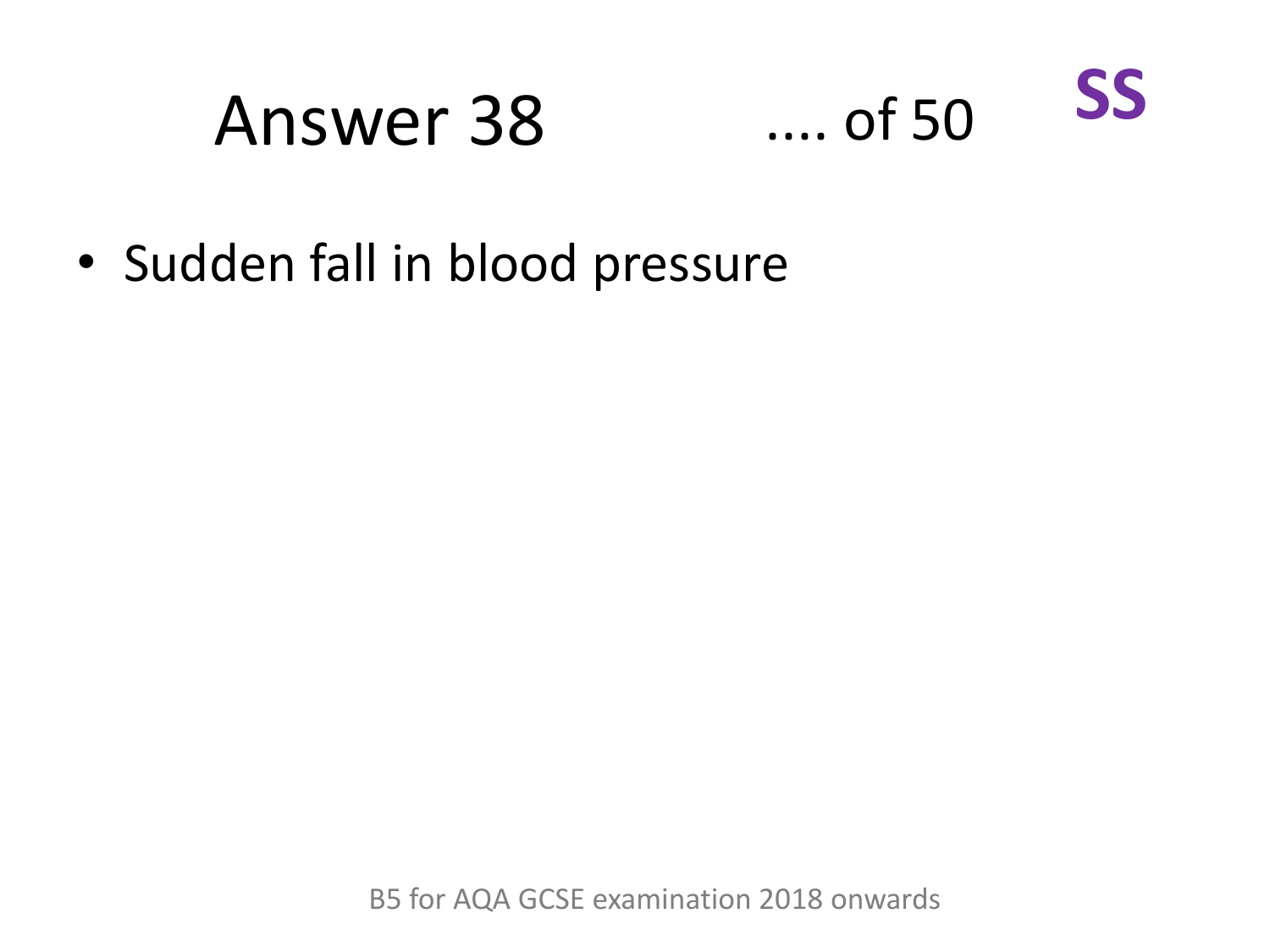#### Question 39 .... of 50

• Which four hormones control the menstrual cycle?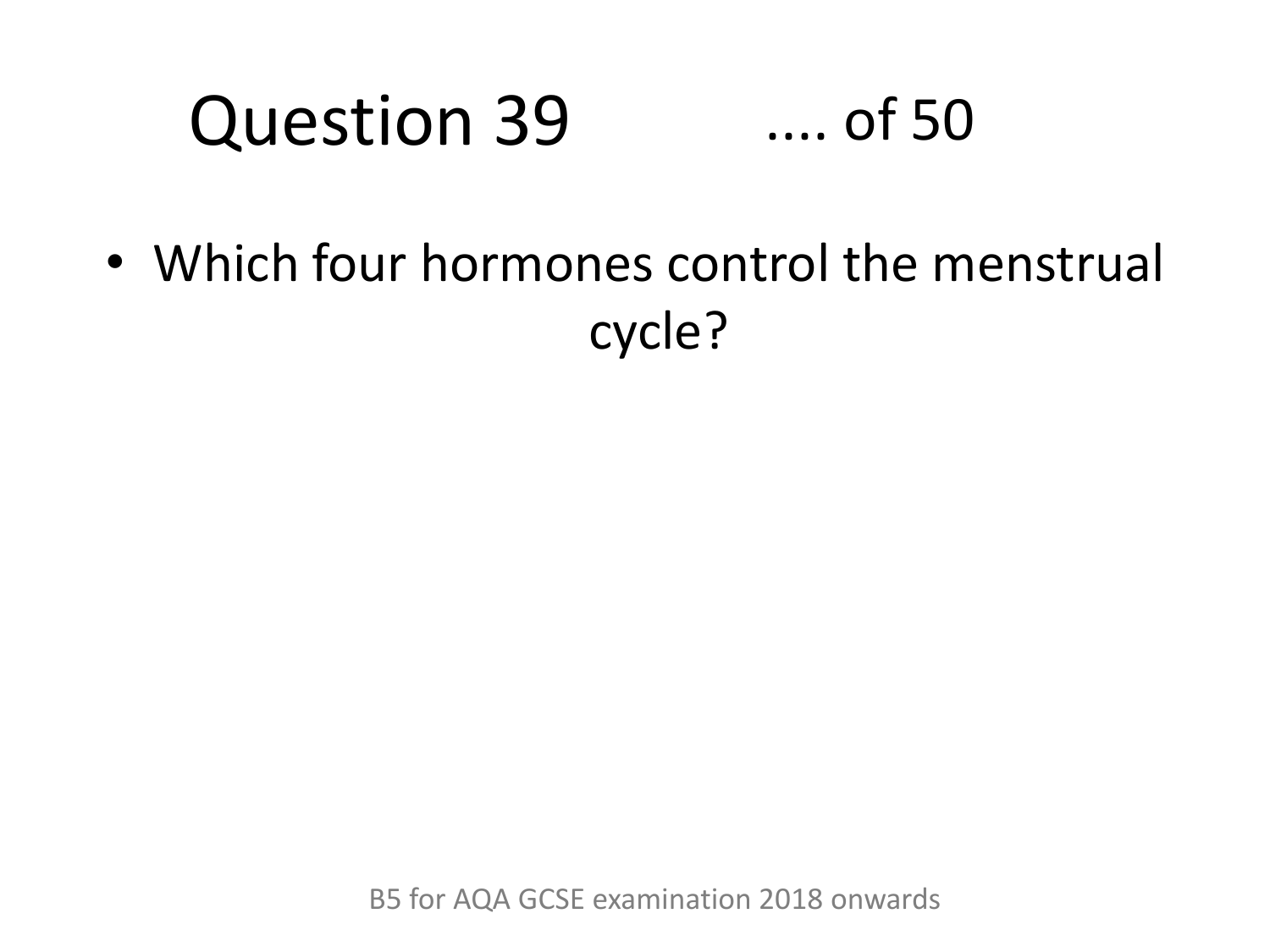# Answer 39 .... of 50

- Follicle stimulating hormone (FSH)
- Luteinising hormone (LH)
- Oestrogen
- Progestogen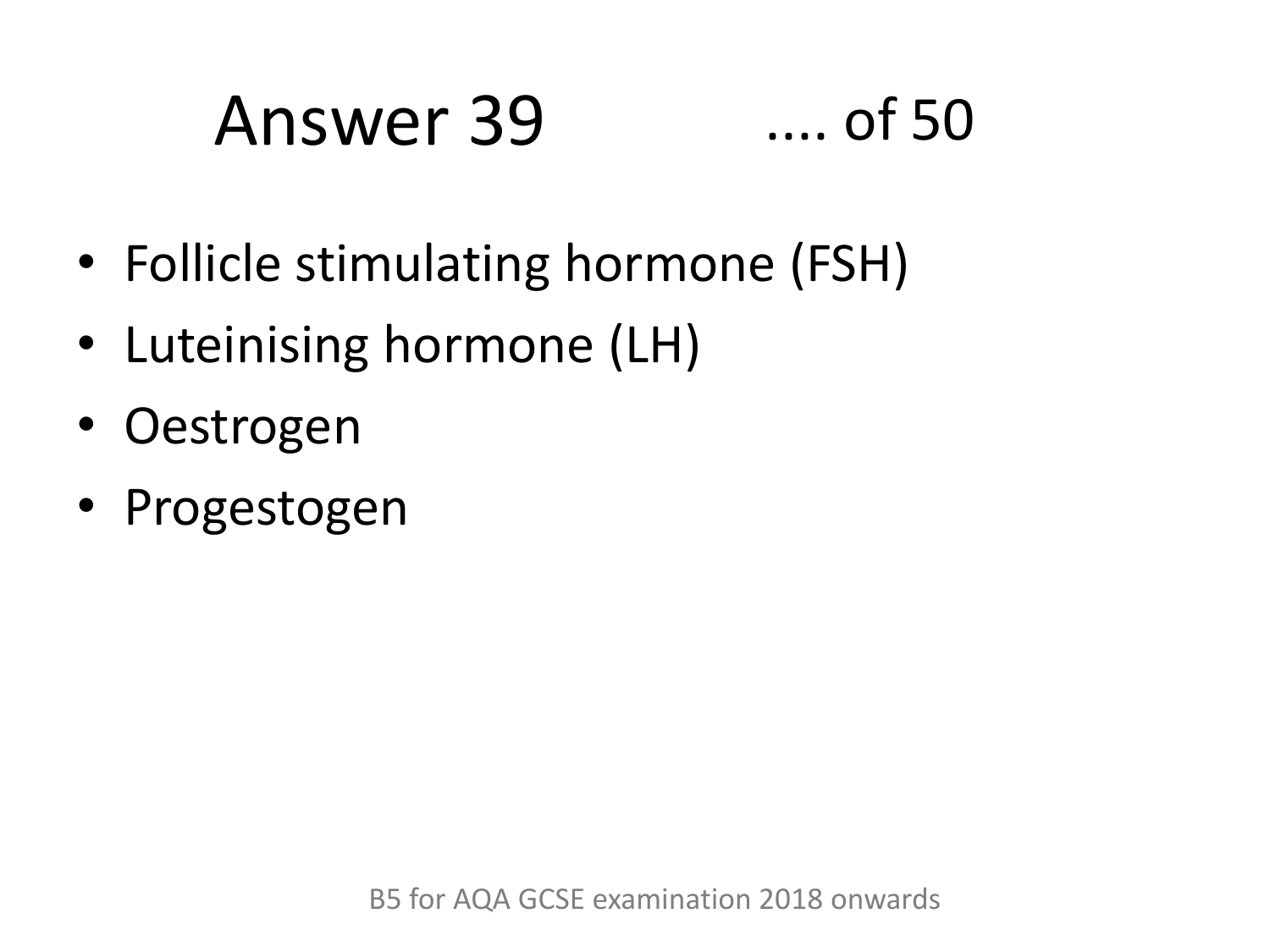#### Question 40 .... of 50 H

• Why are FSH and LH given as fertility treatments?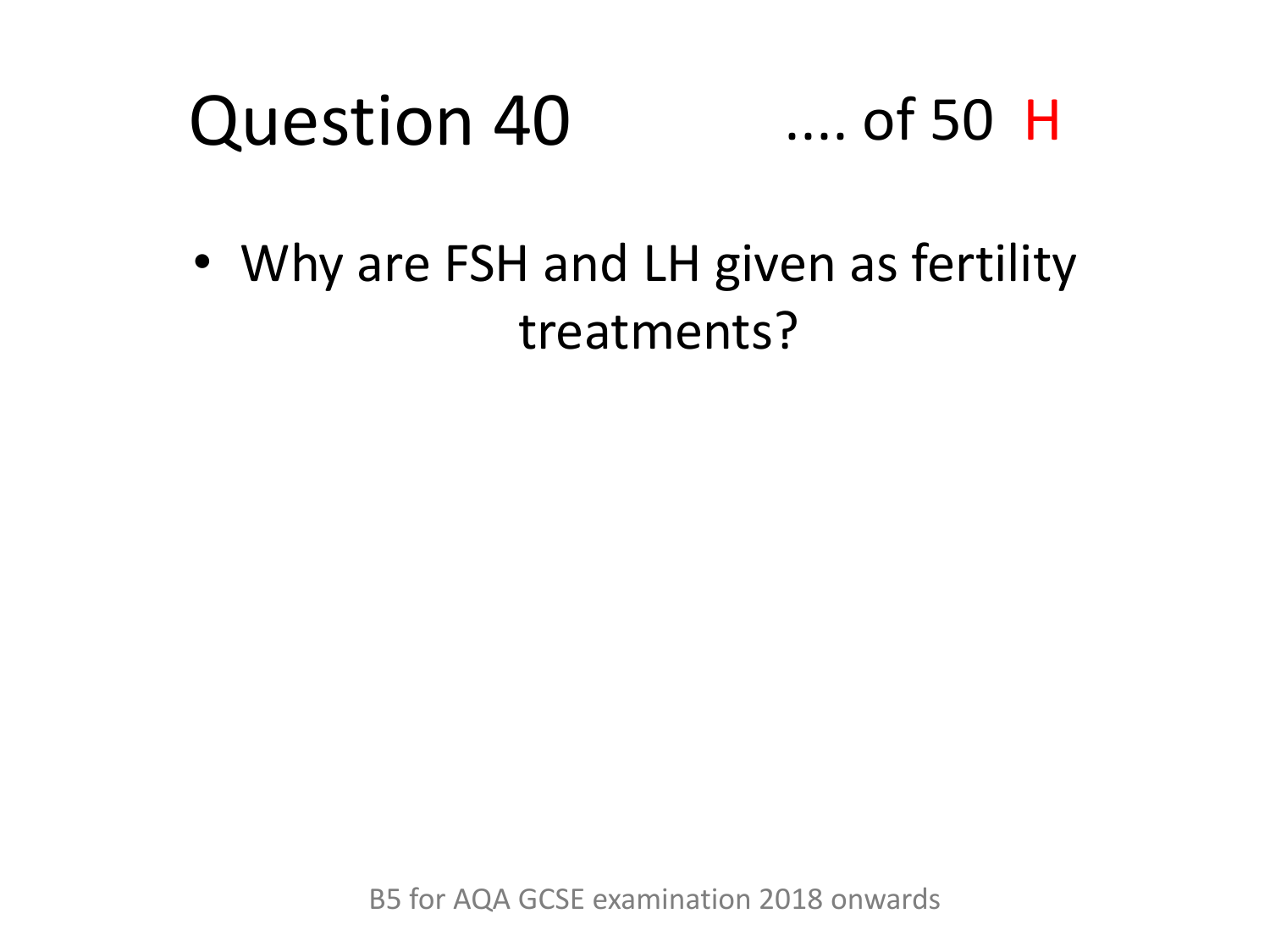# Answer 40 .... of 50

- As a fertility drug
- Many women then ovulate and become pregnant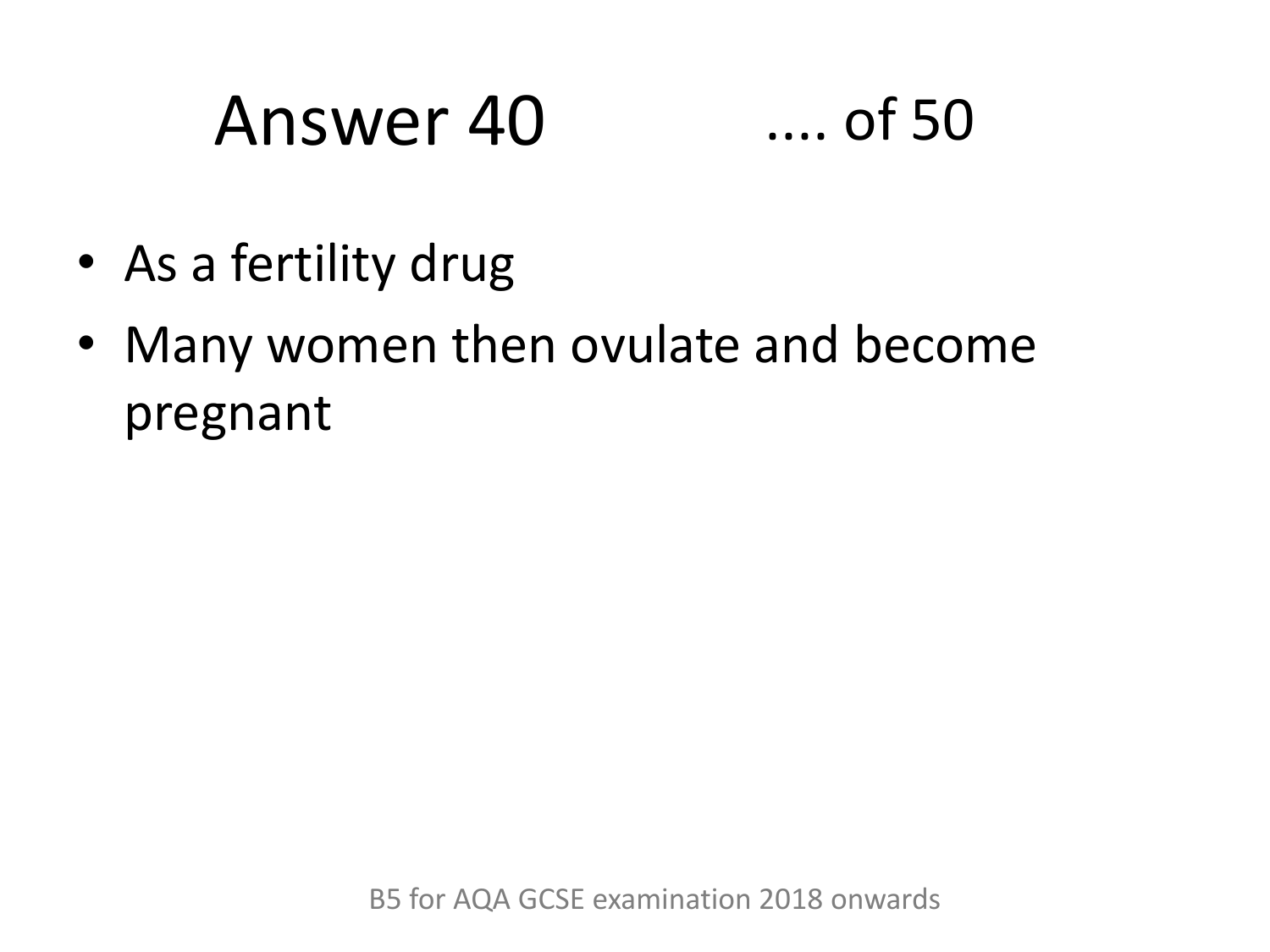#### Question 41 .... of 50 H

• Who determines the selection procedure for IVF on the NHS?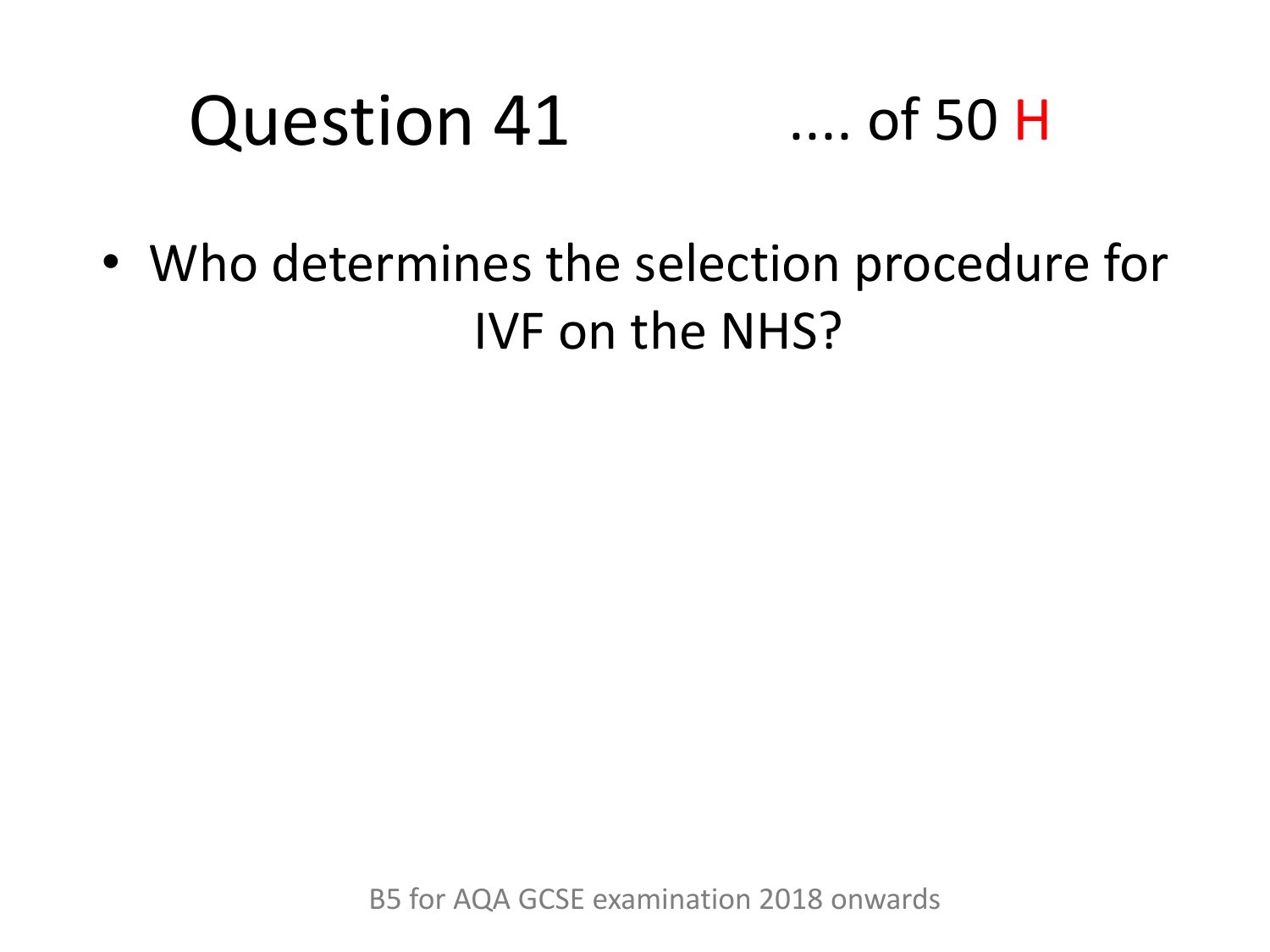# Answer 41 .... of 50

• The National Institute for Health and Care Excellence (NICE)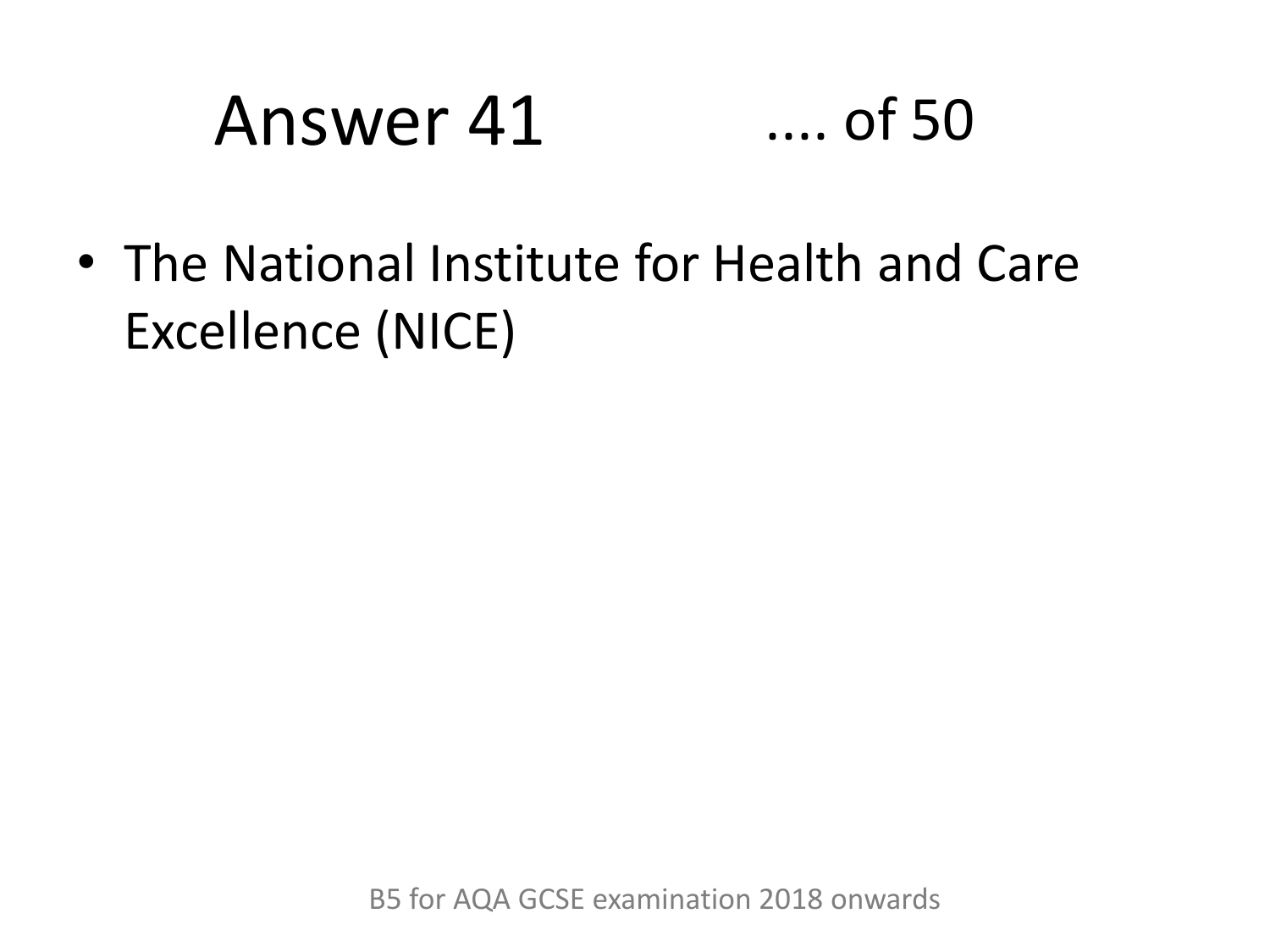#### Question 42 .... of 50

• How do the nervous and endocrine systems work together in times of stress?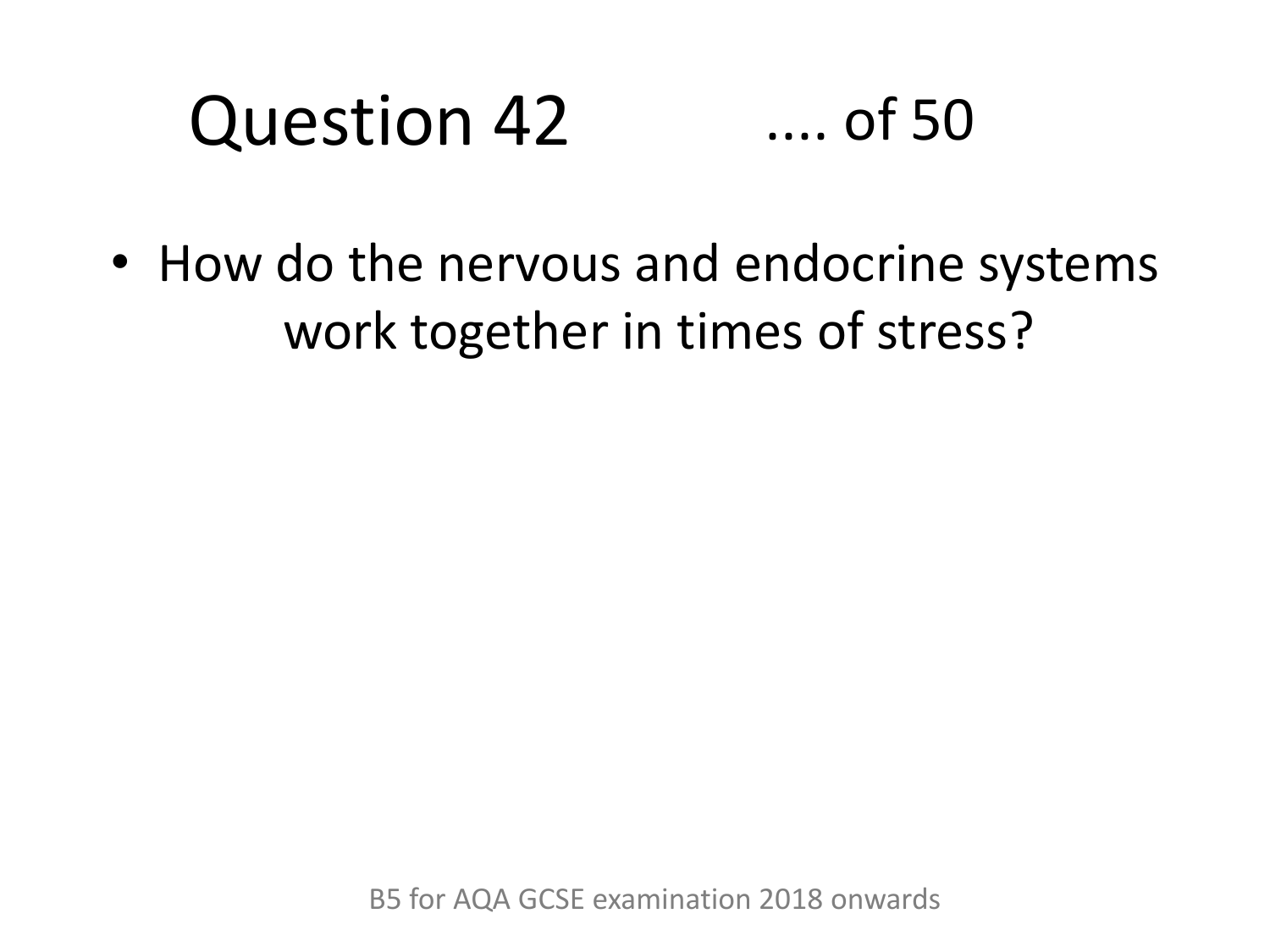### Answer 42 .... of 50



- E.g. adrenaline
- Nervous connections between brain and adrenal glands
- Adrenal medulla in the adrenal gland responds to nervous stimulation by releasing the hormone adrenaline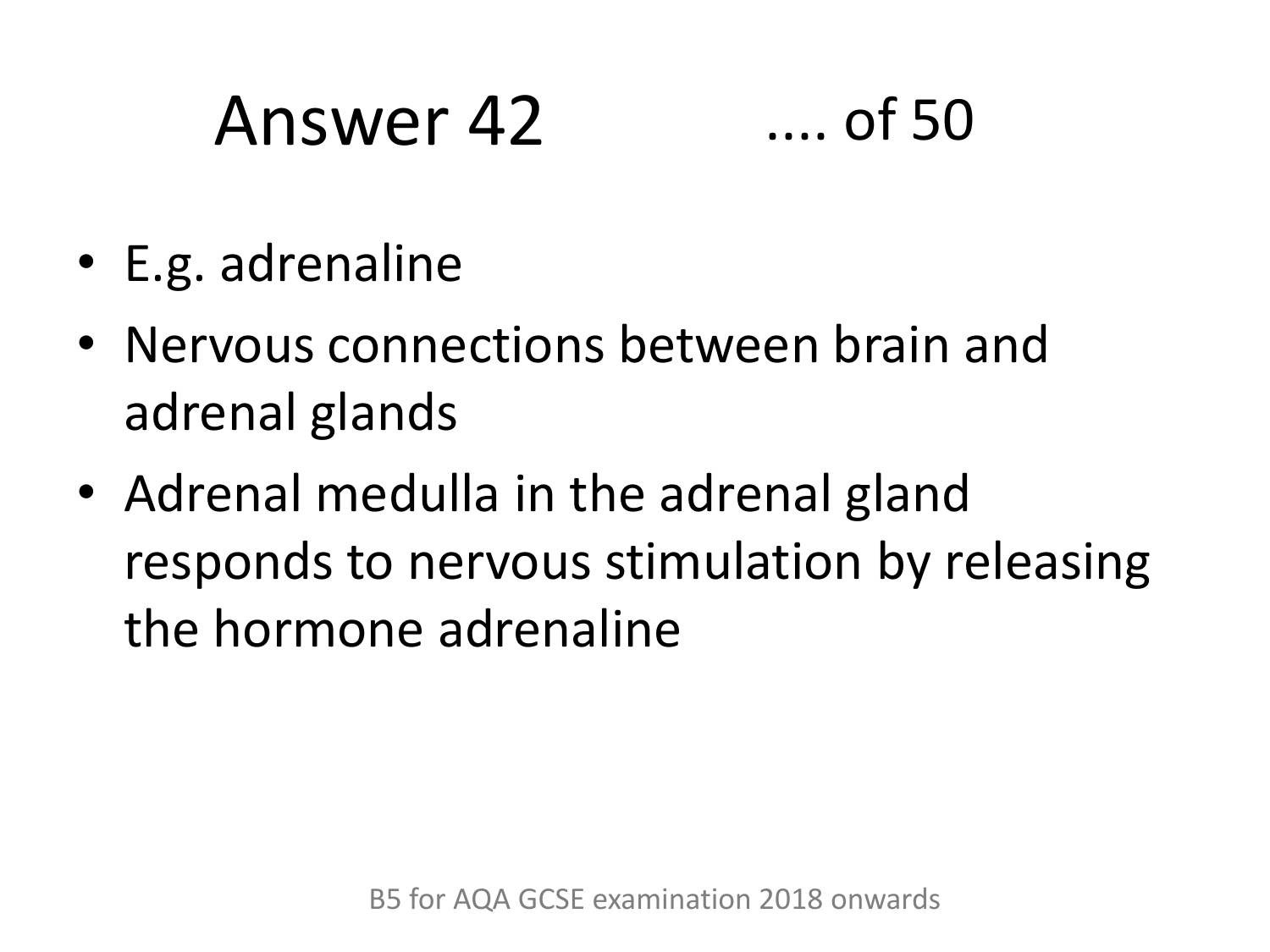#### Question 43 .... of 50

• List three indicators of ovulation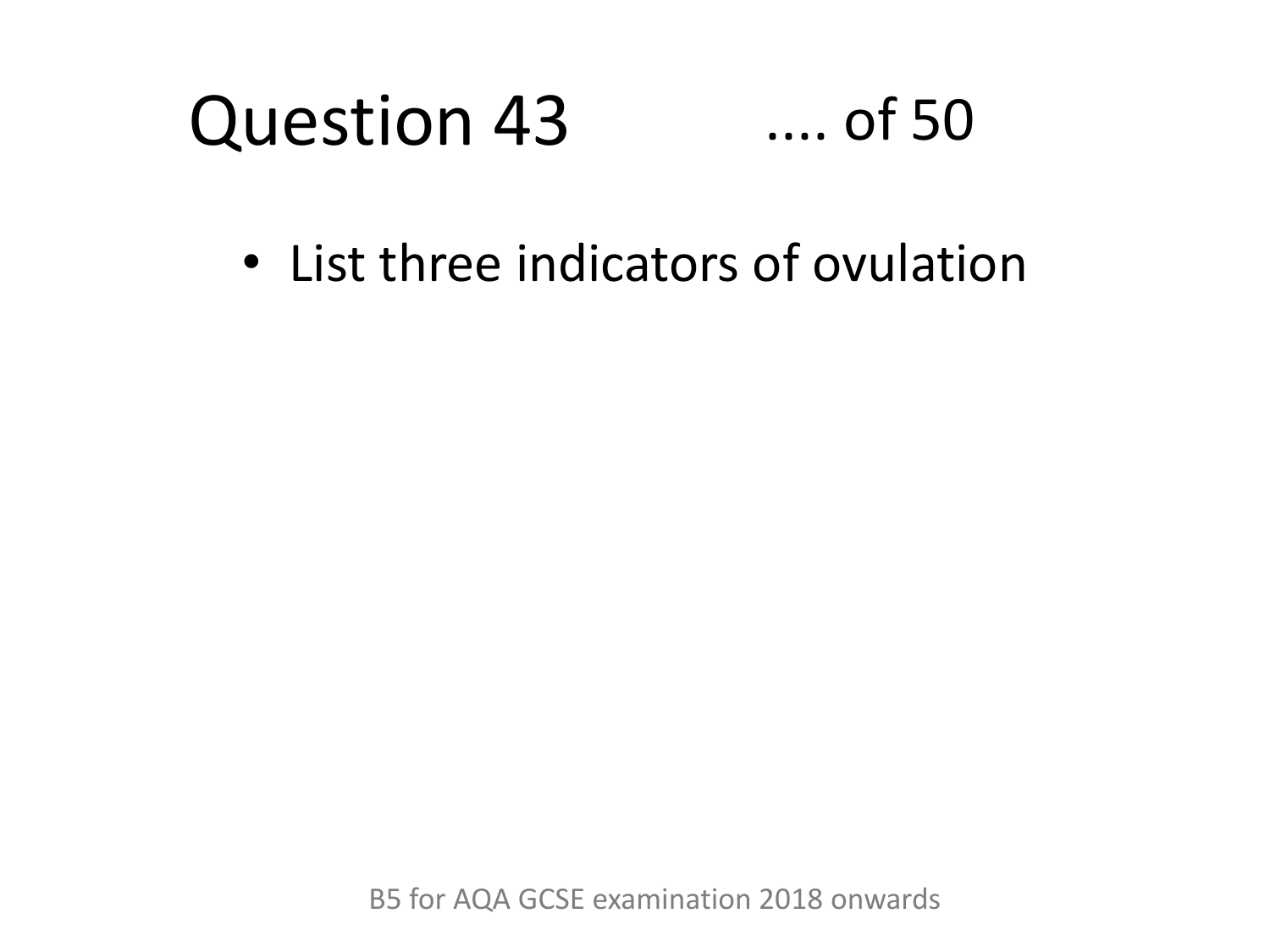# Answer 43 .... of 50

- Menstrual cycle occurring at around 14 days
- Slight increase in body temperature
- Thinning of mucus secreted from the cervix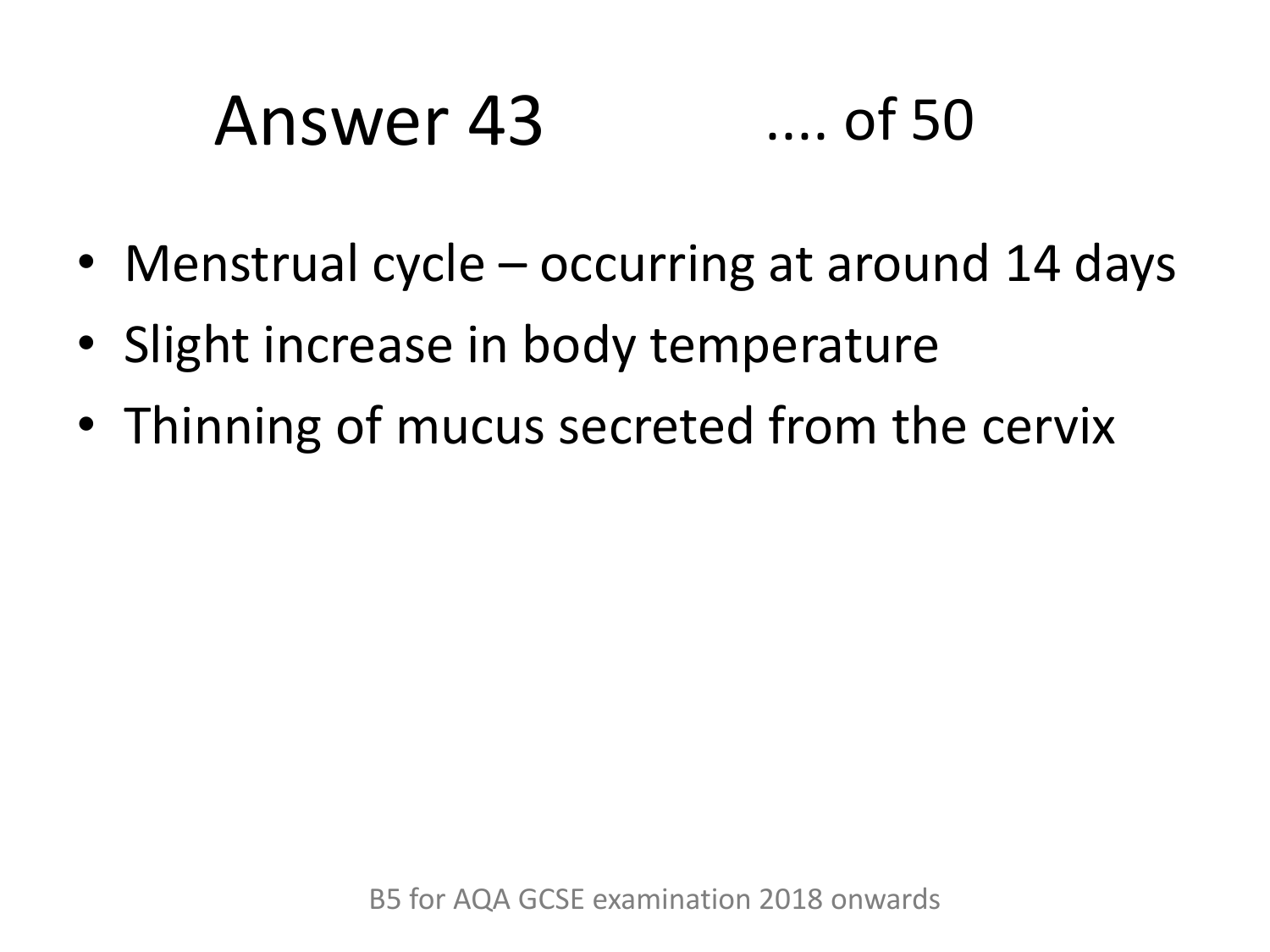#### Question 44 .... of 50

• When should a spermicidal cream be used?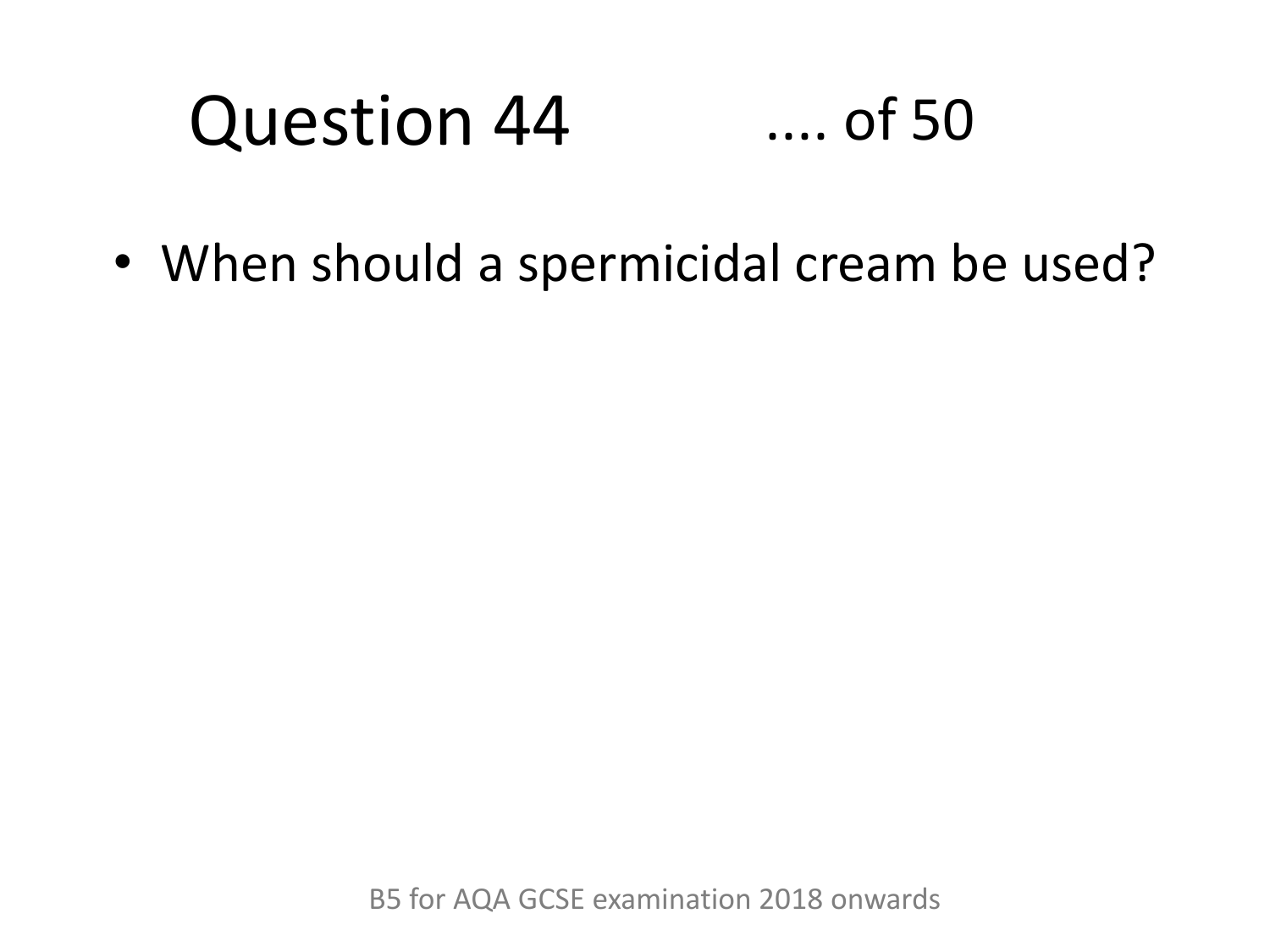# Answer 44 .... of 50

• It can help with the effectiveness of other contraceptives e.g. diaphragms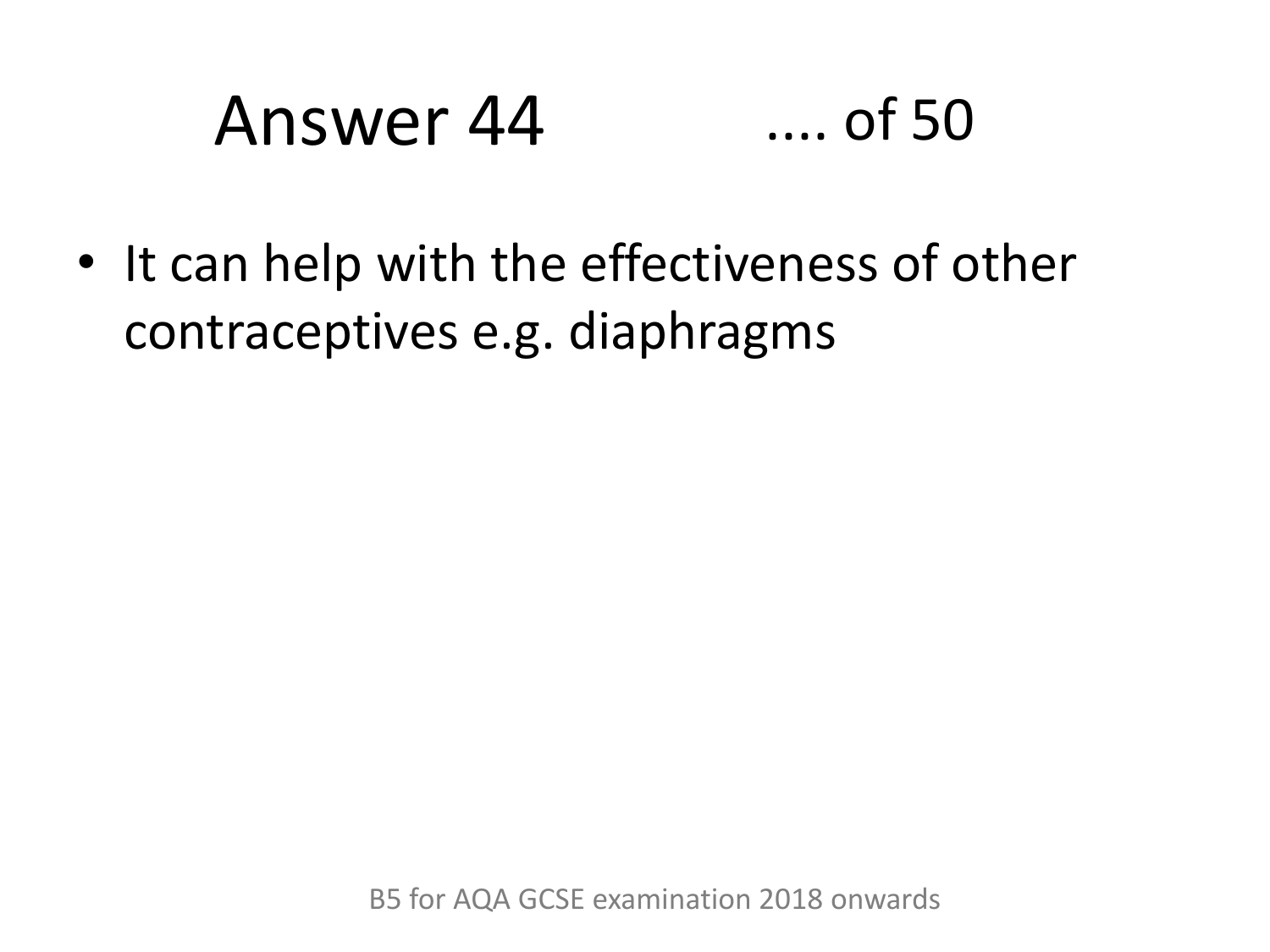#### Question 45 .... of 50

• Give one advantage and one disadvantage of using an IUD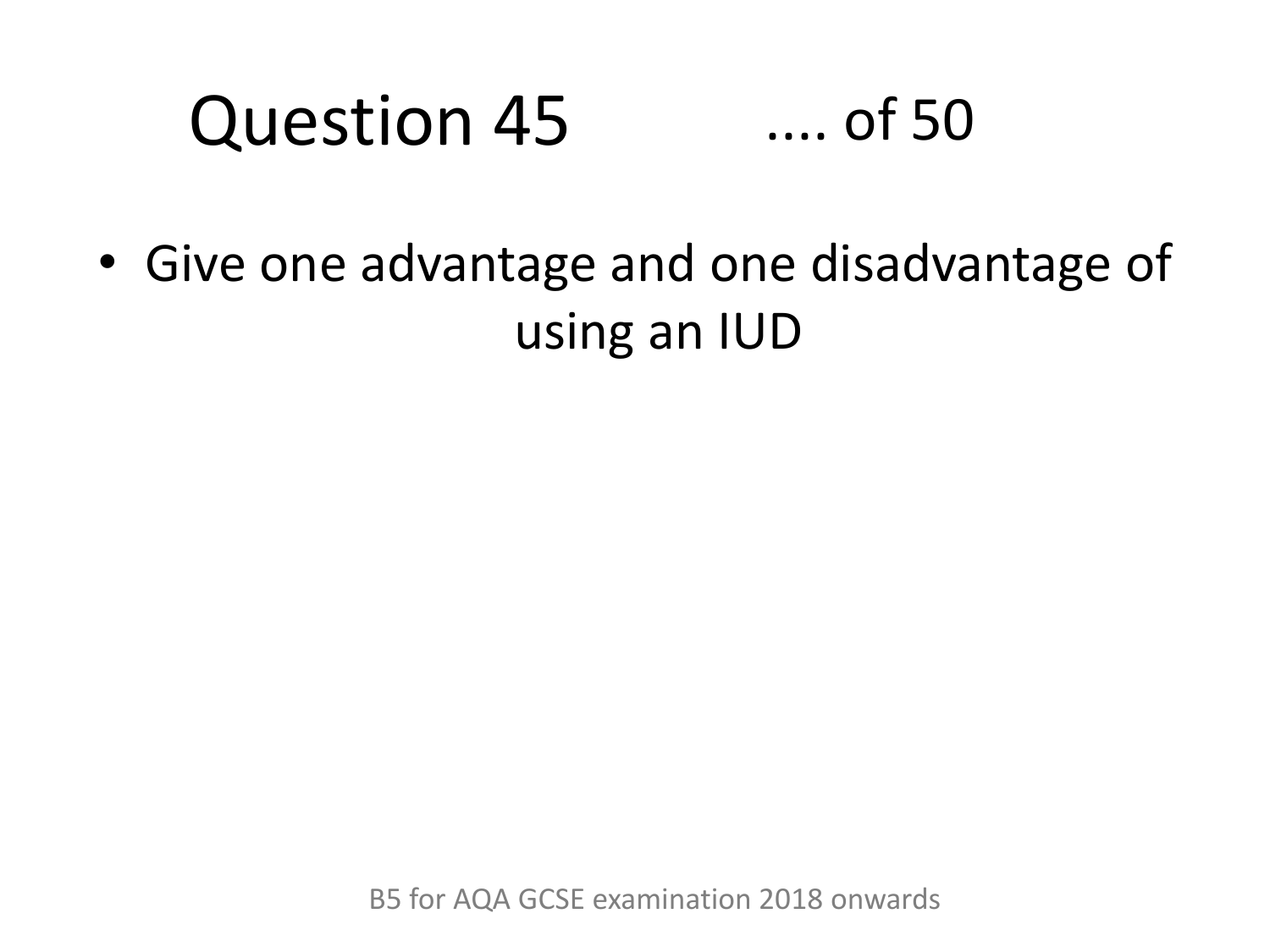### Answer 45 .... of 50

- Advantages
	- Works immediately
	- Can stay in place for 10 years (copper), 3-5 years (hormonal)
- Disadvantages
	- Insertion may be uncomfortable
	- Periods may be longer or more painful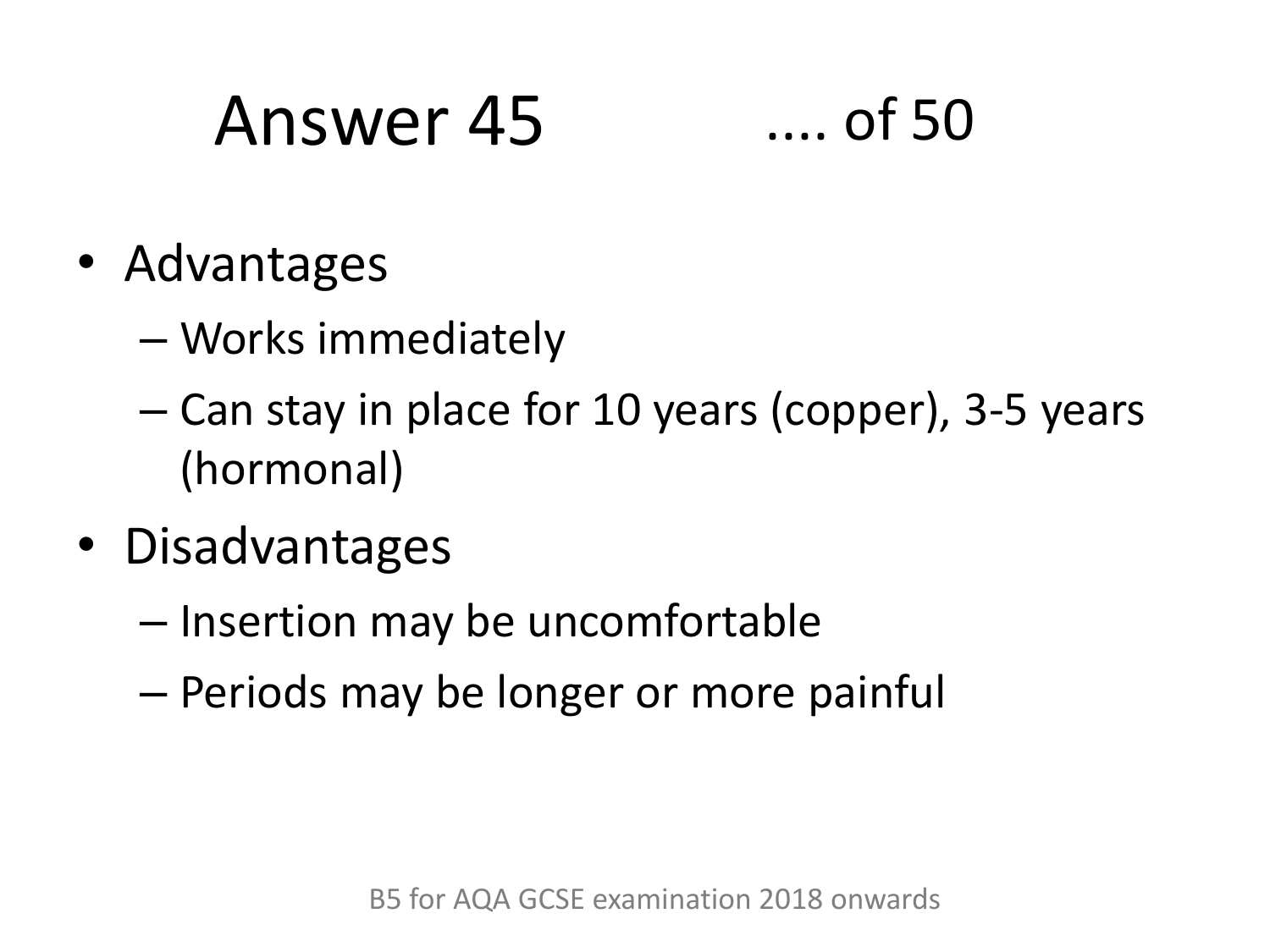#### Question 46 .... of 50 **SS**

• How do auxins cause plants to bend towards the light?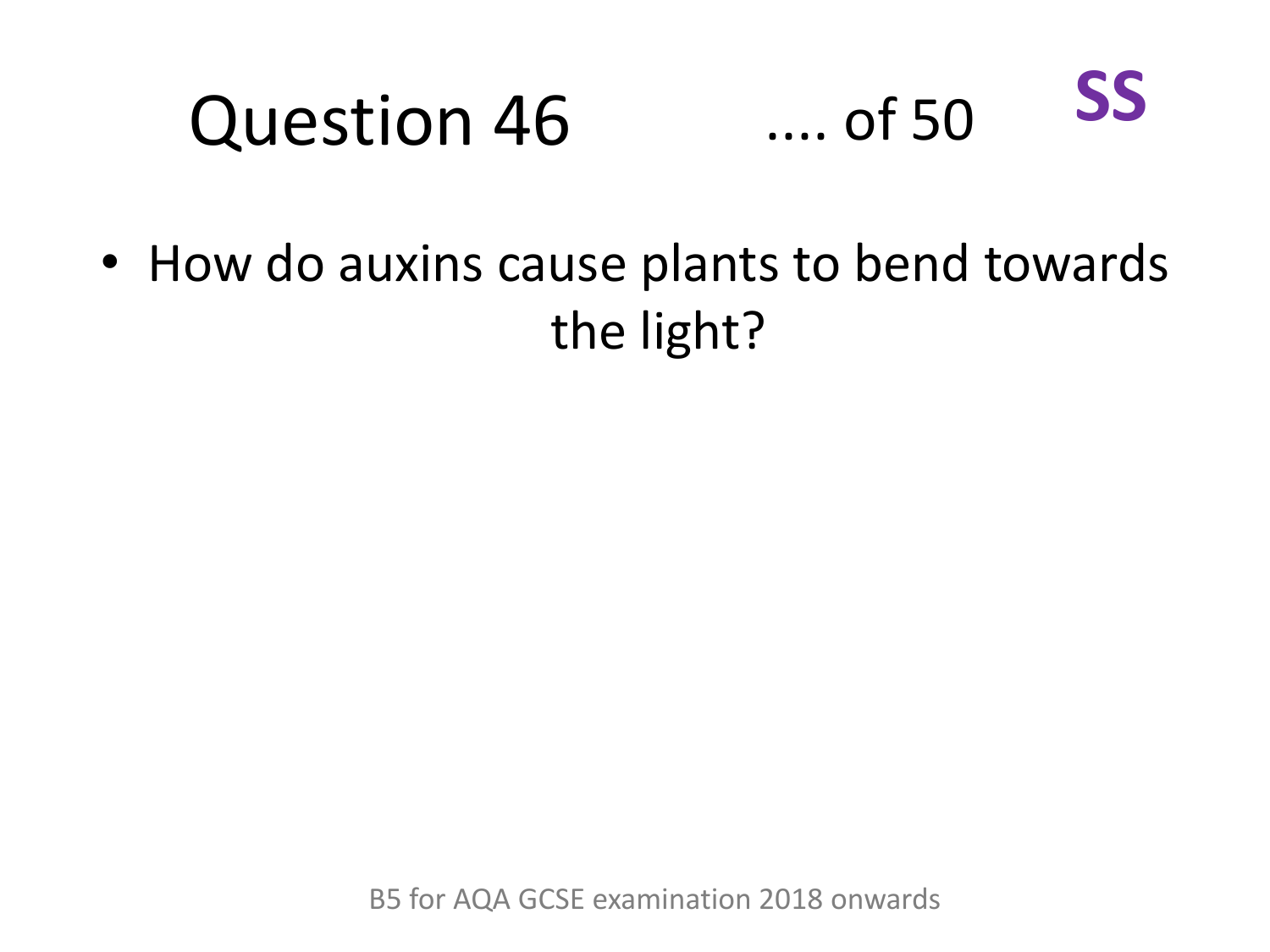### Answer 46 .... of 50



- Auxins are synthesised in the tip of the shoot
- They move away from light
- Unequal distribution of auxin causes the root to grow downwards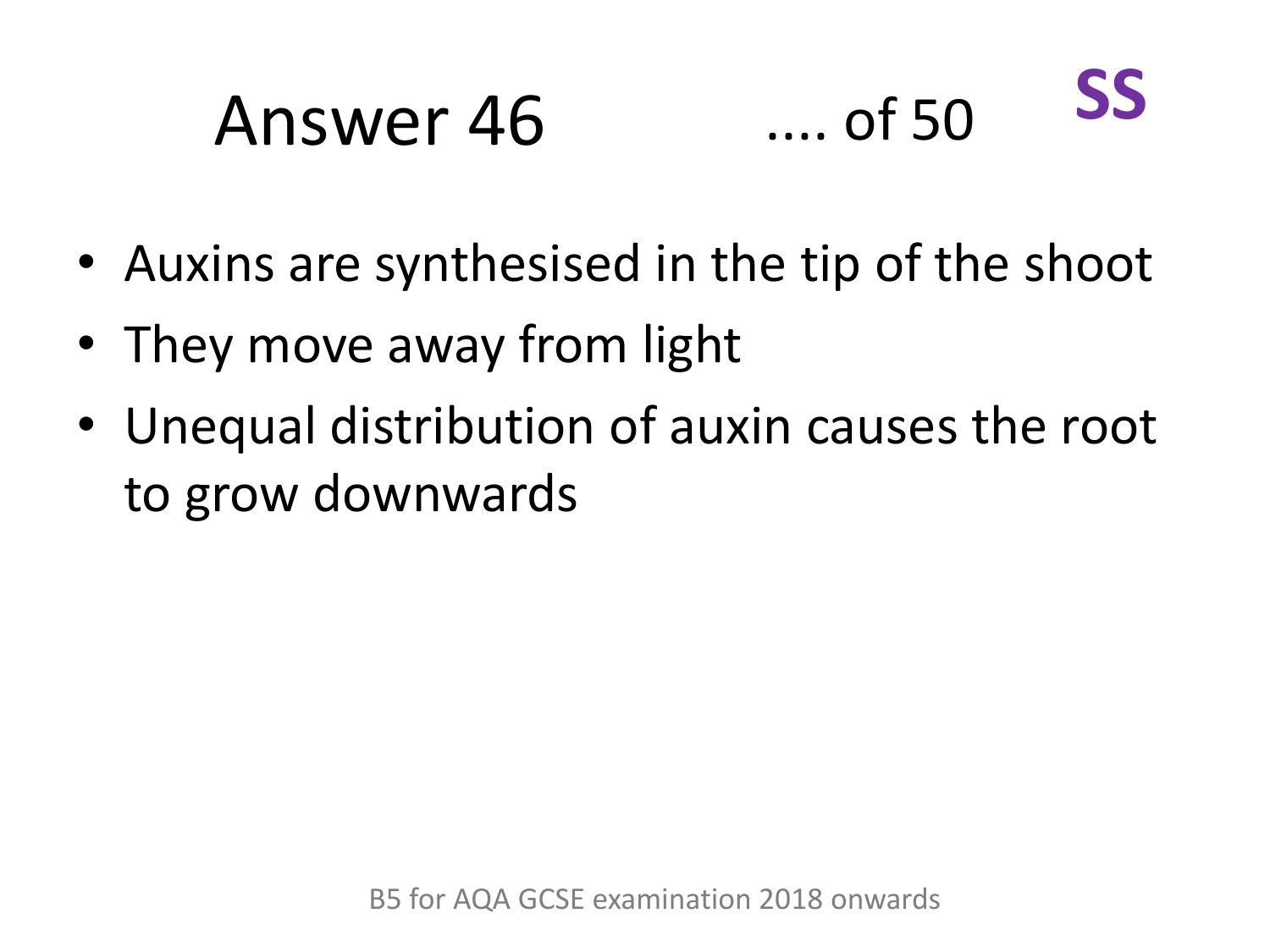#### Question 47 .... of 50

**SS**

• Where are stem cells found in plants?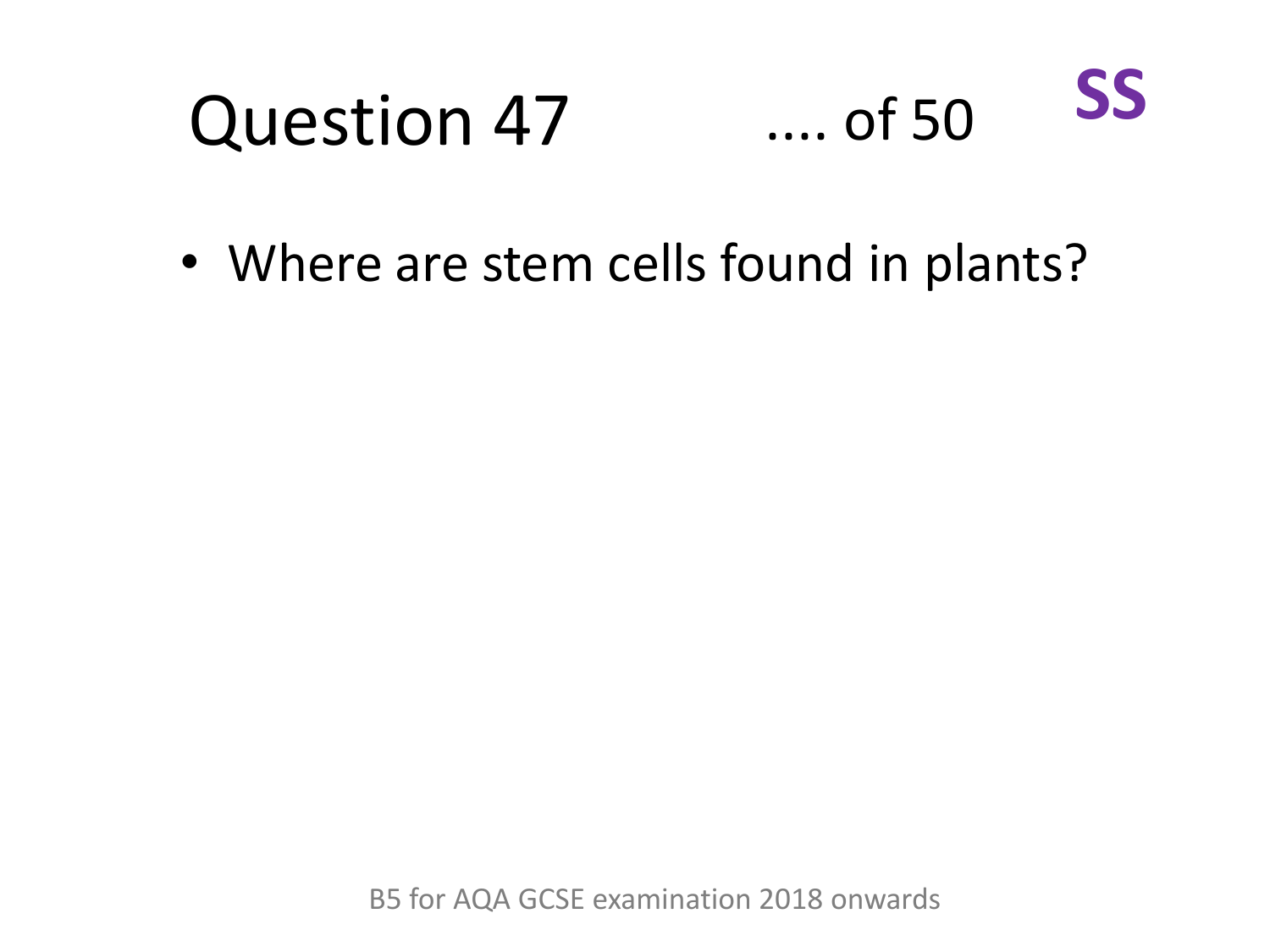#### Answer 47 .... of 50



• Meristems

B5 for AQA GCSE examination 2018 onwards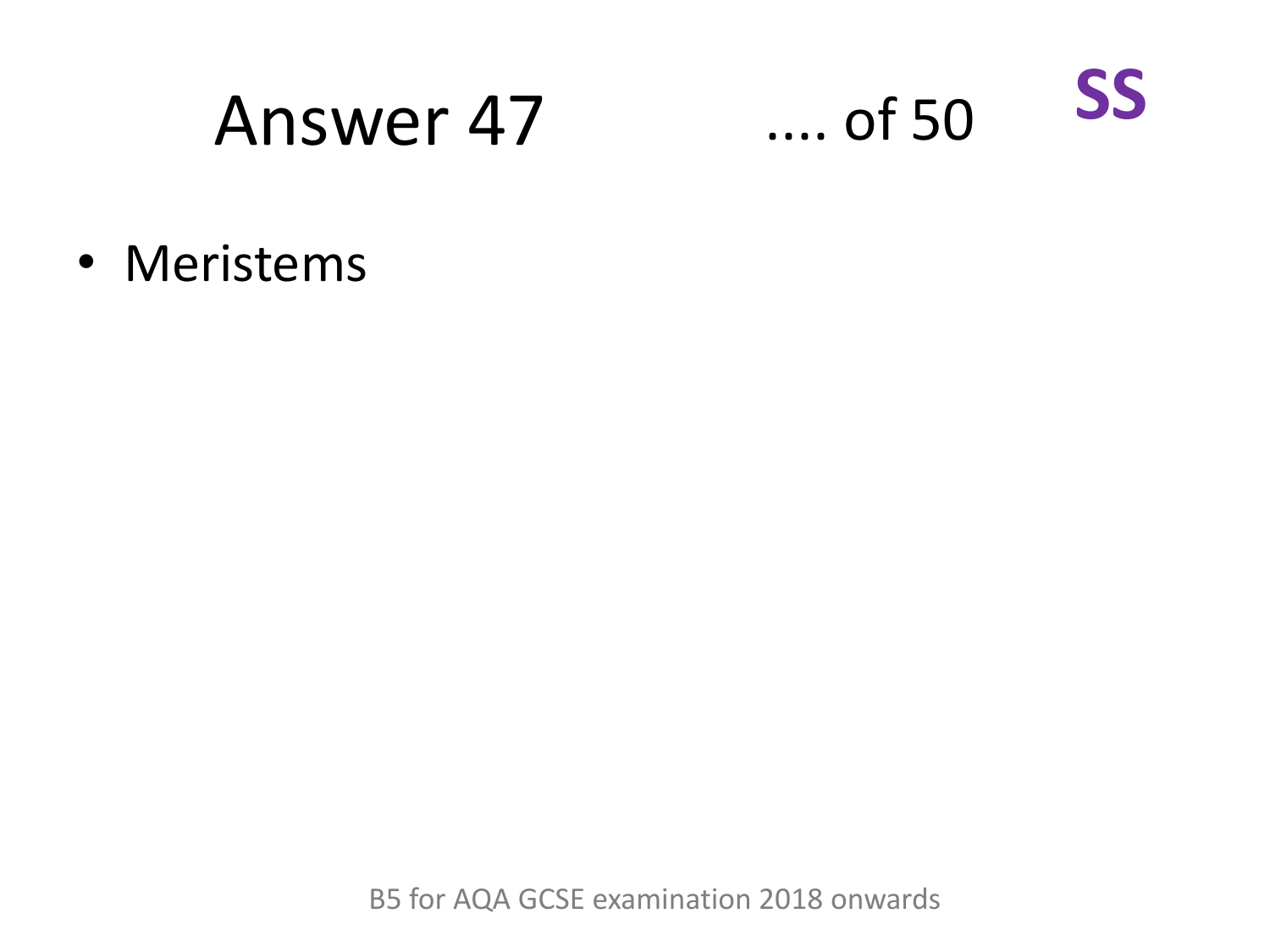#### Question 48 .... of 50 **SS**

• Name the process by which plants respond to gravity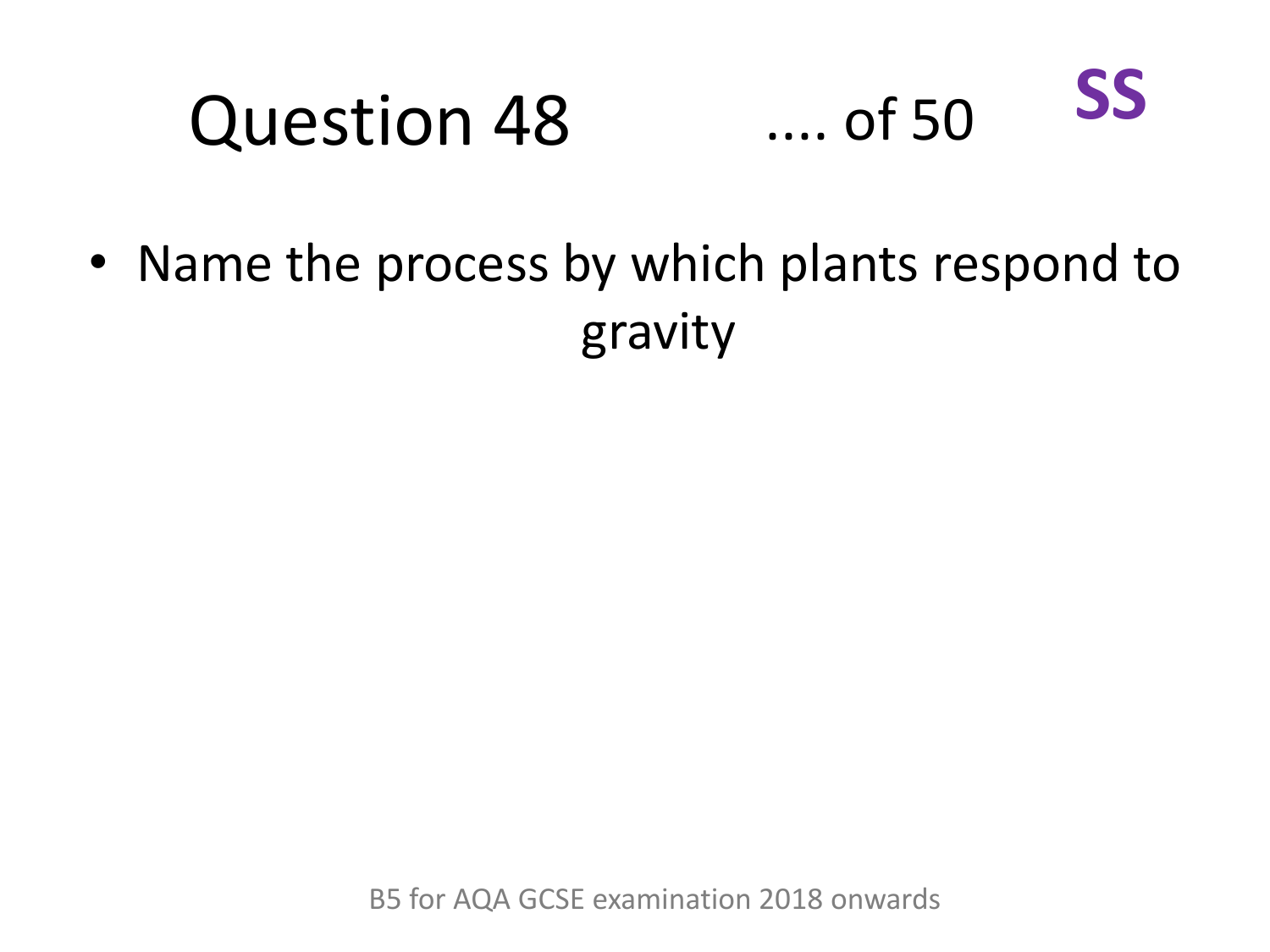### Answer 48 .... of 50



• Gravitropism

B5 for AQA GCSE examination 2018 onwards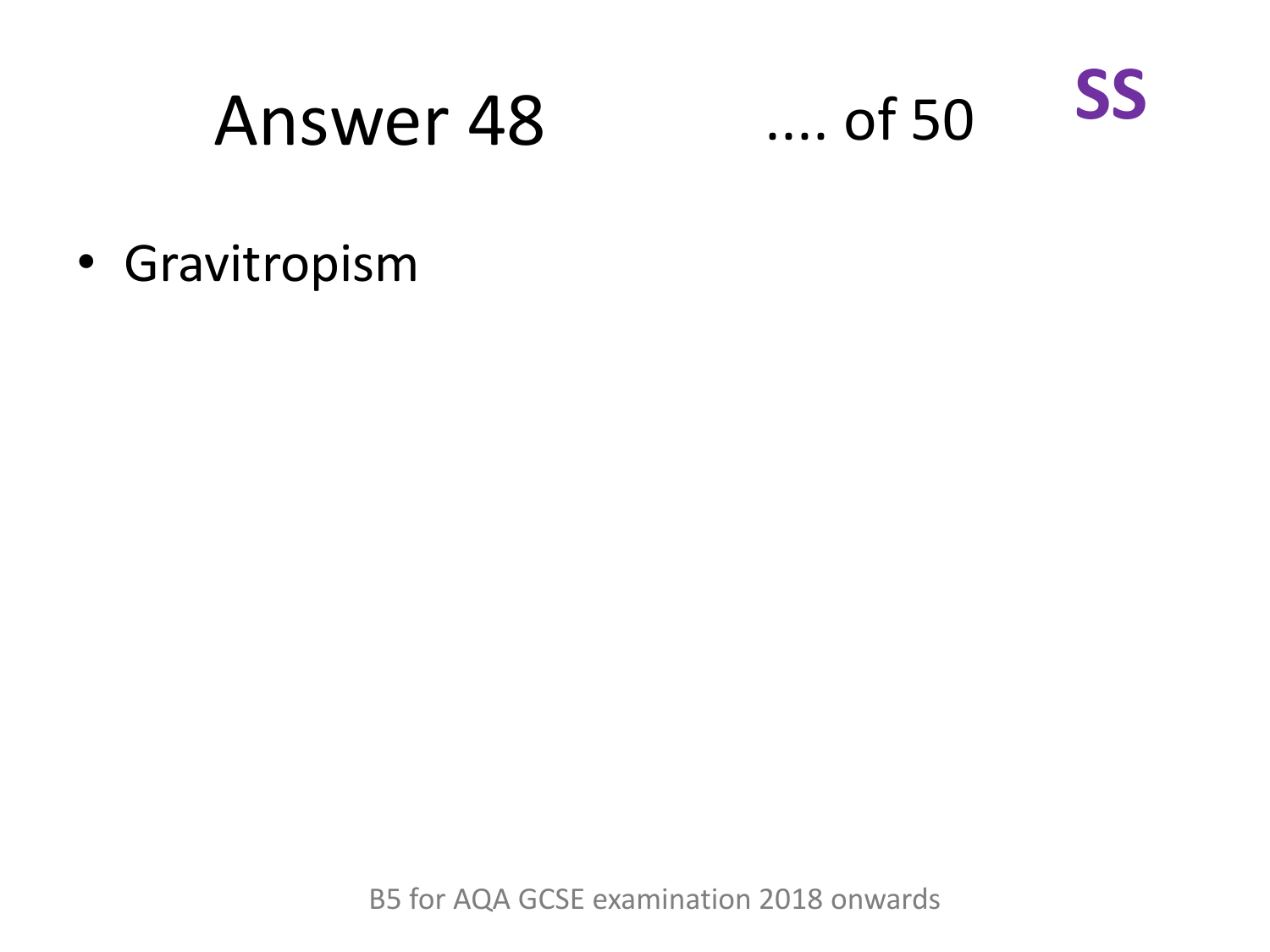



• Give three uses of gibberellins

B5 for AQA GCSE examination 2018 onwards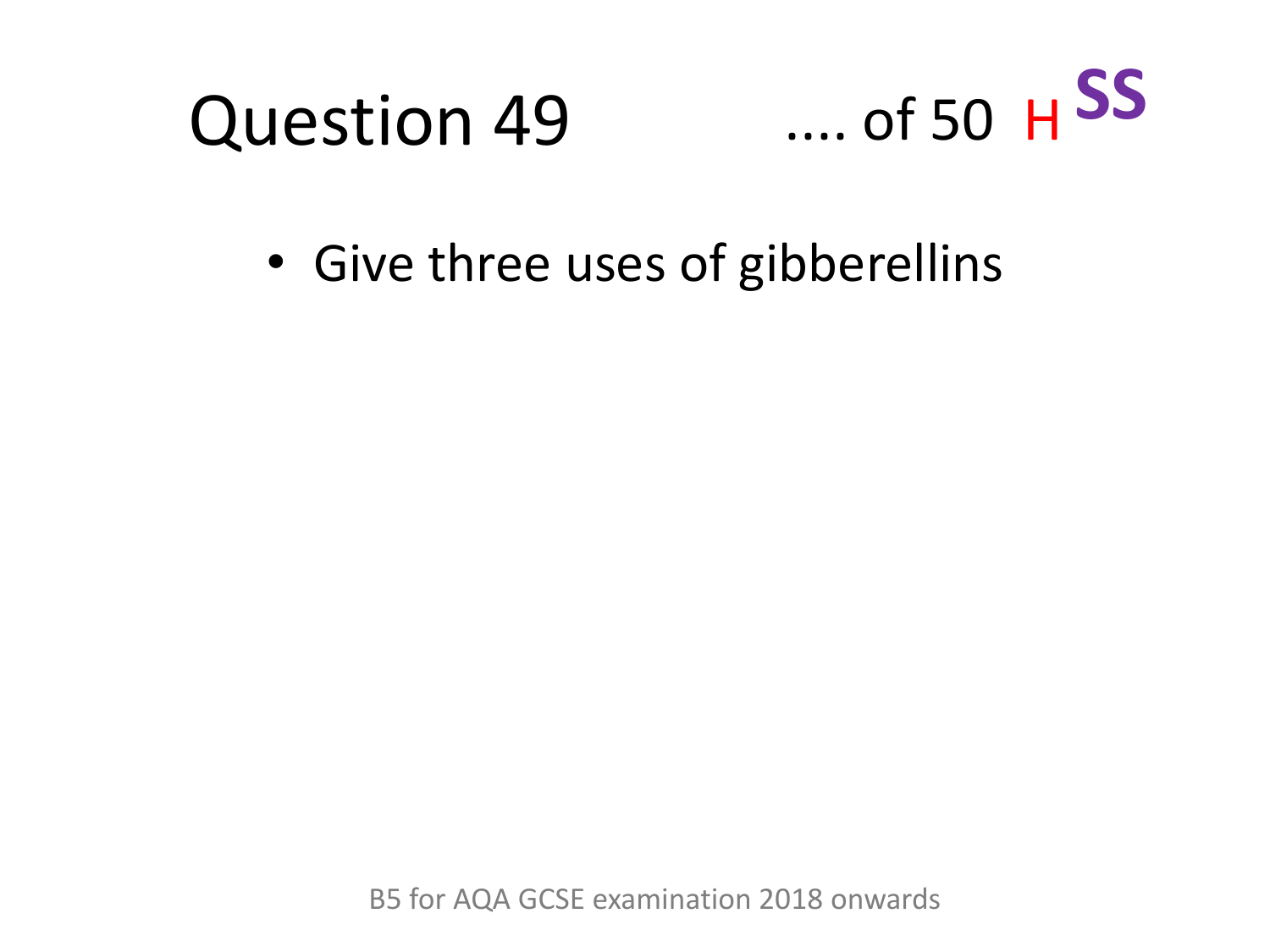### Answer 49 .... of 50



- Speeds up germination
- Promote flowering
- Promote fruit growth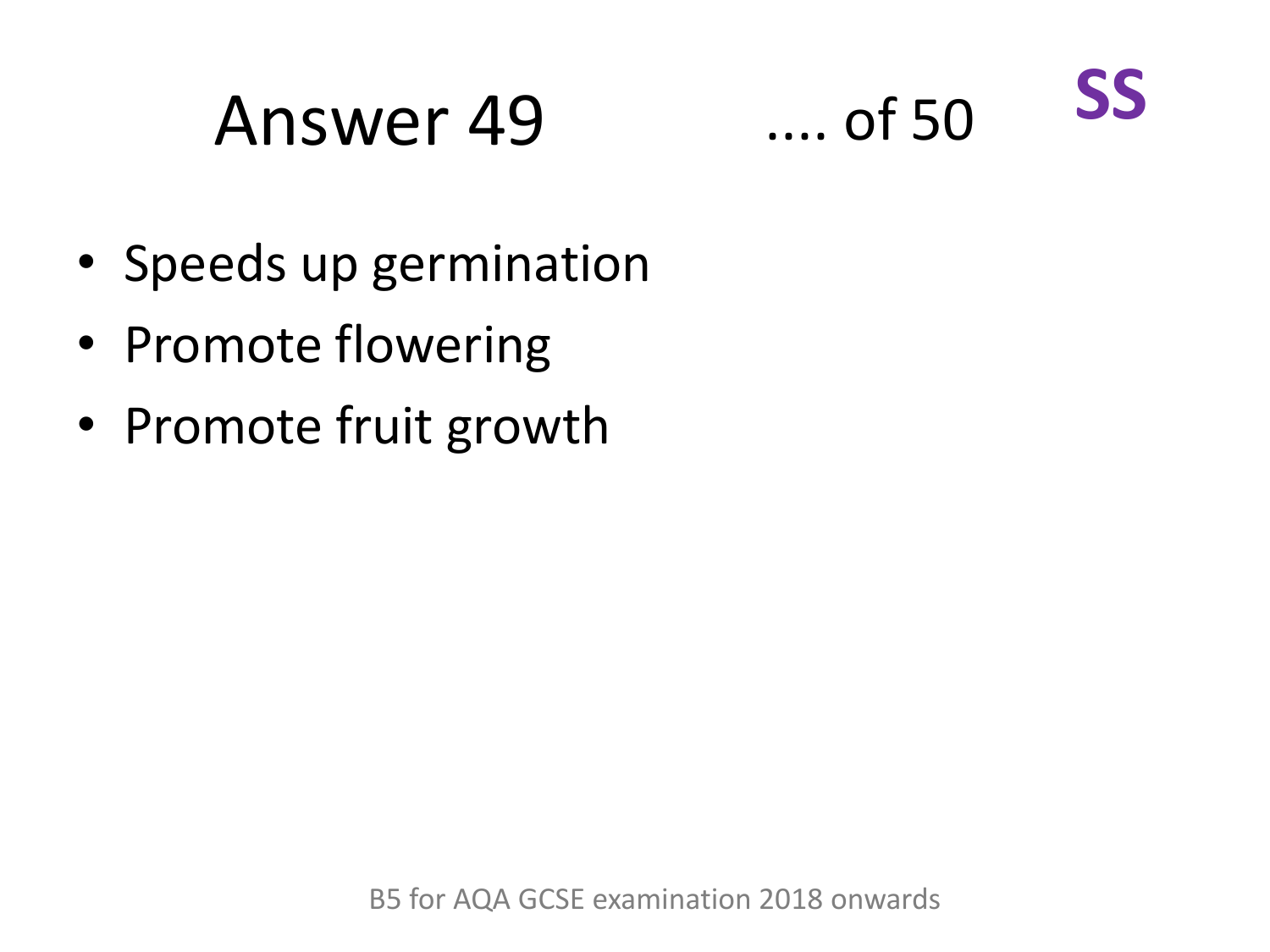#### Question 50 .... of 50 **SS**

• What is an advantage of using auxins as a weedkiller?